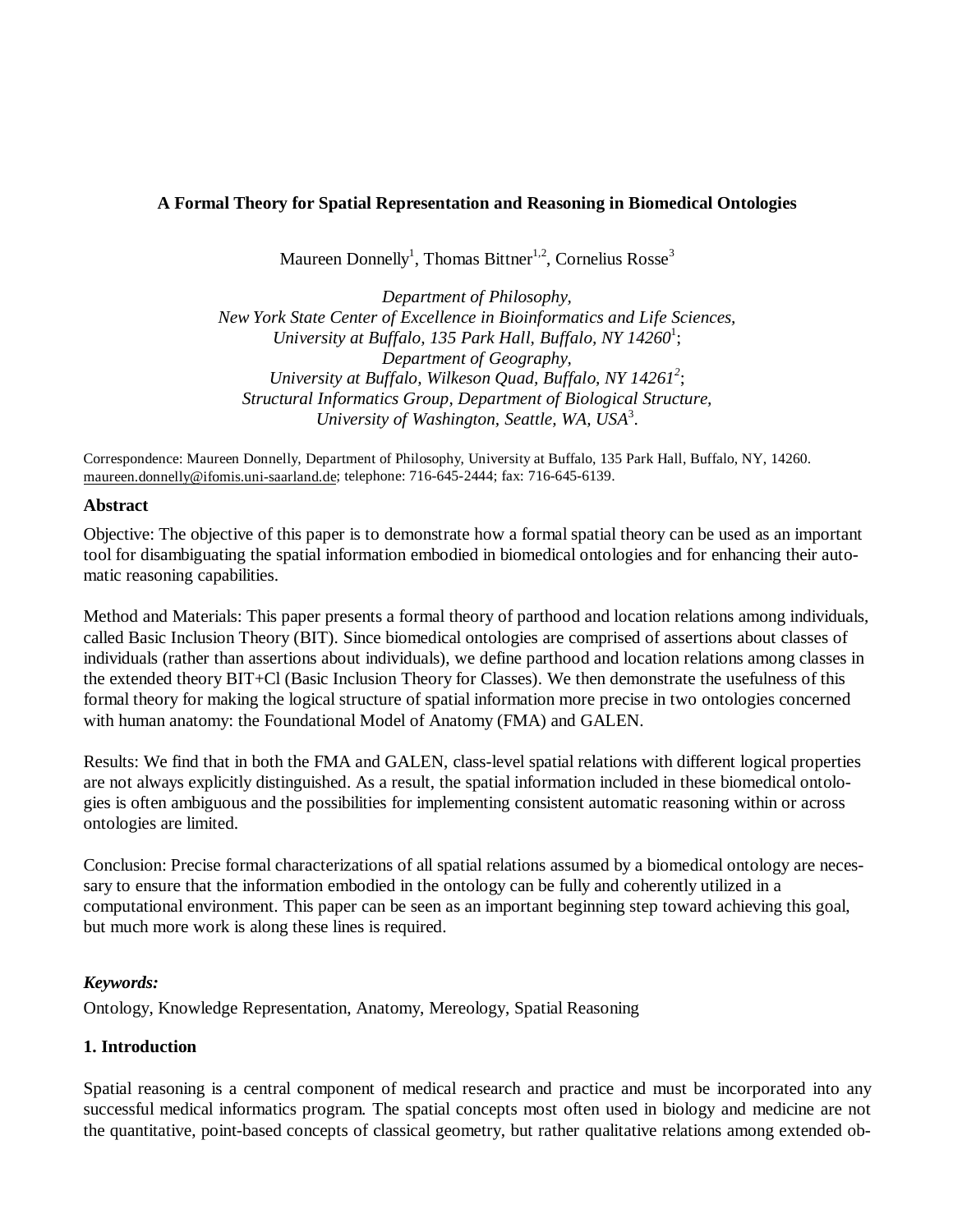quantitative, point-based concepts of classical geometry, but rather qualitative relations among extended objects such as body parts. The purpose of this paper is to propose a formal basis for the kind of qualitative spatial reasoning that is found in biology and medicine. We focus in this paper only on the most basic qualitative spatial relations—parthood and location relations. But the general approach taken here can be extended to also include other, more complex, qualitative spatial relations which are important in biomedical reasoning such as adjacency, connectedness, and continuity.

Spatial reasoning in biology and medicine concerns either individuals or classes of individuals. By an *individual* (also called a particular or an instance), we mean a concrete entity which, at each moment of its existence, occupies a unique spatial location. Individuals can be either material (my liver, your brain) or immaterial (the cavity of my stomach), where *material* individuals are here understood as those individuals with a positive mass and *immaterial* individuals are those individuals with no mass. Individuals are distinguished from *classes* (also called universals, kinds, or types) which may have, at each moment, multiple individual instances. Examples of classes are *Liver* (the class whose instances are individual livers) and *White Blood Cell* (the class whose instances are individual white blood cells). (Throughout this paper, we use italics and initial capitals for class names.) Although with time classes may gain and lose instances (when, e.g., white blood cells are created or die), the class itself does not change its identity. In the design of biomedical ontologies, a special challenge is presented by the need for associating spatial relations with classes, since in reality such relations hold only among individuals (see below).

In recent years, much work has been done on constructing formal theories that model reasoning about qualitative spatial relations among individuals [1-4]. A *mereology* is a formal theory of parthood and of relations--such as overlap (having a common part) and discreteness (having no common part)--defined in terms of parthood. Since its relations apply directly to concrete individuals and require neither quantitative data nor mathematical abstractions (points, lines, etc), a mereology is a natural basis for qualitative spatial reasoning in medicine.

In Section 2 of this paper, we present an extended mereology, Basic Inclusion Theory (BIT), which includes location relations in addition to the usual mereological relations. By *location relations*, we mean relations that depend only on the locations of relevant individuals and not on whether they share parts. Though not incorporated into most mereologies, the distinction between mereological relations and location relations is crucial for medicine since human bodies include immaterial spaces (cavities and lumina) which have no material parts but which may contain material structures or substances. For example, a parasite (a material entity) may be located in an intestinal lumen (an immaterial space) but the parasite is not itself part of the lumen or of the intestines and does not share parts with them. Similarly, a portion of blood (a material substance) currently located in the cavity of my right ventricle (an immaterial space) is not part of the right ventricle or its cavity.

All mereologies, including BIT, apply directly only to individuals such as my stomach or the lumen of a particular patient's small intestine. A more complicated form of qualitative spatial reasoning -- reasoning about relations among classes of individuals -- is also common in medical contexts. In canonical anatomy, we find assertions such as "the stomach is continuous with the esophagus", "the right ventricle is part of the heart" or "the brain is contained in the cranial cavity". As is emphasized in [5], it is important to distinguish these sorts of assertions from claims about relations among individuals (e.g. "patient X's right ventricle is part of patient X's heart" or "my stomach is continuous with my esophagus").

Since they apply to multiple individuals, the class-level relations are defined formally in terms of relations among individuals using universal quantification. For example, [5] uses universal quantification and a mereologicallyformalized parthood relation to define relations among classes corresponding to the use of "part of" in assertions of canonical anatomy such as "the right ventricle is part of the heart". In Section 3 of this paper, we show how the same strategy can be used to define class-level versions of any relations among individuals, including all relations of BIT. Here we develop an extension of BIT, called Basic Inclusion Theory for Classes (BIT+Cl), which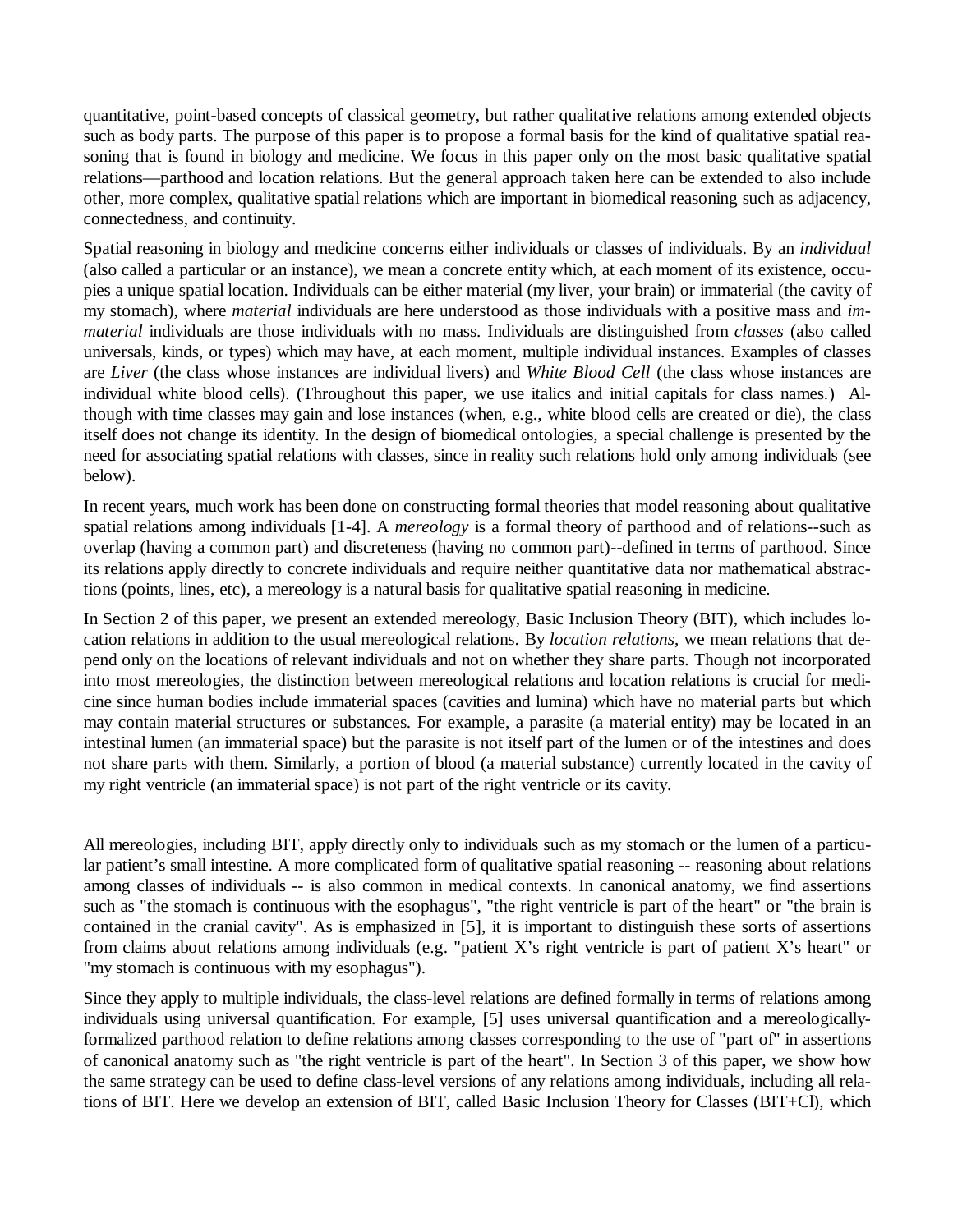formally characterizes mereological and location relations among classes. In Section 4, we examine the logical properties of the defined class relations. We find that different versions of the class relations have significantly different logical properties. We also see that several important logical properties of the individual relations do not transfer automatically to the corresponding class relations. Thus, though a strong formal theory of relations among individuals is a necessary foundation for a formal theory of relations among classes, it is important to also investigate the distinct logical properties of the class relations and to determine how they behave with respect to particular kinds of classes.

A formal analysis of relations among classes, such as that presented in BIT+Cl, is critical for the development and alignment of biomedical ontologies including the Foundational Model of Anatomy (FMA) [6], GALEN [7, 8], and the Gene Ontology (GO) [9], as well as terminologies such as the Systemized Nomenclature of Medicine-Clinical Terms (SNOMED-CT) [10] and the Unified Medical Language System (UMLS). These ontologies and terminologies consist mainly of claims about relations among biological classes. For example, in the FMA, we have assertions such as: *Right Ventricle* part\_of *Heart*; *Liver* contained\_in *Abdominal Cavity*. In GALEN, we have: *Left Heart Ventricle* isDivisionOf *Heart*; *Liver* isContainedIn *Abdominal Cavity*. (Throughout this paper, we use Arial font for the relations of specific ontologies.) By establishing links between their relation terms and the relations of a formal theory, the developers of a biomedical ontology can ensure that all curators use their relation terms consistently within the biomedical ontology and make the meanings of their relation terms clear to outside ontologists. In particular, formal analyses of the relation terms in the FMA and GALEN are needed to determine whether these ontologies attribute the same meanings to similar terms (e.g. the FMA's contained in vs. GALEN's isContainedIn). In addition, formal analyses of relation terms are required for strong, consistent automated reasoning within the ontologies. In Section 5 of this paper, we use BIT+Cl to analyze and compare the most general of the parthood and containment relations in the FMA and GALEN. We show how precise and consistent characterizations of these relations would improve the clarity of the information embodied in these ontologies and lead to stronger automated reasoning capabilities.

Because we focus at the end of this paper on the FMA and GALEN, our discussion throughout the paper concentrates on examples from human anatomy. However, the formal theory developed here is very general and can be used to for reasoning about other kinds of classes of spatially or spatio-temporally located individuals (e.g. classes of chemical substances or classes of diseases). In a different context, BIT+Cl could be used to describe sub-processes of diseases or components of chemical substances.

#### **2 Mereological and Location Relations among Individuals**

Several different mereologies have been proposed in recent literature, for example [1, 2, 4]. Mereologies have been extended to include also location relations in [3, 11]. In this section, we present a version of the formal theory of [3] and discuss how it can be used to model medical reasoning about individual human bodies and the parts and occupants of those bodies. We present the basic axioms, definitions, and theorems in sections 2.1 and 2.2. We call the formal theory consisting of these axioms and definitions Basic Inclusion Theory (BIT).

Notice that mereological and location relations may hold between individuals at some times but not at other times. For example, the sinus venosus was part of my heart at an earlier developmental stage but no longer exists. Fully formed organisms also gain and lose parts: blood cells that are part of my body today will not be part of my body in twenty days. However, for reasons of simplicity, mereologies typically do not deal with time and change. We will follow that procedure and treat mereological and location relations throughout this paper as time-independent relations. The theory thus developed here describes, within a given time-frame, a static spatial arrangement of individuals. An important project for further work is to incorporate time and change into our theory. Some progress is being made in this direction [12, 13].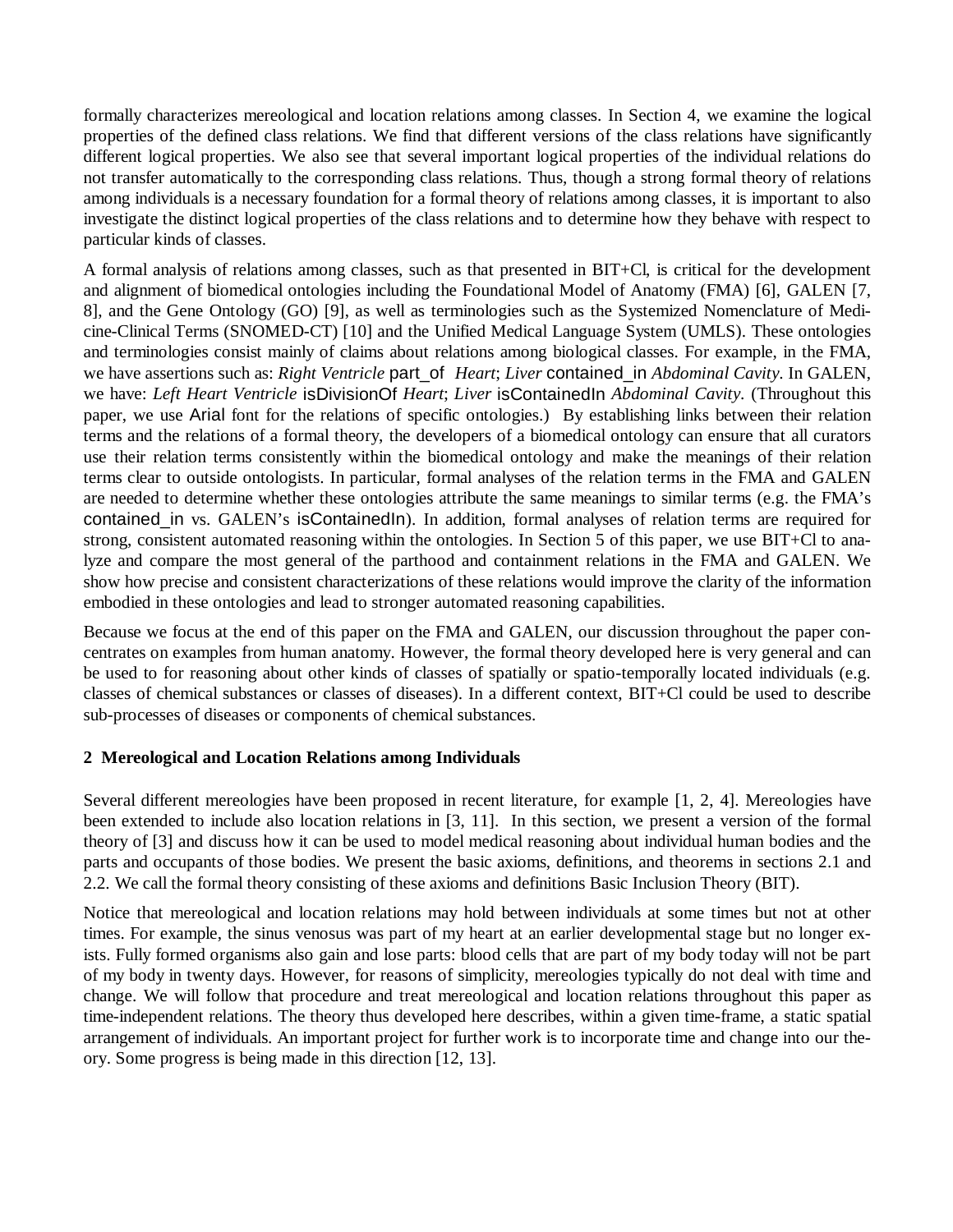### **2.1 Mereological Relations**

In this section, we introduce the basic mereological relations, axioms, and theorems. The theory is formulated in first-order predicate logic with identity.

**Parthood** (symbolized as "P") is the relation that holds between two individuals, x and y, whenever x is part of y. In the mereologies of [3, 4, 11], parthood is treated as a primitive relation. This means that, instead of being defined, axioms fixing the logical properties of the parthood relation are built into the theory. The parthood relation must then be interpreted in applications in a way that conforms to these axioms. Axioms that are included in nearly every mereology are:

 $(P1)^{1}$  Pxx (every object is part of itself)<sup>2</sup>

(P2) Pxy & Pyx  $\rightarrow$  x = y (if x is part of y and y is part of x, then x and y are identical)

(P3) Pxy & Pyz  $\rightarrow$  Pxz (if x is part of y and y is part of z, then x is part of z)

(P1) tells us that P is *reflexive*, (P2) tells us that P is *antisymmetric*, and (P3) tells us that P is *transitive*. Thus, P is a *partial ordering* (a reflexive, antisymmetric, and transitive binary relation). Axioms (P1)-(P3) are not very strong. They cannot distinguish the parthood relation from other partial orderings such as the less-than-or-equalto relation on the real numbers or the is-a-factor-of relation on the positive integers. For this reason, most mereologies include additional axioms which further restrict the parthood relation [14]. We suggest a few additional axioms that seem appropriate for anatomical reasoning in Section 2.3.

Proper parthood and overlap are binary relations among individuals that are defined in terms of parthood.

**Proper Parthood:** x is a *proper part* of y, if x is any part of y other than y itself. Symbolically:

$$
PPxy =: Pxy \& x \neq y.
$$

For example, my hand is a proper part of my body. My body is a part of itself, but it is not a proper part of itself.

**Overlap:** x and y *overlap*, if there is some object, z, that is part of both x and y. Symbolically:

$$
Oxy =: \exists z (Pzx & Pzy).
$$

My bony pelvis and my vertebral column overlap: my sacrum and my coccyx are part of both.

**Inverse Relations:** Inverses of the relations above may be introduced. The inverse of a binary relation *S* is the binary relation  $S<sup>-1</sup>$  defined:  $S<sup>-1</sup>$ xy if and only if *Syx*. (Here, *S* can be *any* binary relation, including a relation among classes such as those introduced in Section 3. However, we focus now only on binary relations among individuals.) Thus,  $PP^{-1}xy$  if and only if PPyx. For example,  $PP^{-1}$ (my heart, my right ventricle) tells us that my heart has my right ventricle as one of its proper parts.

Notice however that when *S* is a *symmetric* relation (i.e. for all x and y, *S*xy if and only if *Syx*),  $S<sup>-1</sup>$  is the same relation as *S*. For example, the overlap relation is symmetric and, therefore, is its own inverse  $(O<sup>-1</sup> = O)$ .

Additional relations (and their inverses) can be easily introduced into a mereology, but will not be considered in this paper. For example, we could say that two individuals are *discrete* when they do not overlap (e.g. my brain and my cranial cavity are discrete) and that two individuals *properly overlap* when they overlap but neither is part of the other (e.g. my bony pelvis and my vertebral column properly overlap).

**Basic Mereological Theorems:** Because BIT is formulated in first-order predicate logic, we can derive an infinite number of additional formulae from the axioms and definitions of BIT. These additional formulae are the

 $\overline{a}$  $<sup>1</sup>$  Axioms specific to the parthood relation are labeled with a "P".</sup>

 $2$  Throughout this paper, initial universal quantifiers are dropped unless they are needed for clarity.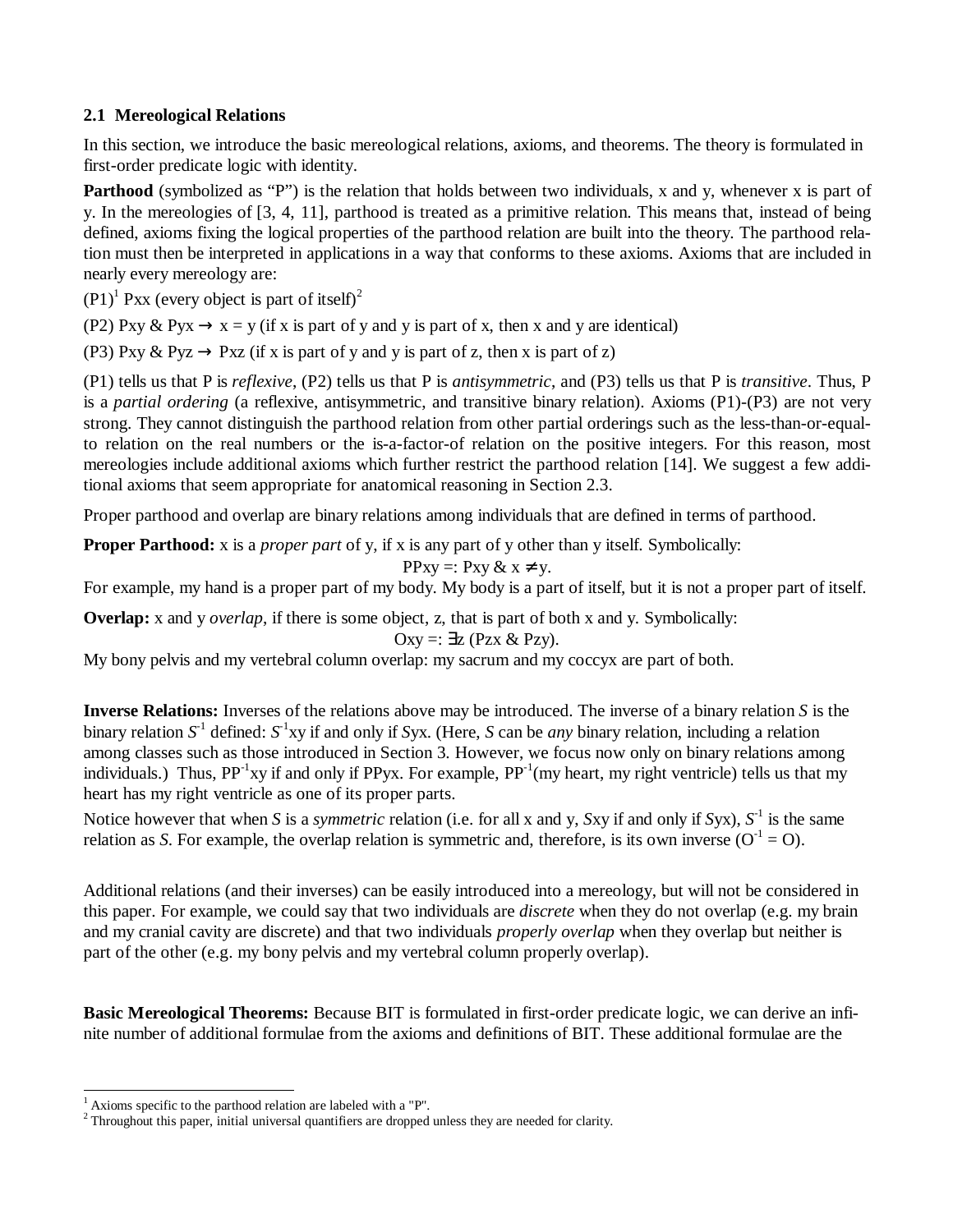*theorems* of BIT. Most of the theorems of any theory are uninteresting reformulations of the axioms and definitions. But some are important logical consequences of the axioms and definitions that may not be obvious.

Even BIT's relatively weak mereological axioms yield interesting theorems. Theorems such as the following are useful for distinguishing the different mereological relations and for deriving additional assertions from one or more input assertions about the mereological relations holding between specific individuals.

 $(PT1)^3$  PPxy & PPyz  $\rightarrow$  PPxz (proper parthood is transitive) (PT2) PPxy  $\rightarrow \sim$ PPyx (proper parthood is asymmetric: if x is a proper part of y, then y is not a proper part of x) (PT3) ~PPxx (proper parthood is irreflexive: nothing is a proper part of itself) (PT4)  $Oxy \rightarrow Oyx$  (overlap is symmetric: if x overlaps y then y overlaps x) (PT5) Oxx (overlap is reflexive: everything overlaps itself) (PT6) PPxy  $\rightarrow$  Oxy (if x is a proper part of y, then x overlaps y) (PT7) Oxy & Pyz  $\rightarrow$  Oxz (if x overlaps y and y is part of z, then x overlaps z) For example, (PT1) tells us that from: patient x's left ventricle is a proper part of patient x's heart and patient x's aortic vestibule is a proper part of patient x's left ventricle

it follows that

patient x's aortic vestibule is a proper part of patient x's heart.

### **2.2 Location Relations**

Basic Inclusion Theory needs to be further extended to include also location relations among individuals. We can already say something about the relative location of two objects using mereological relations: if x is part of y, then x is *located in* y in the sense that x's location is included in y's location. Also, if x and y overlap, then x and y *partially coincide* in the sense that x's location and y's location overlap. The location relations enable us to, in addition, describe the relative location of objects that may coincide wholly or partially without being part of one another or overlapping. A parasite in the interior of a person's intestine is located in the lumen of his intestines, but it is not part of the lumen of his intestines. As another example, my esophagus partially coincides with my mediastinal space, but does not overlap (i.e. share parts with) my mediastinal space.

Human bodies have not only material parts (livers, hearts, etc) but also immaterial parts such as passageways and spaces (the lumen of an esophagus, the cavities of the ventricles of a heart, an abdominal cavity) through which substances pass and in which anatomical structures are located. Since the material entities which are temporarily or permanently located in these spaces and passageways never share parts with them, mereological relations are not useful for describing the positions of material individuals relative to spaces and passageways. For these reasons, anatomical reasoning requires location relations distinct from mereological relations [15-18].

In both [3] and [11], all location relations are introduced in terms of a region function, r, that maps each individual to the unique spatial region at which it is exactly located at the given moment. Spatial regions are here assumed to be the parts of an independent background space in which all individuals are located. Because we are abstracting from temporal change and, in particular, from movement, we treat r as a time-independent primitive function. BIT's axioms for the region function are as follows.

 $(L1)<sup>4</sup> Pxy \rightarrow Pr(x)r(y)$  (if x is part of y, then x's region is part of y's region) (L2)  $r(r(x)) = r(x)$  (x's spatial region is its own spatial region)

The location relations are defined using the region function and mereological relations.

<sup>&</sup>lt;sup>3</sup> Theorems which can be derived from just the mereological axioms of BIT are labeled with "PT".

<sup>4</sup> Axioms specific to the region function are labeled with "L".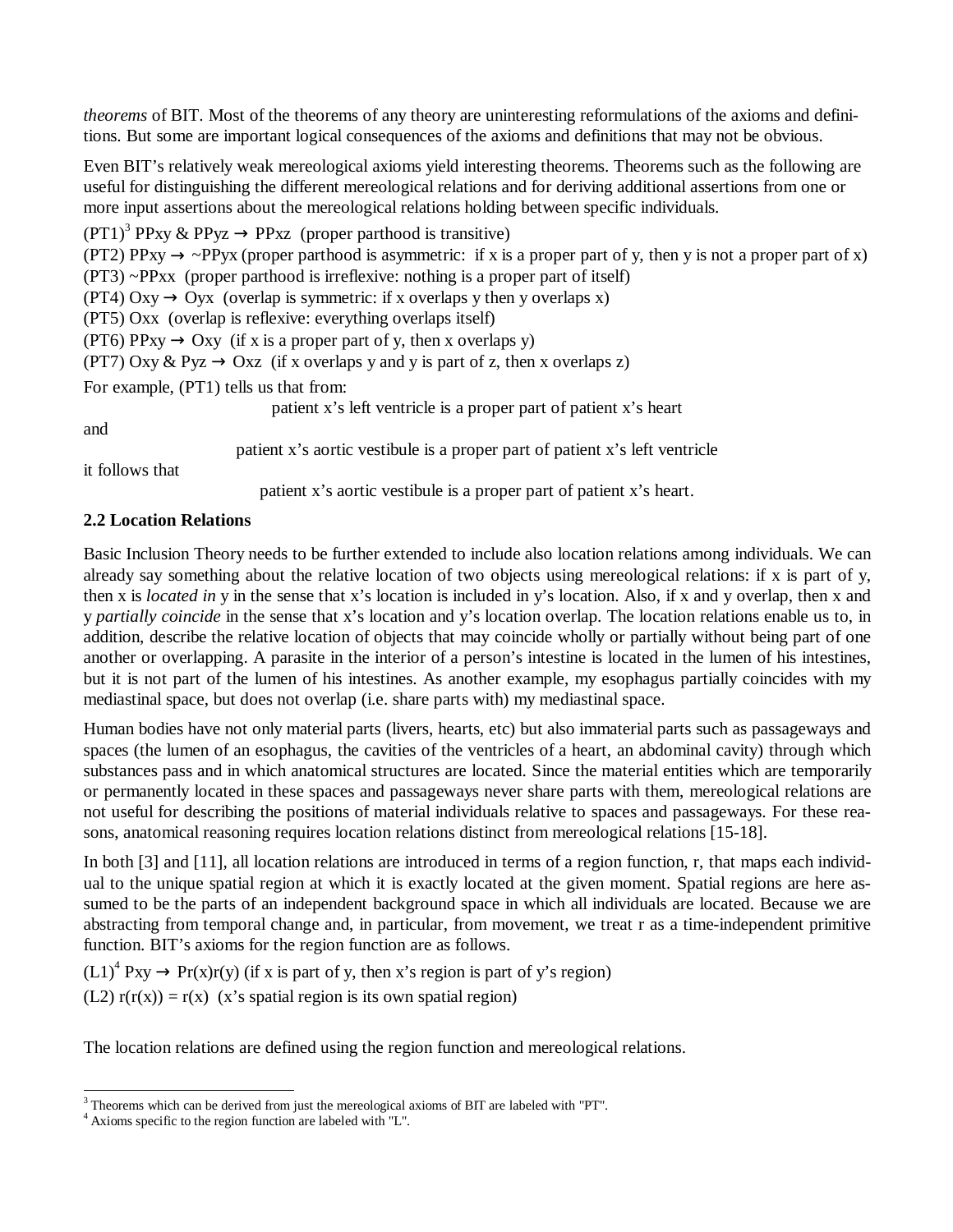**Located In:** x is *located in* y if x's region is part of y's region. Symbolically:

$$
Loc-In(x, y) =: Pr(x)r(y).
$$

For example, my brain is located in (but not part of) my cranial cavity. A parasite may be located in (but not part of) a patient's intestinal lumen.

**Partial Coincidence:** x and y *partially coincide* if x's spatial region and y's spatial region overlap. Symbolically:  $PCoin(x, y) =: Or(x)r(y)$ .

For example, my esophagus partially coincides with my mediastinal space. Notice that here the stronger relation Loc-In does not hold. My esophagus' region is not part of the region of my mediastinal space since part of my esophagus lies outside of my mediastinal space. As another example, a bolus of food that is just beginning to enter my stomach cavity partially coincides with (but is not located in) my stomach cavity.

**Inverse Relations:** Inverses of the relations above may be introduced. For example, x stands in the Loc-In<sup>-1</sup> to y if and only if  $Loc-In(y, x)$ . Thus,  $Loc-In^{-1}(my \text{ cranial cavity}, my \text{brain})$  tells us that my brain is located in my cranial cavity.

Figure 1 is a composite of different configurations of the individuals x and y which can be distinguished in BIT. Below each component of the figure, we list: first, the strongest relation (or conjunction of relations and their negations) which holds from x to y; second, the strongest relation (or conjunction of relations and their negations) which holds from y to x; and third, an example of two anatomical individuals that stand in these relations. 5 A solid line separating x and y indicates that x and y do not share any parts. A dotted line separating x and y indicates that x and y do share parts.



#### **Figure 1: Basic Spatial Inclusion Theory (BIT) relations**

l

 $<sup>5</sup>$  Note that the shapes of the drawings are not intended to correspond to the shapes of the individuals used as examples.</sup>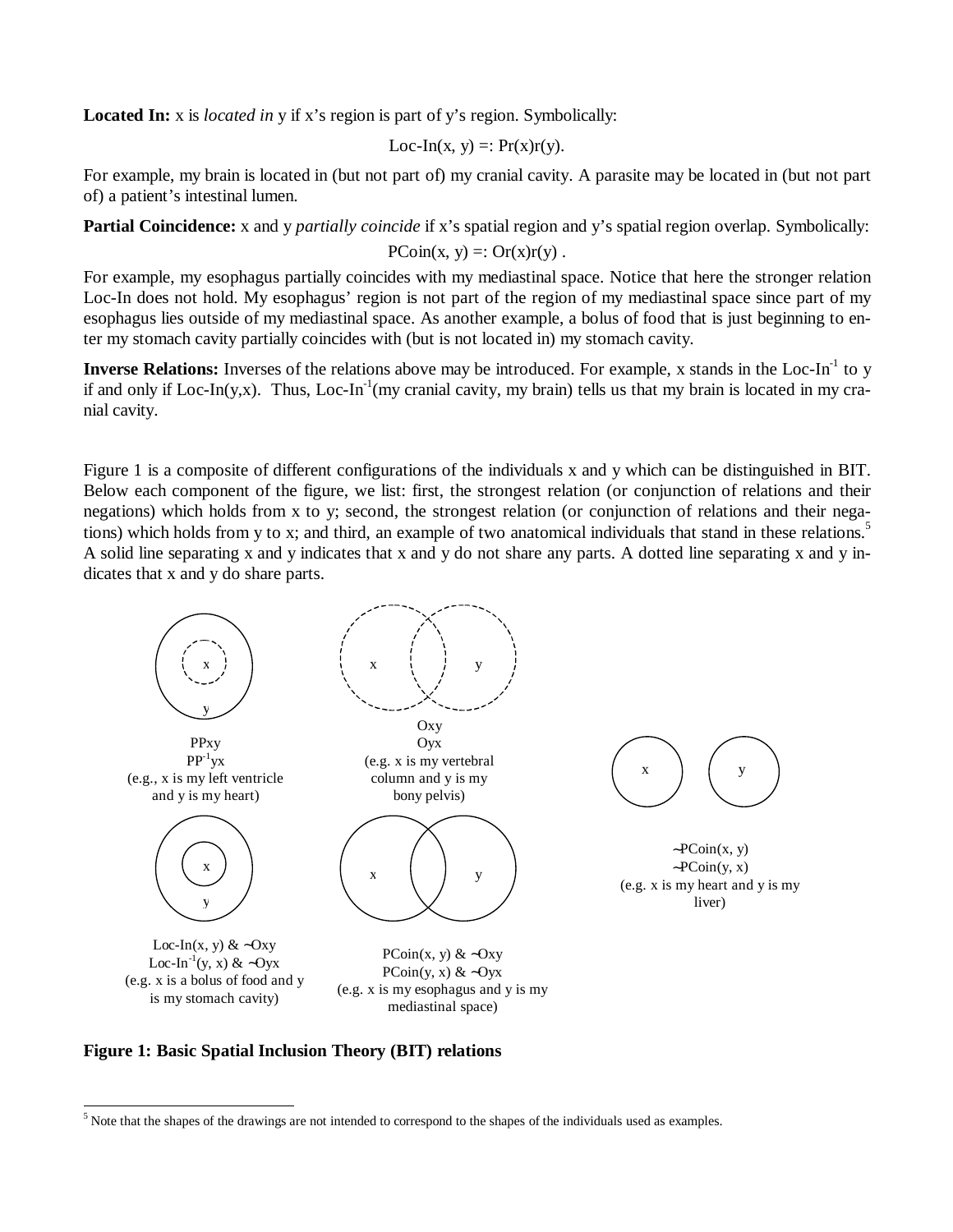As with the mereological relations, additional location relations could be easily added to BIT, but will not be considered in this paper. For example, we could say that two individuals are *non-coincident* if they do not partially coincide (e.g. my heart and my liver are non-coincident).

**Theorems Involving Location Relations:** From the axioms and definitions of BIT, we can derive the following theorems concerning the location relations.

 $(LT1)^6$  Loc-In(x, x) (the located in relation is reflexive: every individual is located in itself)

(LT2) Loc-In(x, y) & Loc-In(y, z)  $\rightarrow$  Loc-In(x, z) (the located in relation is transitive: if x is located in y and y is located in z, then x is located in z)

(LT3) Pxy  $\rightarrow$  Loc-In(x, y) (if x is part of y, then x is located in y)

(LT4) PPxy  $\rightarrow$  Loc-In(x, y) (if x is a proper part of y, then x is located in y)

(LT5) Loc-In(x, y) & PPyz  $\rightarrow$  Loc-In(x, z) (if x is located in y and y is a proper part of z, then x is located in z)

(LT6) PPxy & Loc-In(y, z)  $\rightarrow$  Loc-In(x, z) (if x is a proper part of y and y is located in z, then x is located in z)

(LT7) PCoin(x, x) (partial coincidence is reflexive)

(LT8)  $PCoin(x, y) \rightarrow PCoin(y, x)$  (partial coincidence is symmetric)

(LT9) Oxy  $\rightarrow$  PCoin(x, y) (if x and y overlap, then x and y partially coincide)

(LT10) Loc-In(x, y)  $\rightarrow$  PCoin(x, y) (if x is located in y, then x partially coincides with y)

Using, for example, (LT5) we can derive:

patient x's heart is located in patient x's thoracic cavity

from

patient x's heart is located in patient x's middle mediastinal space

and

 $\overline{a}$ 

patient x's middle mediastinal space is a proper part of patient x's thoracic cavity.

#### **2.3 Additional Axioms**

BIT's restrictions on the mereological and location relations are rather weak. In particular, they are significantly weaker than those of the theories presented in [1-4, 11]. As pointed out in Section 2.1, axioms (P1) - (P3) cannot distinguish the parthood relation from very different partial orderings, such as the less-than-or-equal-to relation on the real numbers. The logical properties of BIT's other relations are also only loosely constrained.

The purpose of this subsection is to briefly give a few examples of axioms that might be added to BIT to further restrict the interpretations of its relations. It is important for the developers of a biomedical ontology to attempt to link their relational terms to the relations of a strong formal theory. Even if additional axioms, such as those listed here, are too complex to be implemented in an automated reasoning system, they can serve as guides to the curators of the ontology and more precisely convey the intended understanding of the relational terms to outside ontologists.

We mention here only restrictions that can be placed directly on the mereological relations. These restrictions would in turn affect the other relations since the other relations are all delimited in terms of the parthood relation. For further examples of possible additional axioms (including axioms that apply directly to location relations) see [3, 11, 14].

 $6$  Theorems that are derived using the region function axioms are labeled with "LT".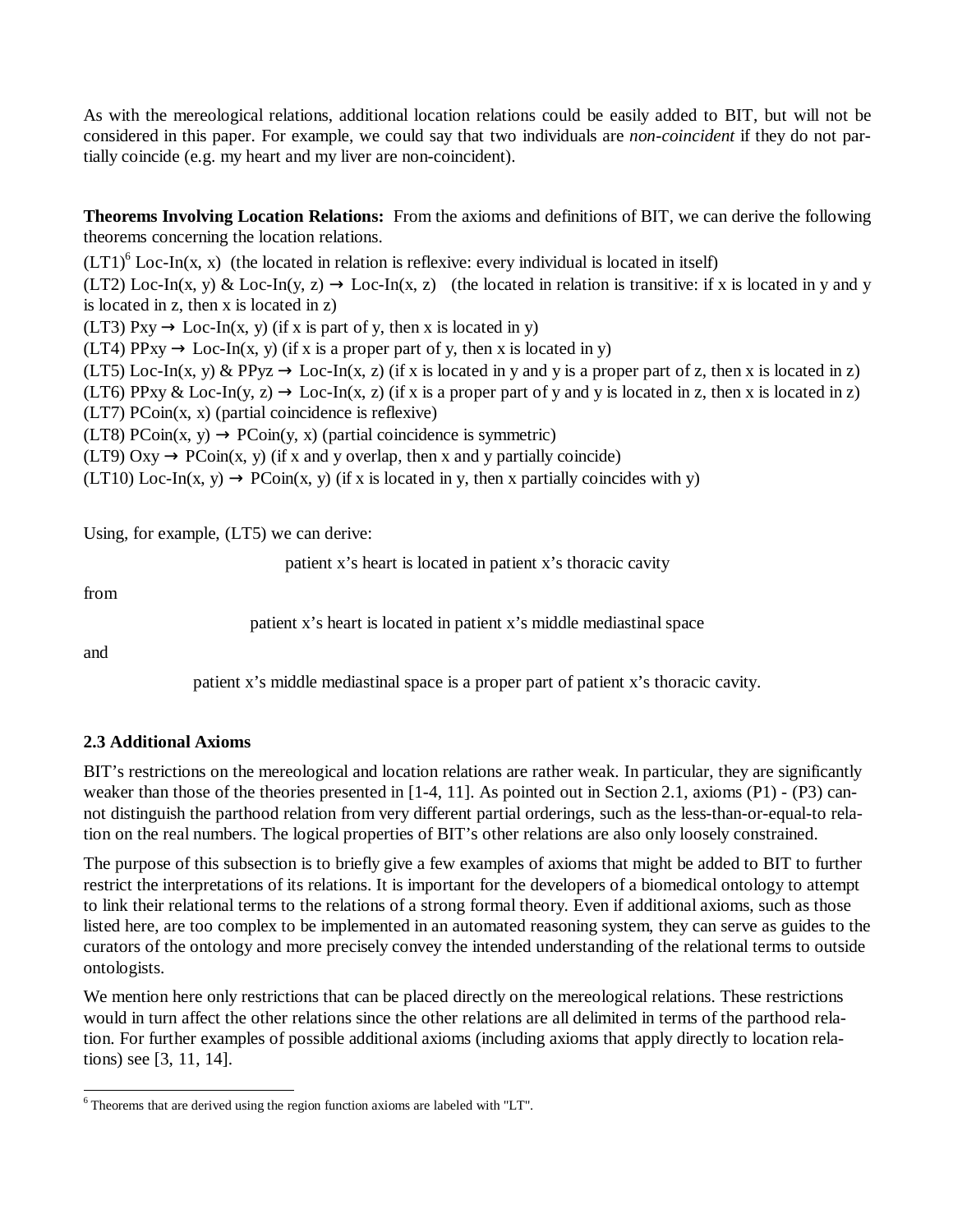The following principle cannot be derived from the axioms and definitions of BIT, but embodies an important intuitive assumption about the mereological structure of concrete individuals such as body parts.

(\*P4)<sup>7</sup> PPxy →  $\exists z$ (PPzy & ~Ozx) (if x is a proper part of y, then there is some proper part z of y that does not overlap x)

(\*P4) tells us that if an individual y has a proper part x then, since x does not comprise all of y, there must be at least one proper part z that makes up some of what there is to y besides x. For example, since my right ventricle is a proper part of my heart, there must be at least one proper part of my heart that does not overlap my right ventricle. In fact there are several proper parts of my heart that do not overlap my right ventricle: my left ventricle, my right and left atriums, my mitral valve, my aortic valve, and so on.

If added to BIT, (\*P4) would allow us to derive the following theorem which prohibits individuals from having only one proper part.

(\*T1) PPxy  $\rightarrow \exists z$ (PPzy & z  $\neq x$ ) (if x is a proper part of y, then y has some proper part besides x)

The following stronger axiom can be added to BIT instead of (\*P4):

(\*P5) If x is a proper part of y, then y has proper parts  $x_1, ..., x_n$  such that none of x,  $x_1, ..., x_n$  overlap and y is the sum of x,  $x_1, ..., x_n$ .<sup>8</sup>

(\*P5) tells us, for example, that since the body of my stomach is a proper part of my stomach, my stomach must have other proper parts, namely, the fundus of my stomach and the pylorus of my stomach, such that none of these parts overlap and, taken together, the three parts add up to my whole stomach. (In this case, we can say that the collection consisting of the body of my stomach, the fundus of my stomach, and the pylorus of my stomach form a *partition* of my stomach. See [13] for a formal treatment of partitions.)

As a final example, BIT could be further strengthened by the addition of the following axiom.

(\*P6) ∀y∃x PPxy (for every individual y there is some individual x such that x is a proper part of y)

(\*P6) tells us that every individual has some proper part. For example, my heart has millions of cells as proper parts. The cells have membranes, cytoplasm, and nuclei as proper parts. And so on.

#### **3. Relations among Classes**

The assertions of canonical anatomy such as

the right ventricle is part of the heart

or

 $\overline{a}$ 

the brain is contained in the cranial cavity

are not limited to specific individuals but rather apply to all instances (or all *normal* instances) of the related anatomical classes. On one interpretation, the first assertion tells us roughly that any right ventricle is part of a heart and any heart has a right ventricle as a part. The second assertion can be interpreted as saying roughly that any brain is contained in a cranial cavity and any cranial cavity contains a brain. Thus, these general statements imply that certain spatial relations hold among very many specific individuals.

<sup>&</sup>lt;sup>7</sup> The labels for all additional axioms and theorems begin with an asterisk  $(*)$ . The reader should keep in mind that these axioms are not included in BIT and these theorems cannot be derived from the axioms of BIT.

 $8$  (\*P5) can be approximated formally, but the necessary formula is long and tedious and requires more formal machinery than we have introduced in this paper.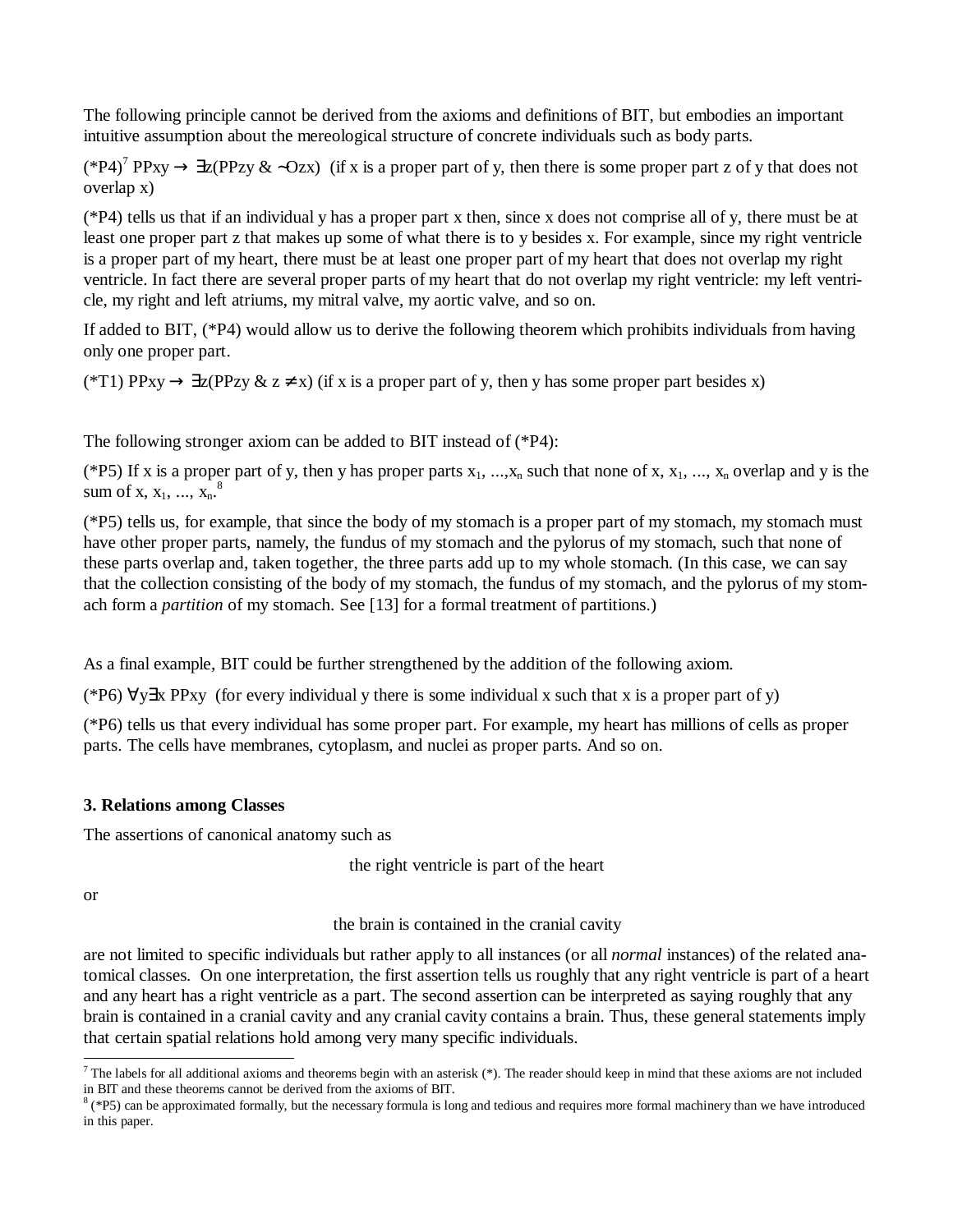The purpose of this section is to present a general procedure for extending a formal theory of spatial relations among individuals, such as BIT, to also include relations among classes corresponding to those made use of in the two assertions above.

### **3.1. The Instantiation Relation**

Since spatial relations hold directly only among concrete individuals, "spatial" relations among classes, such as those assumed in the assertions of canonical anatomy, must be defined in terms of spatial relations among the individual instances of the classes. Thus to define parthood and location relations among classes, we require, in addition to the relations of BIT, a relation that links a class to its individual instances. We use here the timeindependent instantiation relation, Inst, of [5]. For a time-dependent version of this relation, see [13].

Following [5], we adopt the convention of restricting the variables x, y, z to individuals and using the variables A, B, C, D for classes. All quantification is restricted to either the sub-domain of individuals or the sub-domain of classes. Restrictions on quantification are not stated explicitly but can be understood from conventions on variable usage.

For simplicity, we assume throughout the remainder of this paper that all anatomical classes are restricted to human anatomy, although we do not usually explicitly mention this restriction. Thus, *Heart* is the class of all human hearts, *White Blood Cell* is the class of all human white blood cells.

The binary relation Inst holds between an individual x and a class A if x is an instance of A. In this case, we write

```
Inst(x, A).
```
For example, Inst(my heart, *Heart*) and Inst(my cranial cavity, *Cranial Cavity*).

Axioms for the instantiation relation include the following.

 $(11)^9$   $\exists$ x Inst(x, A) (every class has some member)

(I2)  $\exists$ A Inst(x, A) (every individual is a member of some class)

The Is\_a subsumption relation between classes plays a key structuring role in most biomedical ontologies. It can be defined in terms of Inst as follows.

Is  $a(A, B) =: \forall x (Inst(x, A) \rightarrow Inst(x, B))$ 

This definition tells us that Is\_a(A, B) (A is subsumed by B) means: every instance of A is also an instance of B. For example Is\_a(*White Blood Cell*, *Cell*) and Is\_a(*Heart*, *Organ*).

We can also use the Inst relation and the overlap relation (O) of BIT to define a property of classes which will turn out to be useful in our discussion of the logical properties of class relations below (Section 4). We will say that class A is *discrete* if and only if no two instances of A overlap one another. Symbolically:

$$
Discrete(A) =: \forall x \; \forall y (Inst(x, A) \; \& \; Inst(y, A) \; \& \; x \neq y \rightarrow \neg Oxy)
$$

Most familiar examples of anatomical classes are discrete classes. For example, *Heart*, *Liver*, *Cranial Cavity*, and *Cell* are all discrete classes-- two distinct hearts do not overlap, two distinct livers do not overlap, and so on. Examples of non-discrete classes include many general classes such as *Anatomical Structure*, *Organ System*, or *Subdivision of Skeletal System* (my alimentary system and my respiratory system are overlapping organ systems; my bony pelvis and my vertebral column are overlapping subdivisions of my skeletal system) and substance classes such as *Blood* or *Urine* (the portion of blood that is currently in the right side of my heart overlaps the portion of blood that is currently in my right ventricle).

Notice that if a class A is discrete, then so are all of its subclasses.

(IT1) Discrete(B) & Is\_a(A, B)  $\rightarrow$  Discrete(A)

l

 $9$  Axioms for the instantiation relation are labeled with "I". Theorems are labeled with "IT".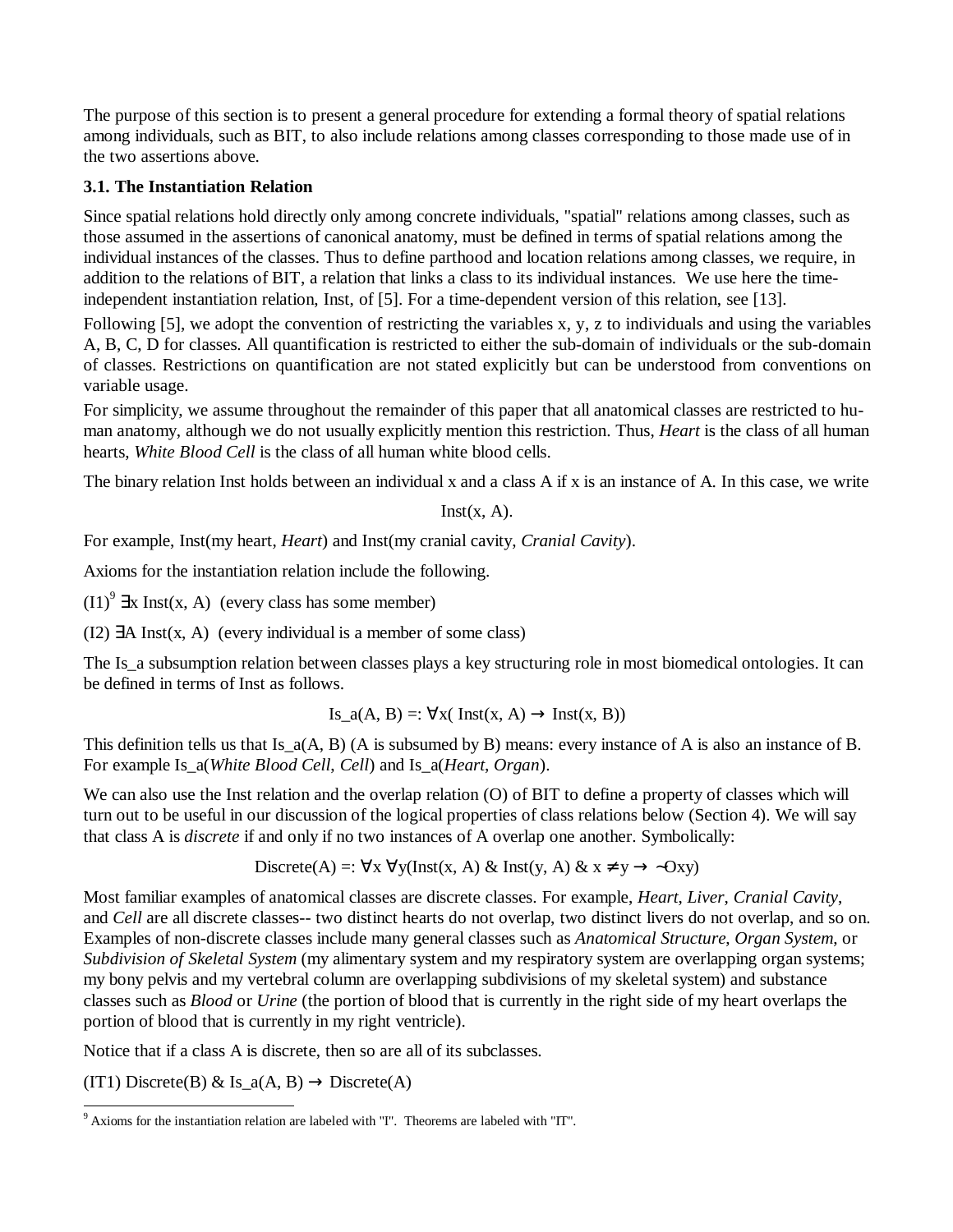Thus, for example, since *Cell* is a discrete class, the subclasses of *Cell* (*Epithelial Cell*, *Muscle Cell*, *Neural Cell*, and so on) are all discrete classes.

## **3.2 Spatial Relations between Classes**

Let *T* be any formal theory whose domain is restricted to individuals. *T* can be, for example, BIT or any other formal theory of spatial relations among individuals. (In particular, *T* can be an extension of BIT which includes more relations or more axioms than BIT.) *T*+Cl is the formal theory whose domain includes all individuals in the domain of *T* plus classes of those individuals. The axioms of *T*+Cl are the axioms of *T* plus axioms (I1)-(I2). For example, the axioms of BIT+Cl are  $(P1)-(P3)$ ,  $(L1)-(L2)$ , and  $(I1)-(I2)$ .

Let *R* be any binary relation from *T*. *R* is then a relation on individuals  $-$  for example, the parthood relation (P), the overlap relation (O), the located in relation (Loc-In), or any of the other relations of BIT. In  $T+Cl$ , we can use *R* and the instantiation relation to define the following three relations among classes. (See also [5, 13, 19] where these distinctions are made for different versions of class parthood relations. [20] uses description logic for distinguishing versions of class parthood relations.)

 $R_1(A, B) =: \forall x \in \text{Inst}(x, A) \rightarrow \exists y \in \text{Inst}(y, B) \& Rxy)$ 

 $R_2(A, B) =: \forall y \in (Inst(y, B) \rightarrow \exists x (\ Inst(x, A) \& Rxy))$ 

 $R_{12}(A, B) =: R_1(A, B) \& R_2(A, B)$ 

 $R_1$  class relations place restrictions on all instances of the *first* argument.  $R_1(A, B)$  tells us that something is true of all A's -- each A stands in the *R* relation to some B.

*R*<sup>2</sup> class relations place restrictions on all instances of the *second* argument. *R*2(A, B) tells us that something is true of all B's -- for each B there is some A that stands in the *R* relation to it.

 $R_{12}$  class relations place restrictions on all instances of *both* arguments.  $R_{12}(A, B)$  tells us that something is true of all A's and something else is true of all B's-- each A stands in the *R* relation to some B *and* for each B there is some A that stands in the *R* relation to it.

As an example, we consider how three such class-level relations are defined when *R* is the proper part relation (PP).

 $PP_1$  is the relation that holds between class A and class B if and only if every instance of A is a proper part of some instance of B. For example, every instance of *Human Female Reproductive System* is a proper part of some instance of *Human Being*. Thus, PP<sub>1</sub>(*Human Female Reproductive System, Human Being*).

PP<sub>2</sub> is the relation that holds between class A and class B if and only if every instance of B has some instance of A as a proper part. For example, every instance of *Heart* has an instance of *Cell* as a proper part. Thus, PP<sub>2</sub>(*Cell*, *Heart*). But notice that PP<sub>2</sub>(*Human Female Reproductive System, Human Being*) does NOT hold, since not all human beings have female reproductive systems. Also notice that PP<sub>1</sub>(*Cell*, *Heart*) does NOT hold, since not all cells are part of a heart.

 $PP_{12}$  is the relation that holds between class A and class B if and only if: i) every instance of A is a proper part of some instance of B and ii) every instance of B has some instance of A as a proper part. For example, every instance of *Human Nervous System* is a proper part of some instance of *Human Being* and every instance of *Human Being* has some instance of *Human Nervous System* as a proper part. Thus, PP<sub>12</sub>(*Human Nervous System*, *Human Being*). By contrast, neither PP<sub>12</sub>(*Human Female Reproductive System, Human Being*) nor PP<sub>12</sub>(*Cell*, *Heart*) hold.

A few examples of assertions using other relations defined on classes are the following: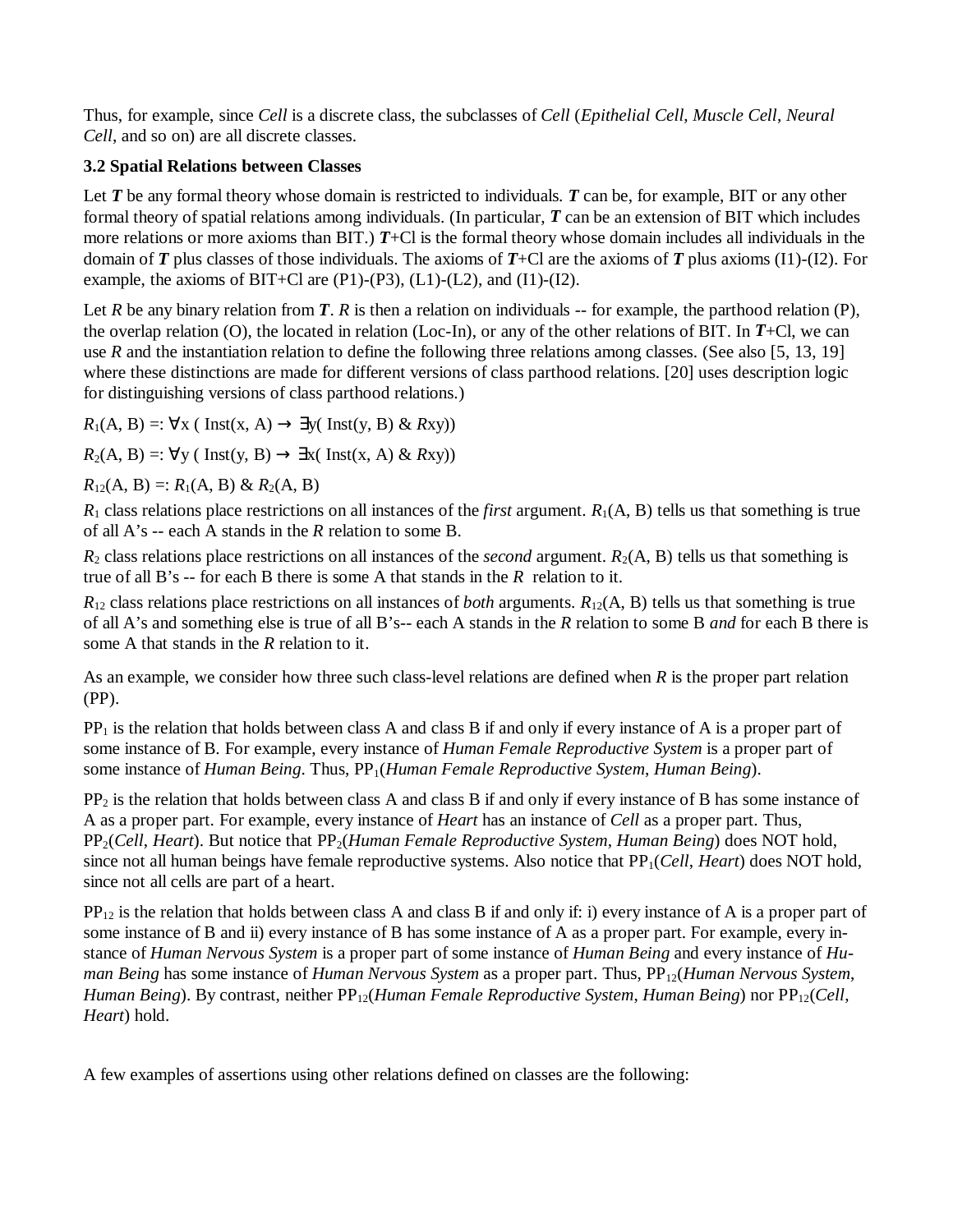O12(*Bony Pelvis*, *Vertebral Column*) (every bony pelvis overlaps some vertebral column and every vertebral column overlaps some bony pelvis)

O1(*Male Genital System*, *Urinary System*) (every male genital system overlaps some urinary system)

O2(*Genital System*, *Male Urinary System*) (every male urinary system overlaps some genital system)

Loc-In<sub>12</sub>(*Brain, Cranial Cavity*) (every brain is located in some cranial cavity and some cranial cavity has a brain located in it)

Loc-In<sub>2</sub>(*Blood, Cavity of the Right Ventricle*) (blood is located in every cavity of a right ventricle)

PCoin<sub>12</sub>(*Esophagus, Mediastinal Space*) (every esophagus partially coincides with some mediastinal space and every mediastinal space partially coincides with some esophagus)

For the purposes of this paper, we assume that assertions such as the following hold:

PP1(*Cell Nucleus*, *Cell*) (every cell nucleus is a proper part of some cell)

PP12 (*Thumb*, *Hand*) (every thumb is a proper part of some hand and every hand has some thumb as a proper part).

To be precise, not every cell nucleus is part of a cell -- a cell nucleus can be removed from a cell. But *normally* cell nuclei are parts of cells.<sup>10</sup> Similarly, not every thumb is part of a hand and not every hand has a thumb as a part, but *normally* thumbs are proper parts of hands and hands have thumbs as proper parts. Canonical anatomy is concerned with anatomically normal individuals and not with aberrant cases. In a full theory of anatomical classes, we will need a variant of the Inst relation (the *normal-instance-of* relation) that can distinguish the normal from abnormal instances of a class. But such a relation involves complications which go beyond the scope of this paper. We do not deal here with abnormal instances of anatomical classes. In other words, we assume that the domain of our theory is restricted to anatomically normal individuals. This policy is consistent with the treatment of anatomical classes in the FMA. It also fits the treatment of classes of normal body parts (subclasses of *Intrinsically Normal Body Structure*) in GALEN.

Finally, we note briefly that other strengths of class relations can be defined in terms of binary spatial relations on individuals using either universal or existential quantification. For example, a much stronger type of class relation than  $R_1$ ,  $R_2$ , or  $R_{12}$  would hold between classes A and B only when *all* A's stand in relation R to *all* B's. A weaker type of class relation than *R*1, *R*2, or *R*<sup>12</sup> would hold between classes A and B when *some* A's stand in relation *R* to *some* B's. (See [19] for other possibilities.) We do not explore such varieties of class relations in this paper because they are not useful for analyzing (in Section 5) the current state of parthood and location assertions for canonical anatomy in the FMA and GALEN. But such class relations could be useful either in some other context or for expanding the type of anatomical information currently in the FMA and GALEN.

#### **4 Reasoning about Relations among Classes**

 $\overline{a}$ 

The axioms and definitions of BIT fix the logical properties of the spatial relations among individuals introduced in that theory. However, most biomedical ontologies deal with relations between anatomical classes and not with relations between individuals. We are thus particularly interested in determining the logical properties of class relations such as those introduced by the definition schemas of Subsections 3.2.

 $10$  Notice, however, that there are some cells (red blood cells) that do not normally have nuclei. Thus, even if we limit our domain to normal individuals, PP2(*Cell Nucleus*, *Cell*) does not hold.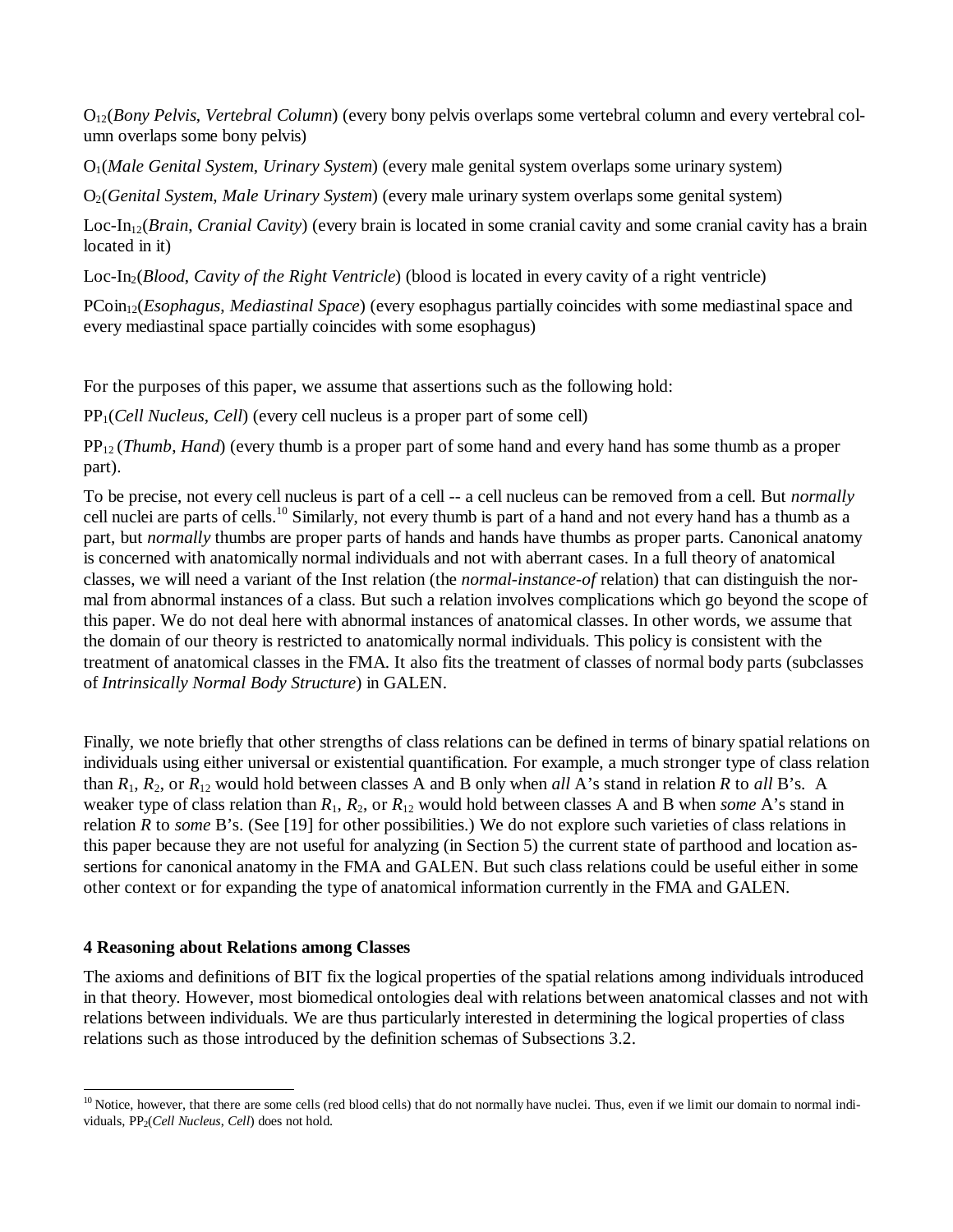In this section, we discuss the logical properties of the  $R_1$ ,  $R_2$ , and  $R_{12}$  types of class relations. Section 4 is divided into two parts. Subsection 4.1 considers how the logical properties of the class relations correspond to the logical properties of the underlying relations among individuals. Subsection 4.2 focuses both on the interaction between  $R_1$ ,  $R_2$ , and  $R_{12}$  relations and on the interaction between each of these relations and the Is\_a (class subsumption) relation. Throughout the section, we keep the discussion as general as possible, giving results that apply to *T*+Cl where *T* is any underlying formal theory of relations among individuals. But we frequently focus on BIT+Cl for specific examples and list theorems of BIT+Cl that are useful for our discussion of the FMA and GALEN in Section 5.

### **4.1 Transferring Properties of Individual Relations to Class Relations**

Let T be, as above, any formal theory of relations among individuals. We consider here which of the logical properties of the relations in *T* are inherited by the defined class relations in *T*+Cl. For example, if the relation *R* in *T* is a *strict partial ordering* -- irreflexive, asymmetric, and transitive (as is the relation PP in BIT) -- does it follow that in  $T+C$ l that  $R_1, R_2$ , and  $R_{12}$  are also strict partial orderings? The answer is: not necessarily. When  $R$ is a strict partial ordering, then each of  $R_1$ ,  $R_2$ , and  $R_{12}$  must be transitive, but the class relations need not be irreflexive or asymmetric. For example, in BIT+Cl we can prove that each of  $PP_1$ ,  $PP_2$ , and  $PP_{12}$  is transitive, but we cannot prove that any of these relations are irreflexive or asymmetric.

We will see that in BIT+Cl, the  $R_1$ ,  $R_2$ , and  $R_{12}$  class relations lack several logical properties of their BIT counterparts. But first we discuss important properties of the relations among individuals that are transferred to at least some of the class relations.

**4.1.1 Transitivity.** Let *R* be any transitive relation on individuals in theory *T*. Then in  $T + \text{Cl}$ , each of  $R_1, R_2$ , and  $R_{12}$  is also transitive. Thus, since P, PP, and Loc-In are transitive relations of BIT, the class relations  $P_1$ ,  $P_2$ ,  $P_{12}$ ,  $PP_1$ ,  $PP_2$ ,  $PP_{12}$ , Loc-In<sub>1</sub>, Loc-In<sub>2</sub>, and Loc-In<sub>12</sub> are all transitive.

| $(CIT1-3)^{11} P_i(A, B) \& P_i(B, C) \rightarrow P_i(A, C)$                                                | $i = 1, 2, 12^{12}$ |
|-------------------------------------------------------------------------------------------------------------|---------------------|
| $(CIT4-6) PP_i(A, B) \& PP_i(B, C) \rightarrow PP_i(A, C)$                                                  | $i = 1, 2, 12$      |
| $(CIT7-9)$ Loc-In <sub>i</sub> (A, B) & Loc-In <sub>i</sub> (B, C) $\rightarrow$ Loc-In <sub>i</sub> (A, C) | $i = 1, 2, 12$      |

For example, it follows logically from

PP2(*Cell*, *Heart*) (every heart has some cell as a proper part)

and

PP2(*Heart*, *Cardiovascular System*) (every cardiovascular system has some heart as a proper part)

that

l

PP2(*Cell*, *Cardiovascular System*)

(every cardiovascular system has some cell as a proper part).

Also, it follows logically from Loc-In<sub>12</sub>(*Heart*, *Middle Mediastinal Space*) and Loc-In<sub>12</sub>(*Middle Mediastinal Space, Thoracic Cavity*) that Loc-In<sub>12</sub>(*Heart, Thoracic Cavity*).

<sup>&</sup>lt;sup>11</sup> Theorems specific to BIT+Cl are labeled with "ClT". We in general list explicitly only those theorems of BIT+Cl which are useful for our discussion of the FMA and GALEN in Section 5.

 $^{12}$  To save pointless repetitions, we frequently condense into one line three distinct theorems which differ only in indexing of the class relations. Thus, for example, this line is a condensed representation of the following three BIT+Cl theorems:

<sup>(</sup>CIT1)  $P_1(A, B) \& P_1(B, C) \rightarrow P_1(A, C)$ 

<sup>(</sup>CIT2)  $P_2(A, B) \& P_2(B, C) \rightarrow P_2(A, C)$ 

<sup>(</sup>CIT3)  $P_{12}(A, B) \& P_{12}(B, C) \rightarrow P_{12}(A, C)$ .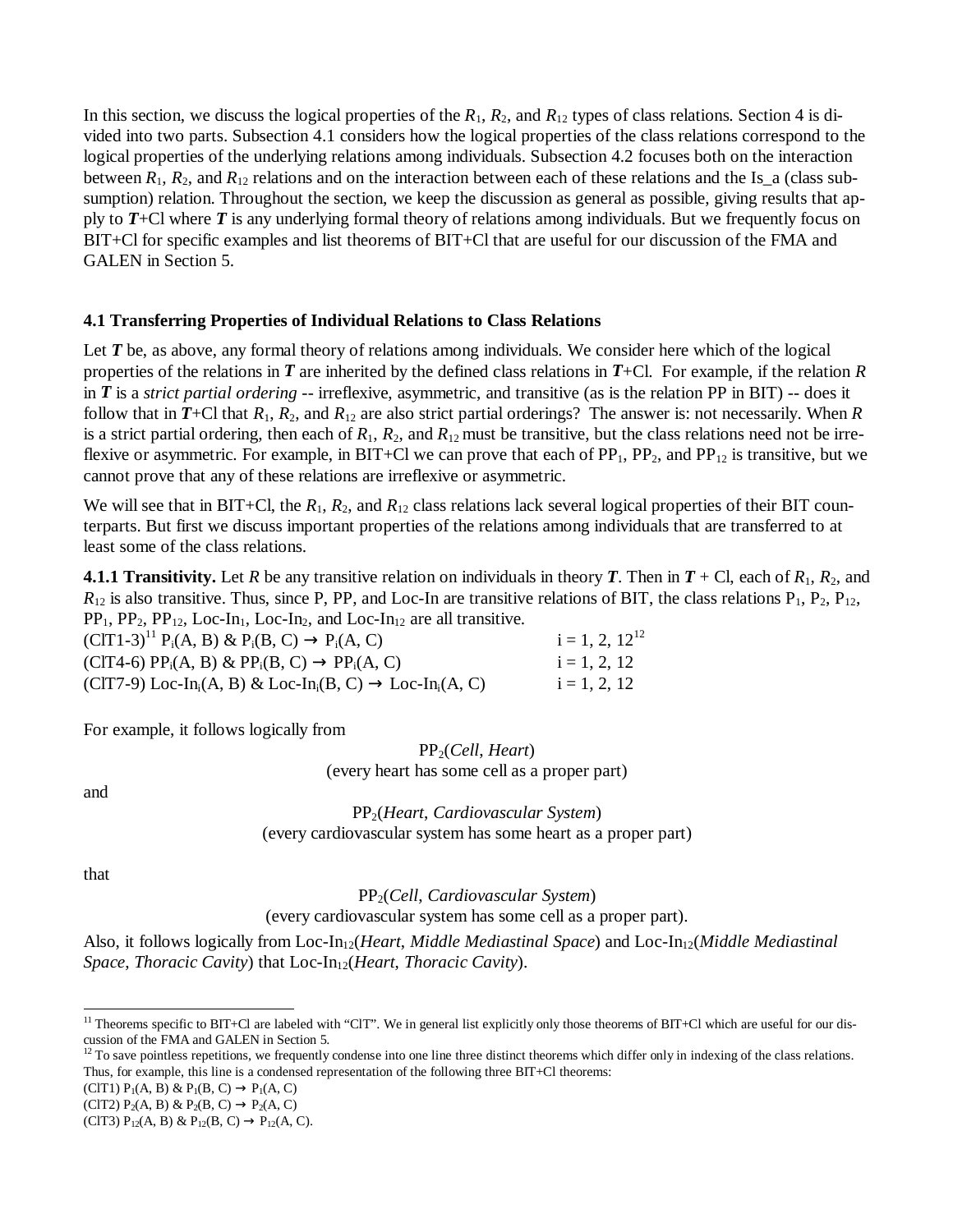But care must be taken not to mix  $R_1$  and  $R_2$  class relations together in transitivity reasoning. For example, from

PP1(*Uterus*, *Pelvis*) (every uterus is a proper part of a pelvis)

and

PP2(*Pelvis*, *Male Human Being*) (every male human being has a pelvis as a proper part)

we cannot infer either

PP1(*Uterus*, *Male Human Being*) (every uterus is a proper part of a male human being)

or

 $\overline{a}$ 

PP2(*Uterus*, *Male Human Being*) (every male human being has a uterus as a proper part).

In general, for transitive *R*,  $R_i(A, B) \& R_j(B, C) \rightarrow R_k(A, C)$  holds only when  $i = j = k$ .<sup>13</sup> For this reason, it is important for biomedical ontologies that use more than one of the relations  $R_1$ ,  $R_2$ ,  $R_{12}$  for a given  $R$  (for example, both  $PP_1$  and  $PP_2$ ) to explicitly distinguish these relations.

**4.1.2 Reflexivity.** Let *R* be any reflexive relation on individuals in theory *T*. Then the class relations *R*1, *R*2, and  $R_{12}$  of  $T$  + Cl must be reflexive on the sub-domain of classes. Thus,  $P_1$ ,  $P_2$ ,  $P_{12}$ ,  $O_1$ ,  $O_2$ ,  $O_{12}$ , Loc-In<sub>1</sub>, Loc-In<sub>2</sub>, Loc-In<sub>12</sub>, PCoin<sub>1</sub>, PCoin<sub>2</sub>, and PCoin<sub>12</sub> are reflexive relations on classes in BIT+Cl. For example, for any class A,  $P_{12}(A, A)$  -- each instance of A is part of some instance of A (itself) and each instance of A has some instance of A (itself) as a part.

**4.1.3 Symmetry.** Let *R* be any symmetric relation on individuals in *T*. Then *R*<sup>12</sup> must also be symmetric. Thus, the relations  $O_{12}$  and  $PCoin_{12}$  of BIT + Cl are symmetric. For example, from

O12(*Bony Pelvis*, *Vertebral Column*)

(every bony pelvis overlaps some vertebral column and every vertebral column overlaps some bony pelvis) we can in BIT+Cl derive:

O12(*Vertebral Column*, *Bony Pelvis*)

(every vertebral column overlaps some bony pelvis and every bony pelvis overlaps some vertebral column).

But  $R_1$  and  $R_2$  need not be symmetric class relations even if  $R$  is a symmetric relation among individuals. In BIT+Cl, we may have  $O_1(A, B)$  but not  $O_1(B, A)$ ;  $O_2(A, B)$  but not  $O_2(B, A)$ ;  $PCoin_1(A, B)$  but not  $PCoin_1(B, A)$ A); and PCoin<sub>2</sub>(A, B) but not PCoin<sub>2</sub>(B, A). For example, O<sub>1</sub>(*Hand, Nerve*) (every hand overlaps some nerve) does NOT imply O<sub>1</sub>(*Nerve*, *Hand*) (every nerve overlaps some hand). Also PCoin<sub>2</sub>(*Anatomical Cavity*, *Esophagus*) (every esophagus partially coincides with some anatomical cavity) does NOT imply PCoin<sub>2</sub>(*Esophagus*, *Anatomical Cavity*) (every anatomical cavity partially coincides with some esophagus).

However, we can prove that if  $R$  is symmetric, then the following equivalence holds:

$$
R_1(A, B) \leftrightarrow R_2(B, A)
$$

Thus, O<sub>1</sub>(*Hand, Nerve*) implies, not O<sub>1</sub>(*Nerve, Hand*), but O<sub>2</sub>(*Nerve, Hand*). PCoin<sub>2</sub>(*Anatomical Space*, *Esophagus*) implies, not PCoin<sub>2</sub>(*Esophagus, Anatomical Space*), but PCoin<sub>1</sub>(*Esophagus, Anatomical Space*).

Once again, we see that it is important for biomedical ontologies to explicitly distinguish class relations of type  $R_1$ ,  $R_2$ , and  $R_{12}$ .

**4.1.4 Simple Implications.** Certain simple implications involving relations among individuals hold also for their class relation counterparts. For example, let *R* and *S* be binary relations of *T*. Suppose that *T* includes a theorem stating that for any individuals x and y

 $Rxy \rightarrow Sxy$ 

<sup>&</sup>lt;sup>13</sup> But note, as will be discussed in Subsection 4.2, that the stronger  $R_{12}$  relation may replace a  $R_1$  or  $R_2$  relation in the antecedent of a conditional in the form of  $R_i \& R_j \rightarrow R_k$ . Thus, for example, for any transitive relation  $R$ ,  $R_1(A, B) \& R_{12}(B, C) \rightarrow R_1(A, C)$ .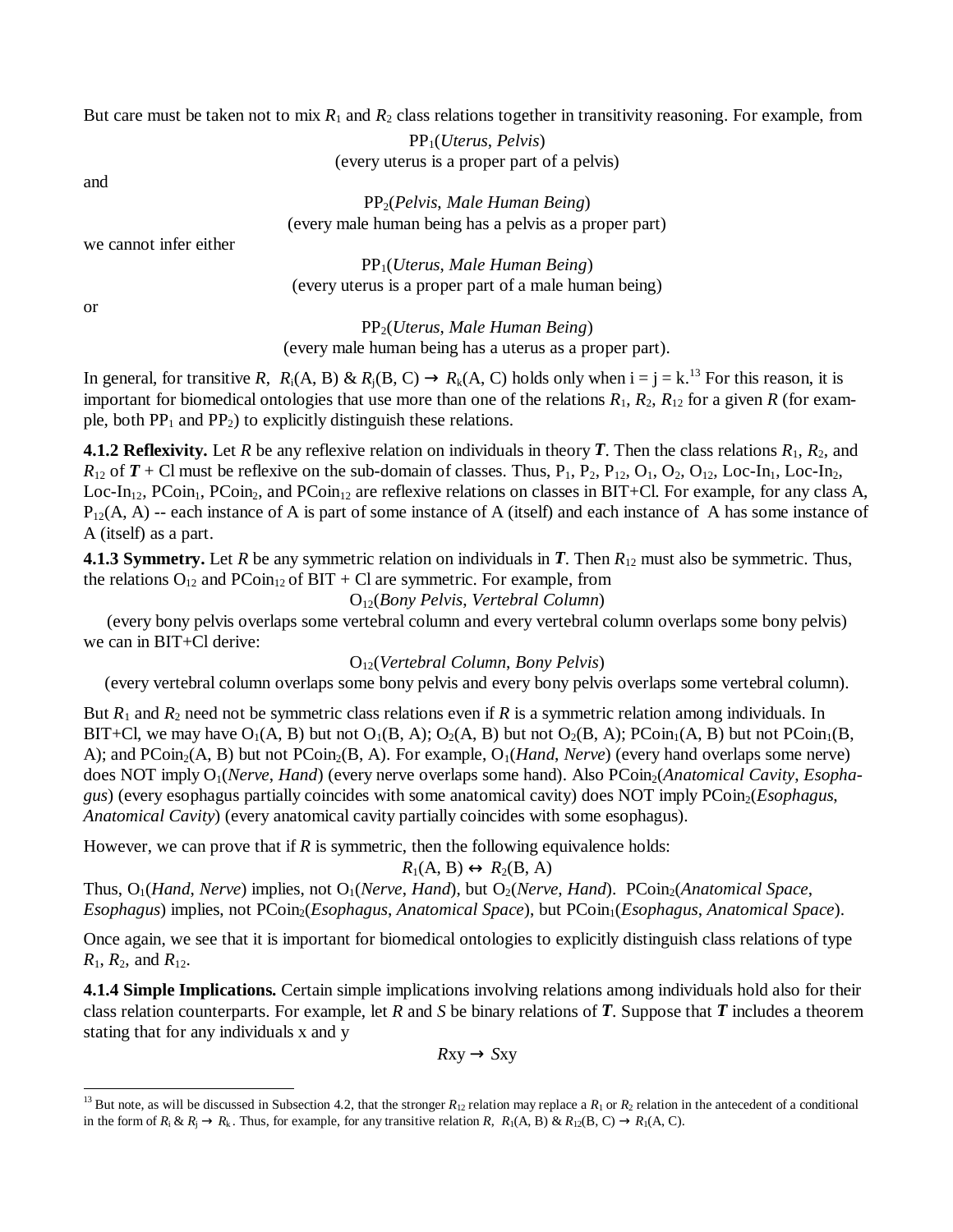Then in  $T+C$  we can prove that, for any classes A and B, all of the following hold:

$$
R_1(A, B) \rightarrow S_1(A, B)
$$
  
\n
$$
R_2(A, B) \rightarrow S_2(A, B)
$$
  
\n
$$
R_{12}(A, B) \rightarrow S_{12}(A, B).
$$

For example, since PPxy  $\rightarrow$  Loc-In(x, y) in BIT (theorem (LT3), subsection 2.2), we have the following theorems in BIT+Cl:

 $(CIT10-12) PP_i(A, B) \rightarrow Loc-In_i(A, B)$   $i = 1, 2, 12$ 

Similarly, when either  $Rxy \& Syz \rightarrow Rxz$  or  $Sxy \& Ryz \rightarrow Rxz$  are theorems of *T*, then the three class relation counterparts of each of these formulae are theorems of *T*+Cl. For example, from theorems (LT5) and (LT6) of BIT (Subsection 2.2), we can derive the following theorems in BIT+Cl:

 $(CIT13-15)$  Loc-In<sub>i</sub>(A, B) & PP<sub>i</sub>(B, C)  $\rightarrow$  Loc-In<sub>i</sub>(A, C) i = 1, 2, 12 (CIT16-18) PP<sub>i</sub>(A, B) & Loc-In<sub>i</sub>(B, C)  $\rightarrow$  Loc-In<sub>i</sub>(A, C) i = 1, 2, 12

Thus, it follows from Loc-In12(*Heart*, *Middle Mediastinal Space*) and PP12(*Middle Mediastinal Space*, *Thoracic Cavity*), that Loc-In<sub>12</sub>(*Heart*, *Thoracic Cavity*).

As with transitivity inferences, implications that involve mixes of different types of class relations will not in general be derivable. For example, neither Loc-In<sub>1</sub>(A, B) & PP<sub>2</sub>(B, C)  $\rightarrow$  Loc-In<sub>1</sub>(A, C) nor Loc-In<sub>1</sub>(A, B) & PP<sub>2</sub>(B,  $C$ )  $\rightarrow$  Loc-In<sub>2</sub>(A, C) are theorems of BIT+Cl. This matches our intuitions about anatomical reasoning. From Loc-In<sub>1</sub>(*Prostate*, *Pelvic Cavity*)

(every prostate is located in some pelvic cavity)

and

P2(*Pelvic Cavity*, *Female Pelvis*) (every female pelvis has a pelvic cavity as a part)

we can infer neither

Loc-In1(*Prostate*, *Female Pelvis*) (every prostate is located in some female pelvis)

nor

Loc-In2(*Prostate*, *Female Pelvis*) (every female pelvis has some prostate located in it).

Also, implications involving negation, existential quantification, or a switch in the variables'argument places need not transfer from the relations among individuals to their class relation counterparts. For example, we have already seen that  $O_1(A, B) \to O_1(B, A)$  and  $O_2(A, B) \to O_2(B, A)$  are not theorems of BIT +Cl, although Oxy  $\to$ Oyx is a theorem of BIT. We will see below more examples of implications involving relations among individuals that do not carry over to the class relations.

**4.1.5 Inverses.** Recall that for any binary relation *R* in theory *T*, the inverse of *R* is the relation  $R^{-1}$  such that for any individuals x and y

 $R^{-1}$ xy  $\leftrightarrow R$ yx.

In  $T$ +Cl,  $(R^{-1})_{12}$  must be the inverse of  $R_{12}$ . In other words, we can prove in  $T$  +Cl that for any classes A and B  $(R^{-1})_{12}(A, B) \leftrightarrow R_{12}(B, A).$ 

In BIT+Cl, we have the following theorems:

 $(CIT19) (PP<sup>-1</sup>)<sub>12</sub>(A, B) \leftrightarrow PP<sub>12</sub>(B, A)$ 

 $(CIT20)$   $(Loc-In<sup>-1</sup>)<sub>12</sub>(A, B) \leftrightarrow Loc-In<sub>12</sub>(B, A).$ 

Thus, it follows from PP<sub>12</sub>(*Right Ventricle*, *Heart*) that (PP<sup>-1</sup>)<sub>12</sub>(*Heart*, *Right Ventricle*) and vice versa.

However, inverse equivalences are not preserved for the weaker  $R_1$  and  $R_2$  class relations. In  $T+Cl$ , the following equivalences do NOT in general hold: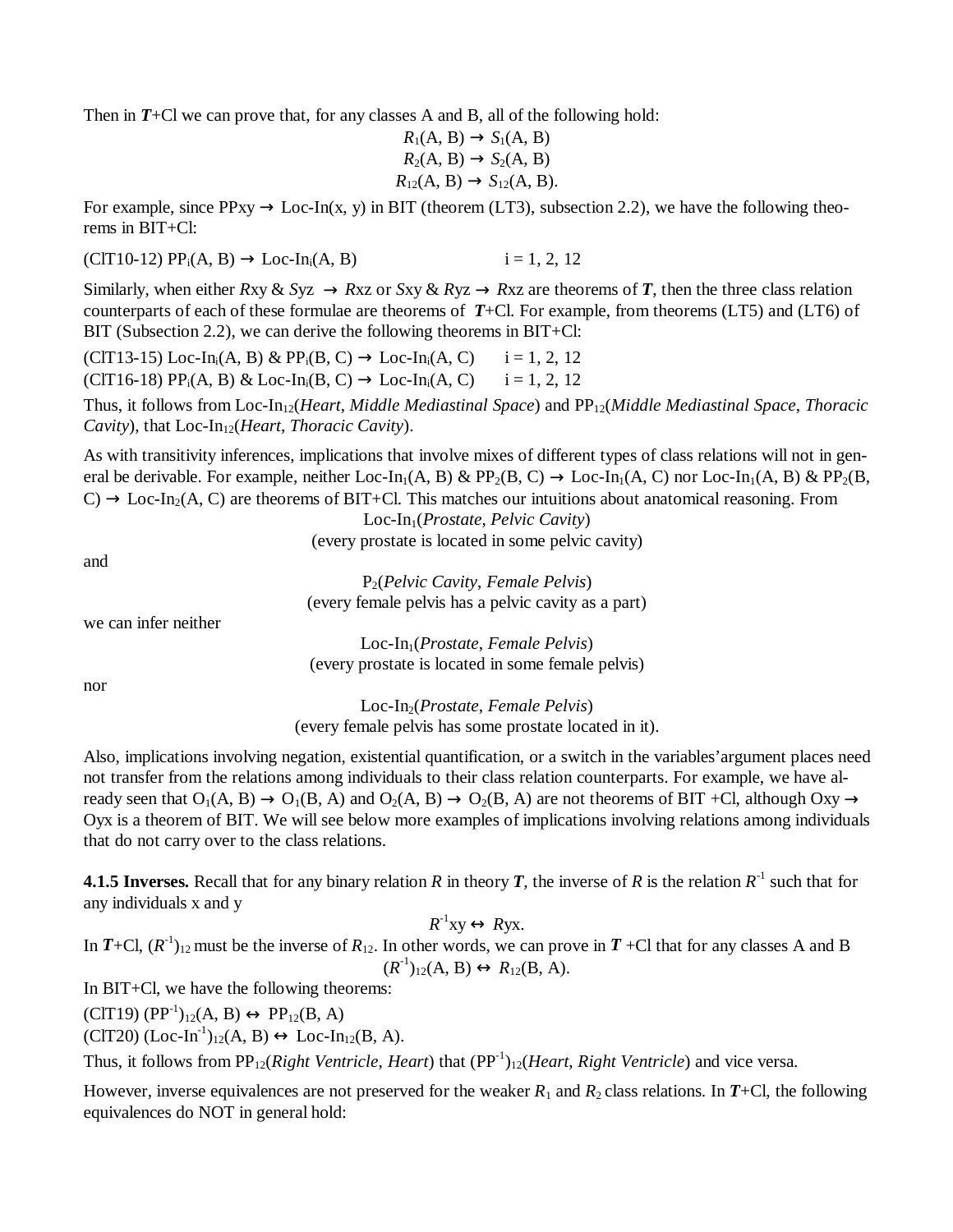$(R^{-1})_1(A, B) \leftrightarrow R_1(B, A)$  $(R^{-1})_2(A, B) \leftrightarrow R_2(B, A).$ 

Instead, the following equivalences are derivable in  $T+C$ l:

 $(R^{-1})_2(A, B) \leftrightarrow R_1(B, A)$  $(R^{-1})_1(A, B) \leftrightarrow R_2(B, A).$ 

Thus, in BIT+Cl,  $(PP^{-1})_2$  is the inverse of PP<sub>1</sub>,  $(Loc-In^{-1})_2$  is the inverse of Loc-In<sub>1</sub>,  $(PP^{-1})_1$  is the inverse of PP<sub>2</sub>, and  $(Loc-In^{-1})_1$  is the inverse of Loc-In<sub>2</sub>.

 $(CIT21) (PP<sup>-1</sup>)<sub>2</sub>(A, B) \leftrightarrow PP<sub>1</sub>(B, A)$  $(CIT22) (PP<sup>-1</sup>)<sub>1</sub>(A, B) \leftrightarrow PP<sub>2</sub>(B, A)$ (CIT23)  $(Loc-In^{-1})_2(A, B) \leftrightarrow Loc-In_1(B, A)$ 

(CIT24)  $(Loc-In^{-1})_1(A, B) \leftrightarrow Loc-In_2(B, A)$ .

For example, PP<sub>1</sub>(Cell Nucleus, Cell) (every cell nucleus is a proper part of some cell) is equivalent to (PP<sup>-</sup>  $1_{2}(Cell, Cell\ Nucleus)$  (for every cell nucleus there is some cell which has it as a proper part). PP<sub>1</sub>(*Cell Nucleus*, Cell) is NOT equivalent to  $(PP<sup>-1</sup>)<sub>1</sub>(Cell, Cell nucleus)$  (every cell has some cell nucleus as a proper part). Once again, we see the importance of distinguishing between the  $R_1$ ,  $R_2$ , and  $R_1$ <sup>2</sup> types of class relations.

#### **4.1.6 Logical Properties of Relations which do not necessarily Transfer to Class Relations**

Many of the theorems of the theory *T* need not hold in *T*+Cl for the class counterparts of the relations among individuals. We have already seen above several examples of this discrepancy between the logical properties of relations among individuals and the logical properties of the  $R_1$  and  $R_2$  types of class relations. Table 1 gives additional information about which properties transfer automatically to the class relations and which do not.

| <b>Among Individuals</b> | <b>Among Classes</b> |                     |                        |  |
|--------------------------|----------------------|---------------------|------------------------|--|
| $R$ is                   | $R_1$ must also be?  | $R_2$ must also be? | $R_{12}$ must also be? |  |
| Reflexive                | Yes                  | Yes                 | Yes                    |  |
| Irreflexive              | N <sub>0</sub>       | N <sub>0</sub>      | N <sub>o</sub>         |  |
| Symmetric                | No                   | N <sub>o</sub>      | Yes                    |  |
| Asymmetric               | No                   | N <sub>o</sub>      | N <sub>o</sub>         |  |
| Antisymmetric            | No                   | N <sub>o</sub>      | N <sub>o</sub>         |  |
| Transitive               | Yes                  | Yes                 | Yes                    |  |

**Table 1: Correlation between the logical properties of a relation** *R* **for individuals and the logical properties of the class relations**  $R_1$ **,**  $R_2$ **, and**  $R_{12}$ 

For example, in BIT+Cl, we cannot prove that the relations  $PP_{12}$ ,  $PP_1$ , and  $PP_2$  are irreflexive or asymmetric. In particular, the following two formulae are NOT theorems of BIT+Cl:

$$
\sim PP_{12}(A, A)
$$
  
PP<sub>12</sub>(A, B)  $\rightarrow$   $\sim PP_{12}(B, A)$ 

We also cannot prove in BIT+Cl that the relations  $P_{12}$ ,  $P_1$ , and  $P_2$  are antisymmetric. In particular, the following formula is NOT a theorem of BIT+Cl:

$$
P_{12}(A, B) \& P_{12}(B, A) \rightarrow A = B.
$$

**4.1.7 Discrete Classes.** Recall from Section 3.1 that a discrete class is a class A such that no two instances of A overlap. Recall also that many typical anatomical classes (e.g. *Heart*, *Liver*, *Cell*) are discrete. When reasoning is restricted to a sub-domain of discrete classes, more of the logical properties of the relations of BIT are preserved in the class relations. We can prove in BIT+Cl that, if all classes in a sub-domain *D* are discrete, then

i) PP<sub>1</sub>, PP<sub>2</sub>, PP<sub>12</sub>, (PP<sup>-1</sup>)<sub>1</sub>, (PP<sup>-1</sup>)<sub>2</sub>, and (PP<sup>-1</sup>)<sub>12</sub> are irreflexive and asymmetric on *D*;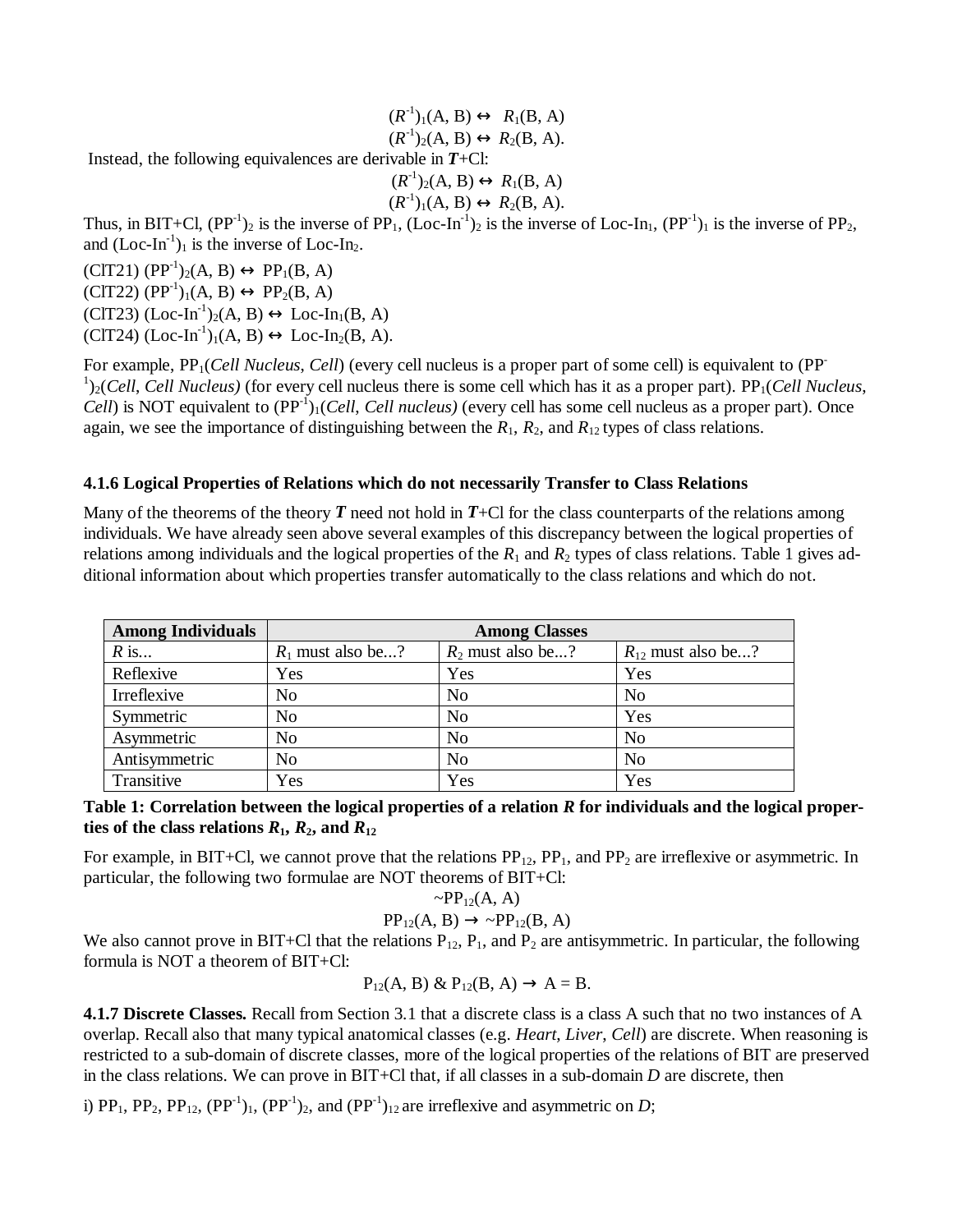ii)  $P_1$ ,  $P_2$ ,  $P_{12}$ ,  $(P<sup>-1</sup>)_1$ ,  $(P<sup>-1</sup>)_2$ , and  $(P<sup>-1</sup>)_{12}$  are antisymmetric.

Thus, for example, given that *Heart* and *Right Ventricle* are discrete classes, PP<sub>12</sub>(*Right Ventricle*, *Heart*) and PP<sup>12</sup> (*Heart*, *Right Ventricle*) cannot both hold. Also, for any discrete class A, none of the following can hold:  $PP_1(A, A), PP_2(A, A),$  and  $PP_{12}(A, A)$ .

Of course, when A is a non-discrete class (e.g. *Anatomical Entity* or *Blood*), it may still be the case that none of  $PP_1(A, A)$ ,  $PP_2(A, A)$ ,  $PP_{12}(A, A)$  hold or that  $PP_{12}(A, B)$  and  $PP_{12}(B, A)$  do not both hold for any class B. But these assertions cannot be derived in BIT+Cl.

**4.1.8 Definitional Equivalences.** In addition to the logical properties listed in TABLE 1, many of the equivalences introduced in the definitions of BIT also do not carry over to the class relation setting and this is so even when reasoning is restricted to a sub-domain of discrete classes. For example, according to the definition of the overlap relation in BIT, for any x and y

#### $Oxy \leftrightarrow \exists z (Pzx \& Pzy)$

(x and y overlap if and only if there is some individual z that is part of both x and y) But none of the following equivalences is derivable in  $BIT + CI$ :

> $O_1(A, B) \leftrightarrow \exists C (P_1(C, A) \& P_1(C, B))$  $O_2(A, B) \leftrightarrow \exists C (P_2(C, A) \& P_2(C, B))$  $O_{12}(A, B) \leftrightarrow \exists C (P_{12}(C, A) \& P_{12}(C, B))$

The  $R_1$  and  $R_2$  versions of the equivalence are clearly not appropriate for anatomical reasoning. For example, P1(*Uterus*, *Pelvis*) (every uterus is part of some pelvis) and P1(*Uterus*, *Female Reproductive System*) both hold, but O1(*Pelvis*, *Female Reproductive System*) (every pelvis overlaps some female reproductive system) does NOT hold. Also,  $P_2(Cell, Heart)$  (all hearts have cells as parts) and  $P_2(Cell, Liver)$  (all livers have cells as parts), but NOT O<sub>2</sub>(*Heart*, *Liver*) (all livers overlap some heart).

However, the  $R_{12}$  version of the equivalence does seem plausible in an anatomical context. In fact, half of this equivalence is derivable in BIT+Cl. It is a theorem of BIT+Cl that:

(CIT25)  $\exists C (P_{12}(C, A) \& P_{12}(C, B)) \rightarrow O_{12}(A, B)$  (if there is a class C that stands in the  $P_{12}$  relation to both A and B, then every instance of A overlaps an instance of B and vice versa).

The full equivalence would tell us that, in addition, whenever instance of A overlaps an instance of B and vice versa, there is a class C that stands in the  $P_{12}$  relation to both A and B.

**4.1.9 Conclusions.** We draw at least two important conclusions from the points made in this subsection. First, as emphasized throughout, it is crucial for biomedical ontologists to explicitly distinguish between  $R_1$ ,  $R_2$ , and  $R_{12}$ relations.

Second, the logical properties imposed on relations among individuals in a formal theory may not automatically transfer to the class relations that are defined in terms of them. This is one reason why it is important to always clearly distinguish the class-level relations from the individual-level relations. In some cases, it is appropriate that the logical properties of the individual-level relations do not transfer to the class-level relations. For example,  $O<sub>1</sub>$ does not behave as a symmetric relation on anatomical classes (e.g.  $O_1(Hand, Nerve)$ ) but not  $O_1(Nerve, Hand)$ ), so it is an advantage of BIT+Cl that it does not force  $O<sub>1</sub>$  to be symmetric. In other cases, the ontologist may find it desirable to add axioms placing stronger restrictions directly on the class relations. For example, it seems plausible that no anatomical class A (even a non-discrete class, such as *Anatomical Entity* or *Blood*) is such that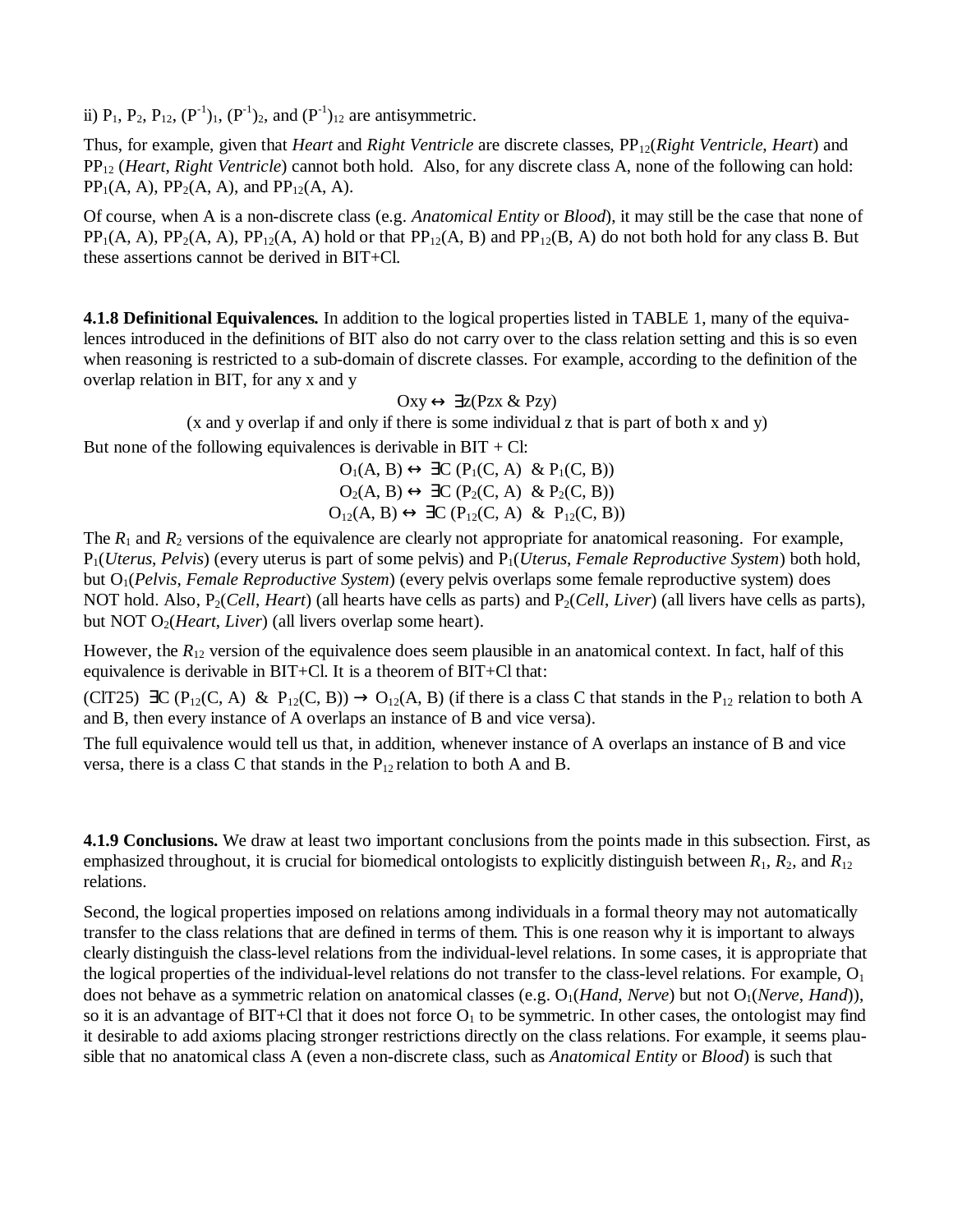every instance x of A is a proper part of another instance of y of A.<sup>14</sup> If so, an axiom stating that for any anatomical class A,  $\sim PP_1(A, A)$  could be added to BIT+Cl. As another example, it seems plausible that whenever all instances of A overlap instances of B and all instances of B overlap instances of A, there is some class C consisting of those individuals which are the shared parts of A's and B's. If so an axiom stating

$$
O_{12}(A, B) \rightarrow \exists C (P_{12}(C, A) \& P_{12}(C, B))
$$

could be added to BIT+Cl.

#### **4.2 Reasoning about Relations among Classes: Additional Logical Properties of Class Relations**

In this subsection, we present important logical properties of the defined class relations which do not correspond directly to properties of the corresponding relations among individuals.

#### **4.2.1 Logical Implications Involving Combinations of** *R***<sup>12</sup> and** *R***<sup>1</sup> or** *R***<sup>12</sup> and** *R***<sup>2</sup> Relations**

One important property of the  $R_{12}$  class relations is that they always imply the corresponding  $R_1$  and  $R_2$  class relations. More precisely, let *T* again be any formal theory of relations on individuals and let *R* be any binary relation in *T*. Then the following two implications hold:

 $R_{12}(A, B) \rightarrow R_1(A, B)$ 

 $R_{12}(A, B) \rightarrow R_2(A, B)$ 

 $\overline{a}$ 

For example, the following are theorems of BIT+Cl:

| $(CIT26-27) PP_{12}(A, B) \rightarrow PP_i(A, B)$                                 | $i = 1, 2$ |
|-----------------------------------------------------------------------------------|------------|
| $(CIT28-29)$ Loc-In <sub>12</sub> (A, B) $\rightarrow$ Loc-In <sub>i</sub> (A, B) | $i = 1, 2$ |

(CIT26)-(CIT29) allow us to substitute the stronger  $R_{12}$  relations for the weaker  $R_1$  or  $R_2$  relations in the antecedent of another implication. For example, in combination with the transitivity theorems  $(CIT4) - (CIT9)$ , (ClT26)-(ClT29) yield the following additional theorems.

| (CIT30-31) $PP_i(A, B) \& PP_{12}(B, C) \rightarrow PP_i(A, C)$                                              | $i = 1, 2$ |
|--------------------------------------------------------------------------------------------------------------|------------|
| $(CIT32-33) PP_{12}(A, B) \& PP_i(B, C) \rightarrow PP_i(A, C)$                                              | $i = 1, 2$ |
| (CIT34-35) Loc-In <sub>i</sub> (A, B) & Loc-In <sub>12</sub> (B, C) $\rightarrow$ Loc-In <sub>i</sub> (A, C) | $i = 1, 2$ |
| (CIT36-37) Loc-In <sub>12</sub> (A, B) & Loc-In <sub>i</sub> (B, C) $\rightarrow$ Loc-In <sub>i</sub> (A, C) | $i = 1, 2$ |

Thus, from PP1(*Uterus*, *Pelvis*) (every uterus is a proper part of some pelvis) and PP12(*Pelvis*, *Trunk*) (every pelvis is a proper part of some trunk and every trunk has a pelvis as a proper part), it follows that PP<sub>1</sub>(*Uterus*, *Trunk*) (every uterus is a proper part of some trunk). As another example, from PP<sub>2</sub>(*Cartilage, Vertebra*) (every vertebra has some cartilage as a proper part) and PP12(*Vertebra, Vertebral Column*) (every vertebra is a proper part of some vertebral column and every vertebral column has some vertebra as a proper part) , it follows that PP2(*Cartilage, Vertebral Column*) (every vertebral column has some cartilage as a proper part).

(ClT26) - (ClT29) also yield important further theorems when combined with theorems (ClT13)-(ClT18). Each of the following can be derived in BIT+Cl:

| (CIT38-39) $PP_{12}(A, B)$ & Loc-In <sub>i</sub> (B, C) $\rightarrow$ Loc-In <sub>i</sub> (A, C)         | $i = 1, 2$ |
|----------------------------------------------------------------------------------------------------------|------------|
| (CIT40-41) PP <sub>i</sub> (A, B) & Loc-In <sub>12</sub> (B, C) $\rightarrow$ Loc-In <sub>i</sub> (A, C) | $i = 1, 2$ |
| (CIT42-43) Loc-In <sub>12</sub> (A, B) & PP <sub>i</sub> (B, C) $\rightarrow$ Loc-In <sub>i</sub> (A, C) | $i = 1, 2$ |
| (CIT44-45) Loc-In <sub>i</sub> (A, B) & PP <sub>12</sub> (B, C) $\rightarrow$ Loc-In <sub>i</sub> (A, C) | $i = 1, 2$ |

<sup>&</sup>lt;sup>14</sup> But notice that the following axiom may not be desirable: for any anatomical class  $A, \neg PP_2(A, A)$ . For example, it would seem that every instance of *Blood* (i.e. any portion of blood) must have some instance of *Blood* (a smaller portion of blood) as a proper part.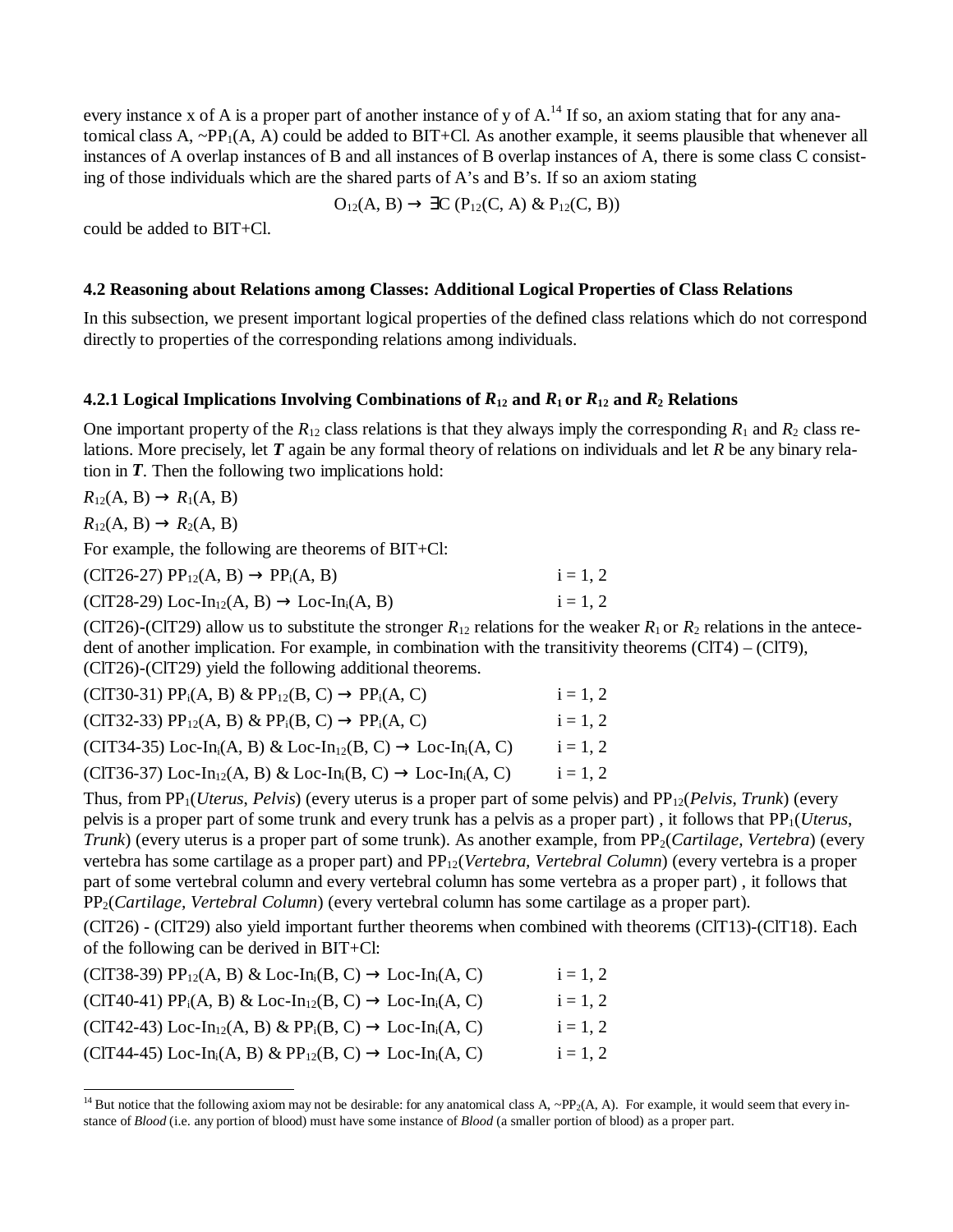For example, from PP12(*Cervix of Uterus*, *Uterus*) (every cervix of a uterus is a proper part of some uterus and every uterus has a cervix of a uterus as a proper part) and Loc-In<sub>1</sub>(*Uterus*, *Pelvic Cavity*) (every uterus is located in some pelvic cavity), it follows that Loc-In<sub>1</sub>(*Cervix of Uterus*, *Pelvic Cavity*) (every cervix of a uterus is located in some pelvic cavity).

The BIT+Cl theorems listed above are important for our discussion in Section 5 of parthood and containment relations in the FMA and GALEN. They are represented compactly along with theorems (ClT4) – (ClT9) and  $(CIT13) - (CIT18)$  in TABLE 2.

|                              | PP <sub>1</sub> (B, C)       | $PP_2(B, C)$                 | $PP_{12}(B, C)$              | Loc-In <sub>1</sub> $(B, C)$ | Loc-In <sub>2</sub> $(B, C)$ | Loc-In <sub>12</sub> (B,C)   |
|------------------------------|------------------------------|------------------------------|------------------------------|------------------------------|------------------------------|------------------------------|
| PP <sub>1</sub> (A, B)       | $PP_1(A, C)$                 |                              | PP <sub>1</sub> (A, C)       | Loc-In <sub>1</sub> $(A, C)$ |                              | Loc-In <sub>1</sub> $(A, C)$ |
| PP <sub>2</sub> (A, B)       |                              | PP <sub>2</sub> (A, C)       | PP <sub>2</sub> (A, C)       |                              | Loc-In <sub>2</sub> $(A, C)$ | Loc-In <sub>2</sub> $(A, C)$ |
| $PP_{12}(A, B)$              | PP <sub>1</sub> (A, C)       | PP <sub>2</sub> (A, C)       | $PP_{12}(A, C)$              | Loc-In <sub>1</sub> $(A, C)$ | Loc-In <sub>2</sub> $(A, C)$ | Loc-In <sub>12</sub> (A, C)  |
| Loc-In <sub>1</sub> $(A, B)$ | Loc-In <sub>1</sub> $(A, C)$ |                              | Loc-In <sub>1</sub> $(A, C)$ | Loc-In <sub>1</sub> $(A, C)$ |                              | Loc-In <sub>1</sub> $(A, C)$ |
| Loc-In <sub>2</sub> $(A, B)$ |                              | Loc-In <sub>2</sub> $(A, C)$ | Loc-In <sub>2</sub> $(A, C)$ |                              | Loc-In <sub>2</sub> $(A, C)$ | Loc-In <sub>2</sub> $(A, C)$ |
| Loc-In <sub>12</sub> (A, B)  | Loc-In <sub>1</sub> $(A, C)$ | Loc-In <sub>2</sub> $(A, C)$ | Loc-In <sub>12</sub> (A, C)  | Loc-In <sub>1</sub> $(A, C)$ | Loc-In <sub>2</sub> $(A, C)$ | Loc-In <sub>12</sub> (A, C)  |

**TABLE 2: Inferences from conjunctions of PP<sup>i</sup> and Loc-In<sup>j</sup> assertions**

TABLE 2 tells us which relation between class A and class C can be inferred from a given assertion about the relation between class A and class B (listed in row headings) in conjunction with an assertion about the relation between class B and class C (listed in the column headings). For example, given  $PP_2(A, B)$  (row 2) and Loc-In<sub>12</sub>(B, C) (column 6), it follows from the axioms of BIT+Cl that Loc-In<sub>2</sub>(A, C) must also hold. (This is just theorem (ClT41).)

A blank cell in the table tells us that, unless additional information is given, we cannot derive any assertion of the form  $R_i(A, B)$  where R is one of the relations of BIT. For example, from Loc-In<sub>1</sub>(A, B) (row 4) and PP<sub>2</sub>(B, C) we cannot in general make any inference about the relation of class A and class C. To see this, consider the example. Loc-In<sub>1</sub>(*Prostate*, *Pelvic Cavity*) (every prostate is located in a pelvic cavity) and PP<sub>2</sub>(*Pelvic Cavity*, *Female Pelvis*) (every female pelvis has a pelvic cavity as a proper part) both hold, but *R*i( *Prostate*, *Female Pelvis*) does not hold for any BIT relation *R*. In particular, *Prostate* stands in none of the relations  $PP_1$ ,  $PP_2$ ,  $PP_{12}$ , Loc-In<sub>1</sub>, Loc-In<sub>2</sub>, or Loc-In<sub>12</sub> to *Female Pelvis*.

### **4.2.2 Logical Implications Involving**  $R_1$ **,**  $R_2$ **,**  $R_{12}$  **and Is\_a**

We can also derive many theorems describing the interaction between the  $R_1$ ,  $R_2$ , and  $R_{12}$  relations and the Is\_a relation. In theory  $T + C1$  where  $R$  is any binary relation among individuals in  $T$ , the following must hold for any classes A, B, and C.

 $R_1(A, B)$  & Is  $a(B, C) \rightarrow R_1(A, C)$ 

- $R_1(A, B) \& \text{Is}_a(C, A) \rightarrow R_1(C, B)$
- $R_2(A, B)$  & Is\_a(A, C)  $\rightarrow$   $R_2(C, B)$
- $R_2(A, B) \& \text{Is}_a(C, B) \rightarrow R_2(A, C)$
- $R_{12}(A, B) \& \text{Is}\_a(A, C) \rightarrow R_2(C, B)$
- $R_{12}(A, B) \& \text{Is}_a(C, A) \rightarrow R_1(C, B)$
- $R_{12}(A, B) \& \text{Is}_a(B, C) \rightarrow R_1(A, C)$
- $R_{12}(A, B) \& \text{Is}_a(C, B) \rightarrow R_2(A, C)$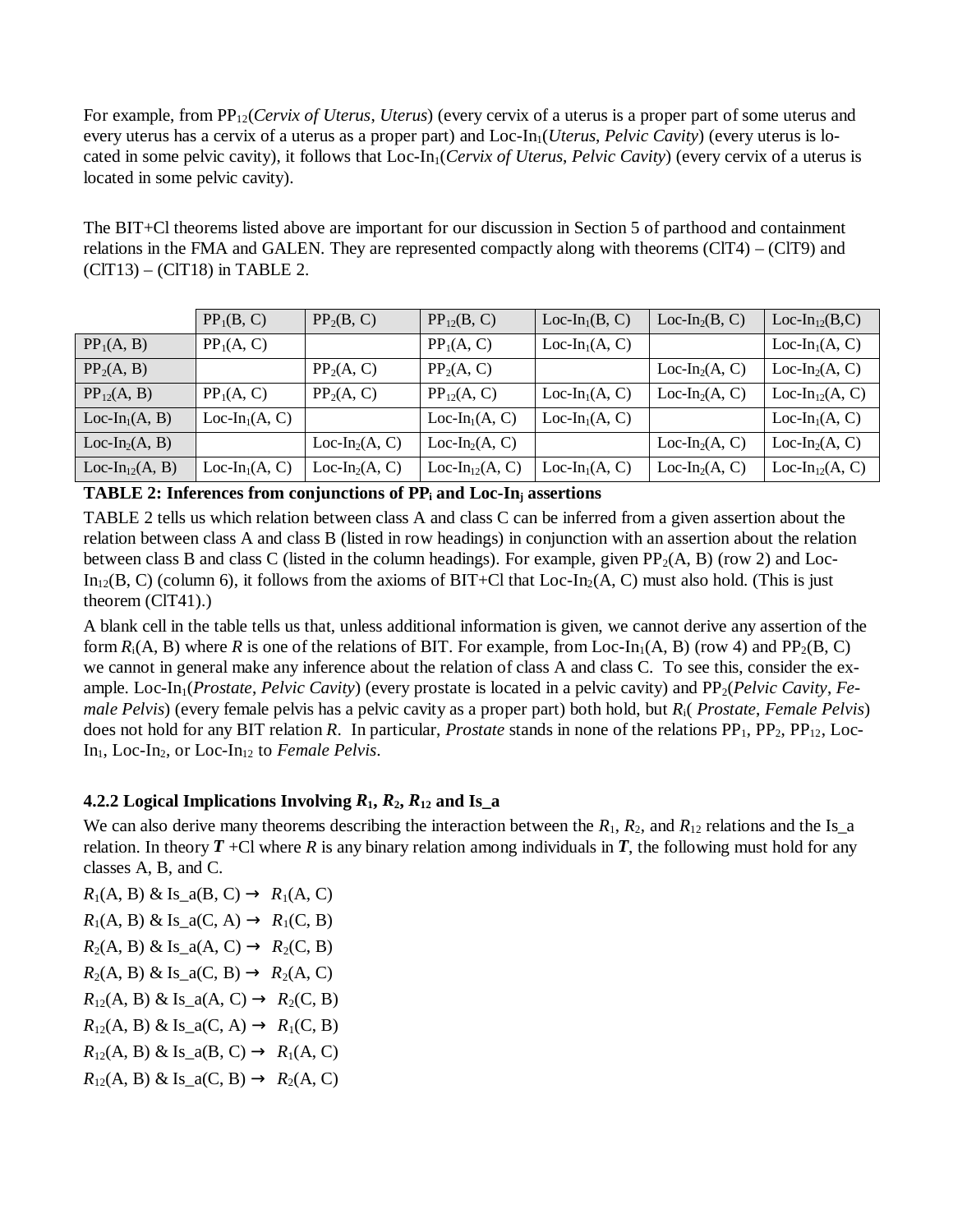$BIT+CI$  theorems for the  $PP_i$  relations corresponding to the schemata above are represented compactly in TABLE 3.

|                         | $Is_a(C, A)$           | $Is_a(A, C)$ | $Is_a(C, B)$           | $Is_a(B, C)$           |
|-------------------------|------------------------|--------------|------------------------|------------------------|
| PP <sub>1</sub> (A, B)  | PP <sub>1</sub> (C, B) |              |                        | $PP_1(A, C)$           |
| PP <sub>2</sub> (A, B)  |                        | $PP_2(C, B)$ | $PP_2(A, C)$           |                        |
| PP <sub>12</sub> (A, B) | PP <sub>1</sub> (C, B) | $PP_2(C, B)$ | PP <sub>2</sub> (A, C) | PP <sub>1</sub> (A, C) |

**TABLE 3: Inferences from conjunctions of PP<sup>i</sup> and Is\_a assertions**

The cells of TABLE 3 tell us i) which of the PP<sub>i</sub> relations must hold between A and C when a given PP<sub>i</sub> relation holds between A and B (listed in the row headings) and a given subsumption relation holds between B and C (listed in the column headings) and ii) which of the PP<sub>i</sub> relations must hold between C and B when a given  $PP_i$ relation holds between A and B (row headings) and a given subsumption relations holds between A and C (column headings). For example, given  $PP_2(A, B)$  (row 2) and Is  $a(C, B)$  (column 3), it follows that  $PP_2(A, C)$  must also hold. This corresponds to the BIT+Cl theorem:

 $PP_2(A, B) \& \text{Is}_a(C, B) \rightarrow PP_2(A, C).$ 

A blank cell indicates that, unless further information is given, no inference of the form *R*i(A, C), *R*i(C, A), *R*i(B, C), or  $R_i(C, B)$  (with *R* a BIT relation) can be made. For example, from PP<sub>1</sub>(A, B) (row 1) and Is\_a(C, B) (column 3), we cannot in general make any inference about the relation of A to C. To see consider the example: PP1(*Cell Nucleus*, *Cell*) (every cell nucleus is a proper part of a cell) and Is\_a(*Platelet*, *Cell*) (a platelet is a cell), but no PP<sup>i</sup> relation holds between *Cell nucleus* and *Platelet*.

TABLE 4 is analogous to TABLE 3 but represents inferences involving the Loc-In<sub>i</sub> relations rather than the PP<sub>i</sub> relations.

|                               | $Is_a(C, A)$                 | $Is_a(A, C)$                 | $Is_a(C, B)$                 | $Is_a(B, C)$                 |
|-------------------------------|------------------------------|------------------------------|------------------------------|------------------------------|
| Loc-In <sub>1</sub> $(A, B)$  | Loc-In <sub>1</sub> $(C, B)$ |                              |                              | Loc-In <sub>1</sub> $(A, C)$ |
| $Loc-In2(A, B)$               |                              | Loc-In <sub>2</sub> $(C, B)$ | Loc-In <sub>2</sub> $(A, C)$ |                              |
| Loc-In <sub>12</sub> $(A, B)$ | Loc-In <sub>1</sub> $(C, B)$ | Loc-In <sub>2</sub> $(C, B)$ | Loc-In <sub>2</sub> $(A, C)$ | Loc-In <sub>1</sub> $(A, C)$ |

**TABLE 4: Inferences from conjunctions of Loc-In<sup>i</sup> and Is\_a assertions**

For example, from Loc-In12(*Ovary*, *Cavity of Female Pelvis*) and Is\_a(*Cavity of Female Pelvis*, *Cavity of Pelvis*), it follows (row 3/column 4) that Loc-In<sub>1</sub>(*Ovary, Cavity of Pelvis*). On the other hand, no assertion about the Loc-In<sup>i</sup> relation of *Ovary* to *Cavity of Male Pelvis* follows from Loc-In1(*Ovary*, *Cavity of Pelvis*) and Is\_a(*Cavity of Male Pelvis*, *Cavity of Pelvis*) (row 1/column 3).

Finally, we note that tables for the inverses of the PP<sub>i</sub> and Loc-In<sub>i</sub> relations can be derived from TABLE 2 – TABLE 4 and theorems (CIT21) – (CIT24) tying these relations to their inverses. For example, TABLE 5 represents BIT+Cl inferences from conjunctions of  $(Loc-In^{-1})_i$  assertions and Is\_a assertions.

|                            | $Is_a(C, A)$              | $Is_a(A, C)$            | $Is_a(C, B)$            | $Is_a(B, C)$              |
|----------------------------|---------------------------|-------------------------|-------------------------|---------------------------|
| $(Loc-In^{-1})1(B, A)$     |                           | $(Loc-In^{-1})1(B, C)$  | $(Loc-In^{-1})1(C, A)$  |                           |
| $(Loc-In^{-1})_{2}(B, A)$  | $(Loc-In^{-1})_{2}(B, C)$ |                         |                         | $(Loc-In^{-1})_{2}(C, A)$ |
| $(Loc-In^{-1})_{12}(B, A)$ | $(Loc-In^{-1})_{2}(B, C)$ | $(Loc-In^{-1})_1(B, C)$ | $(Loc-In^{-1})_1(C, A)$ | $(Loc-In^{-1})_{2}(C, A)$ |

**TABLE 5: Inferences from conjunctions of (Loc-In -1 )<sup>i</sup> and Is\_a assertions**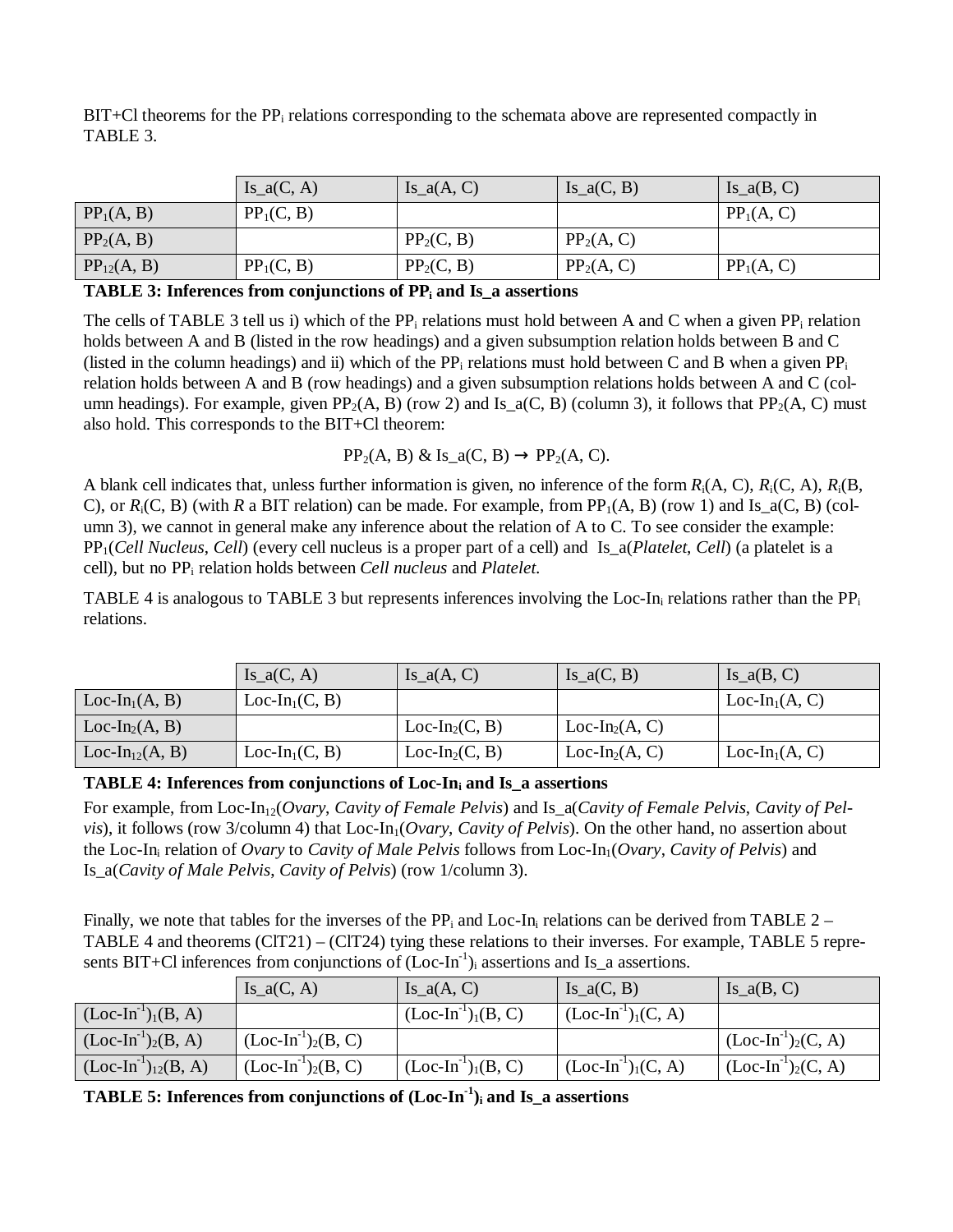# **5 Parthood and Containment Relations in the FMA and GALEN**

In this section, we use the class relations introduced formally in BIT+Cl to analyze and compare class relations used in the FMA and GALEN. We here select two biomedical ontologies with significant anatomical content and focus on relations that roughly correspond to the  $PP_1$ ,  $PP_2$ ,  $PP_{12}$ , Loc-In<sub>1</sub>, Loc-In<sub>2</sub>, Loc-In<sub>12</sub> and their inverses in BIT+Cl.

The Foundational Model of Anatomy instantiates nearly 1 million part relations among its more than 70,000 classes. The FMA was developed over a ten year period by anatomists who, like the developers of most other biomedical terminologies, were essentially unaware of spatial theories and of the requirements of formal knowledge representation. Recent collaborations with theoreticians and knowledge engineers [5, 21], of which the current communication is another example, provide opportunities for evaluating the FMA and for endowing it with formal mechanisms that can enforce consistency and eliminate ambiguity.

The OpenGALEN Common Reference Model (CRM) was developed over a nine year period as a clinical ontology resource. Like the FMA, GALEN's CRM (and in particular the CRM's anatomical component) was initially constructed by domain experts with no prior training in knowledge representation. The subsequent development of GALEN's CRM, particularly the CRM's high-level ontology, has benefited from theoretical work in ontology and knowledge representation [7, 22].

OpenGALEN has a broader scope than the FMA, covering physiology, pharmacology, symptomatology, diseases, and procedures in addition to human anatomy. The CRM anatomy sub-model, which includes most of OpenGALEN's assertions concerning class parthood and location relations, is approximately 25% the size of the FMA. Unlike the FMA, the CRM anatomy sub-model deals with both normal and abnormal anatomy. However, the level of detail of the anatomical information included in OpenGALEN is in general much coarser than that of the FMA. In this paper, we consider only the CRM anatomy sub-model of OpenGALEN 6.

In collecting all data for this section, we used a version of the FMA dated from December, 2004 and the Open-GALEN 6 Common Reference Model (Evaluation Edition) dated July 15, 2004.

# **5.1 Class Parthood in the FMA**

The FMA has one general class parthood relation, part\_of, which is divided into more specific sub-relations. For example, the FMA distinguishes between anatomical parts and arbitrary parts. For this paper, we will not attempt to distinguish these more specific class parthood relations. We focus exclusively on part\_of and its inverse.

The FMA uses part\_of as a proper parthood relation among anatomical classes, but does not (even with its more specific parthod relations) explicitly distinguish between  $PP_1$ ,  $PP_2$ , and  $PP_{12}$  uses of part\_of. The FMA's part\_of corresponds in different contexts to  $PP_1$ ,  $PP_2$ , or  $PP_{12}$ . For example, we find in the FMA:

|                | the FMA's part_of                                | $BIT+Cl$        |
|----------------|--------------------------------------------------|-----------------|
|                |                                                  | relation        |
| 1a             | Female Pelvis part_of Body                       | $PP_1$          |
| 1b             | Male Pelvis part_of Body                         | $PP_1$          |
| 2              | Cavity of Female Pelvis part_of Abdominal Cavity | $PP_1$          |
| 3a             | Urinary Bladder part_of Female Pelvis            | PP <sub>2</sub> |
| 3 <sub>b</sub> | Urinary Bladder part_of Male Pelvis              | PP <sub>2</sub> |
| 4              | Cell part of Tissue                              | PP <sub>2</sub> |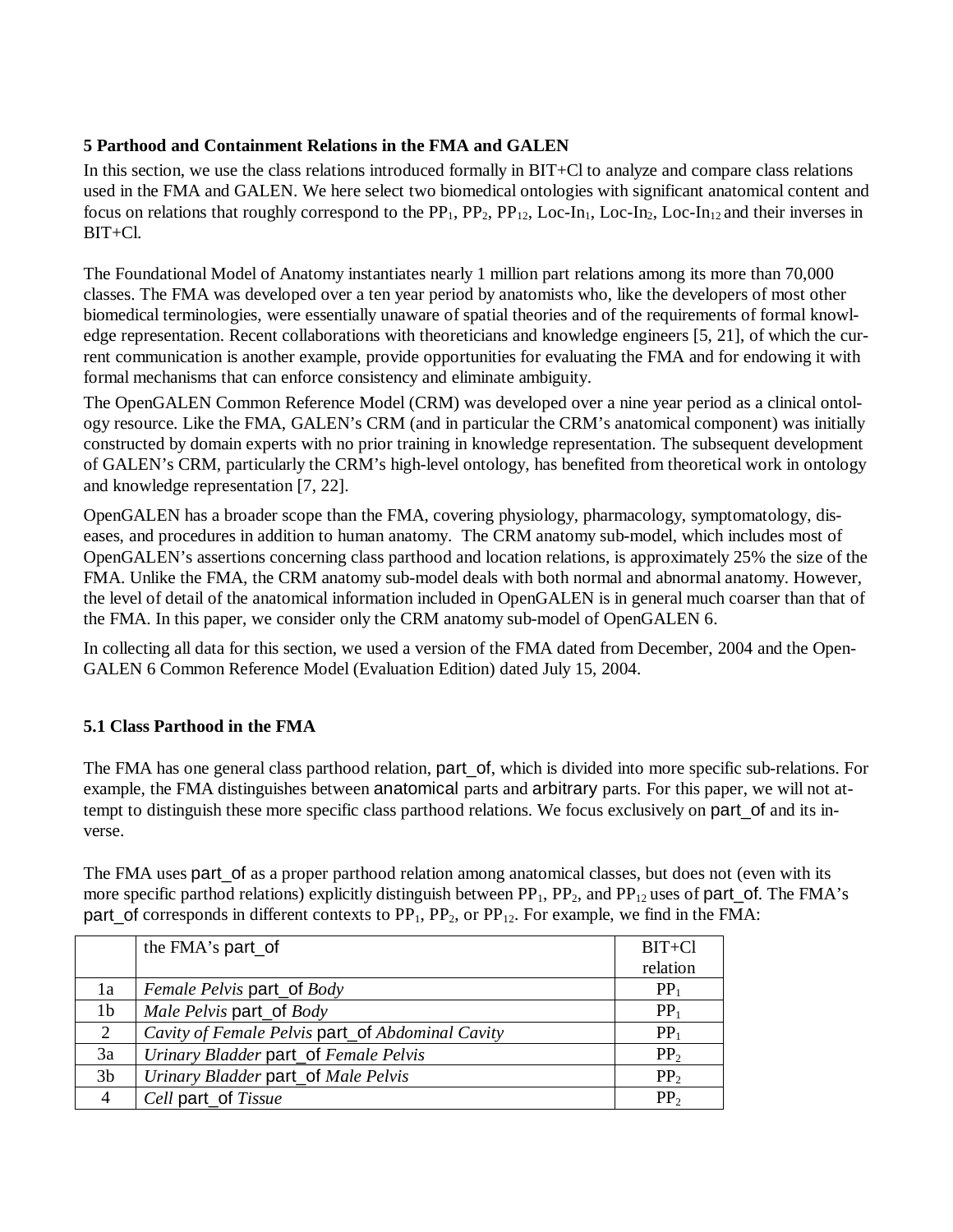| Right Ventricle part of Heart       | $\mathbf{p}_{12}$ |
|-------------------------------------|-------------------|
| <i>Urinary Bladder part of Body</i> | DD                |
| Nervous System part_of Body         | DD                |

### **TABLE 6: Assertions using of the FMA's part\_of**

Since, for example, every female pelvis is a proper part of some body but no male body has a female pelvis as a part, part\_of is used in 1a in the sense of  $PP_1$ . On the other hand, since every female pelvis has a urinary bladder as a proper part, but some urinary bladders (those belonging to men) are not part of any female pelvis, part\_of is used in 3a in the sense of PP<sub>2</sub>. The FMA uses part\_of as the stronger relation PP<sub>12</sub> only in examples such as 5 -7, where every instance of the first class (e.g. *Nervous System*) is a proper part of some instance of the second class (e.g. *Body*) and every instance of the second class has some instance of the first class as a proper part.

The FMA uses has\_part as an inverse proper parthood relation among anatomical classes. No explicit distinctions between  $(PP^{-1})_1$ ,  $(PP^{-1})_2$ , and  $(PP^{-1})_{12}$  uses of has part are made. However, inspection reveals that, for any anatomical classes A and B, A has\_part B is asserted in the FMA if and only if B part\_of A is also asserted. Thus, in contexts where  $part\_of$  corresponds to  $PP_1$ , has  $-part$  corresponds to the inverse of  $PP_1$ , which is ( $PP^T$  $1$ <sub>2</sub>. In contexts where part\_of corresponds to PP<sub>1</sub>, has\_part corresponds to the inverse of PP<sub>2</sub>, which is  $(PP<sup>-1</sup>)<sub>1</sub>$ . In contexts where part\_of corresponds to PP<sub>12</sub>, has\_part corresponds to the inverse of PP<sub>12</sub>, which is  $(PP<sup>-1</sup>)<sub>12</sub>$ . Examples of the has part relation in the FMA are:

|                | the FMA's has part                                | $BIT+Cl$                       |
|----------------|---------------------------------------------------|--------------------------------|
|                |                                                   | relation                       |
| 1a             | <b>Body has_part Female Pelvis</b>                | $(PP^{-1})_2$                  |
| 1 <sub>b</sub> | <b>Body has_part Male Pelvis</b>                  | $(PP^{-1})_2$                  |
| 2              | Abdominal Cavity has_part Cavity of Female Pelvis | $(PP^{-1})_2$                  |
| 3a             | Female Pelvis has_part Urinary Bladder            | $(PP^{-1})$                    |
| 3 <sub>b</sub> | Male Pelvis has_part Urinary Bladder              | $(PP^{-1})$                    |
| $\overline{4}$ | Tissue has_part Cell                              | $(PP^{-1})$                    |
| 5              | Heart has_part Right Ventricle                    | $(PP^{-1})_{12}$               |
| 6              | <b>Body has_part Urinary Bladder</b>              | $(PP^{-1})$<br>l <sub>12</sub> |
|                | <b>Body has_part Nervous System</b>               | (PP                            |

### **TABLE 7: Assertions using the FMA's has\_part**

### **Transitivity of part\_of in the FMA**

The FMA allows unrestricted transitivity reasoning over its part\_of relation. Thus in many cases, the FMA concludes

```
A part_of C
```
from part\_of assertions corresponding to

$$
PP_i(A, B)
$$
 and  $PP_j(B, C)$ 

where i and j may be different indices. As can be easily seen from the upper left corner of TABLE 2 in subsection 4.2, the conjunction above supports an inference to a parthood assertion  $PP_k(A, C)$  (for k = 1, 2, or 12) only when either i) the indices i and j are identical or ii) at least one of i and j is the index 12.

In several cases, the FMA concludes A part\_of C from a conjunction corresponding to  $PP_2(A, B)$  and  $PP_1(B, B)$ C), even though we cannot in general infer from conjunctions of this form that one of the  $PP_k$  relations holds between A and C. That the FMA does not by this procedure reach false conclusions is explained by special circumstances. In each of these cases, there is a fourth class D such that Is\_a(B, D) (B is subsumed by D),  $PP_{12}(A, D)$ ,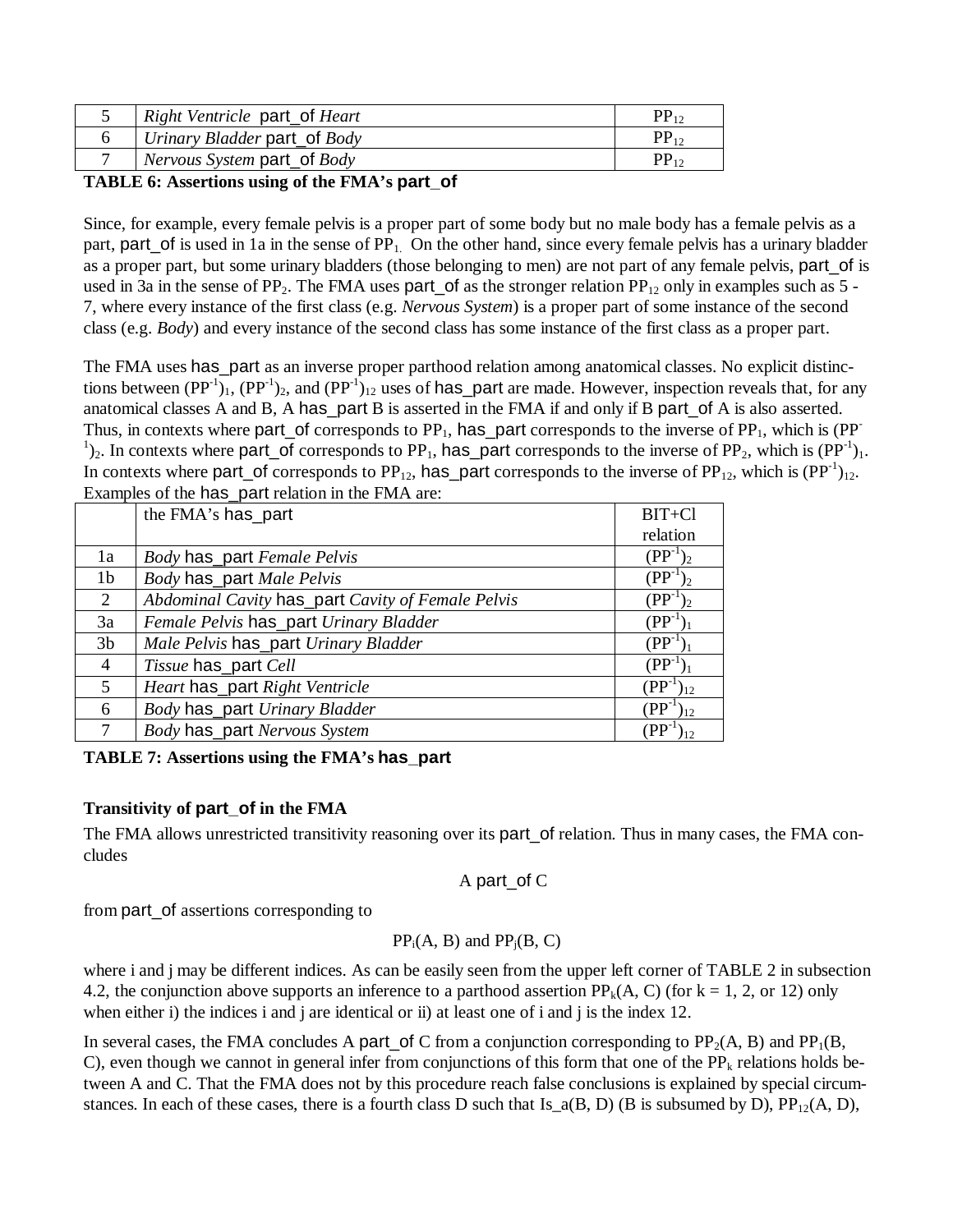and  $PP_{12}(D, C)$ . Thus, the relations between D (the more general class) and each of A and C, guarantee that A part\_of C (here, in the sense  $PP_{12}(A, C)$ ).

The most common case of this type involves assertions about classes of sexually dimorphic structures. For example, the unrestricted transitivity of part\_of in the FMA allows us to derive

*Urinary Bladder* part\_of *Body*

| In the following ways. |                                                                    |  |  |  |  |
|------------------------|--------------------------------------------------------------------|--|--|--|--|
| a) from                | Urinary Bladder part_of Female Pelvis & Female Pelvis part_of Body |  |  |  |  |
| b) from                | Urinary Bladder part_of Male Pelvis & Male Pelvis part_of Body     |  |  |  |  |

If we make the distinctions between  $PP_1$ ,  $PP_2$ , and  $PP_{12}$  explicit, we have PP12 (*Urinary Bladder, Body)*

in the following ways:

 $\overline{a}$ 

| and: |                                                                                                               |
|------|---------------------------------------------------------------------------------------------------------------|
|      | $\alpha^*$ from PP <sub>2</sub> (Urinary Bladder, Female Pelvis) & PP <sub>1</sub> (Female Pelvis, Body)      |
|      | $\mathfrak{b}^*$ ) from $\mathfrak{p}_2(U$ rinary Bladder, Male Pelvis) & PP <sub>1</sub> (Male Pelvis, Body) |

In this case, the following also hold: Is\_a(*Female Pelvis*, *Pelvis*), Is\_a(*Male Pelvis*, *Pelvis*), PP<sub>12</sub>(*Urinary Blad*der, Pelvis), and PP<sub>12</sub>(Pelvis, Body) (see Figure 2).<sup>15</sup>



#### **Figure 2: The FMA's part\_of with Classes of Sexually Dimorphic Structures**

Thus, the unrestricted transitivity of part\_of yields in this case a true conclusion: *Urinary Bladder* part\_of *Body* (where this can be understood as:  $PP_{12}(Vrinary \, Bladder, \, Body)$ ).

As far as we can see, the FMA's unrestricted transitivity inferencing for part\_of does not generate false assertions. This is due partially to inherent features of human anatomy – e.g., that all human bodies are either male or female. However, the FMA's failure to distinguish the  $PP_1$ ,  $PP_2$ , and  $PP_{12}$  meanings of the part\_of relation makes assertions using part of ambiguous and leaves the logical structure of the knowledge embodied in the FMA unclear.

Moreover, possibilities for expanding the FMA are limited unless distinctions between the different meanings of part\_of are made explicit. This expansion might include either i) additional explicit assertions about relations between anatomical classes or ii) more sophisticated automated reasoning mechanisms. For i), there are many useful assertions about parthood relations among anatomical classes which not only cannot be unambiguously

<sup>15</sup> Note that *Urinary Bladder* part\_of *Pelvis* and *Pelvis* part\_of *Body* are not asserted in the FMA.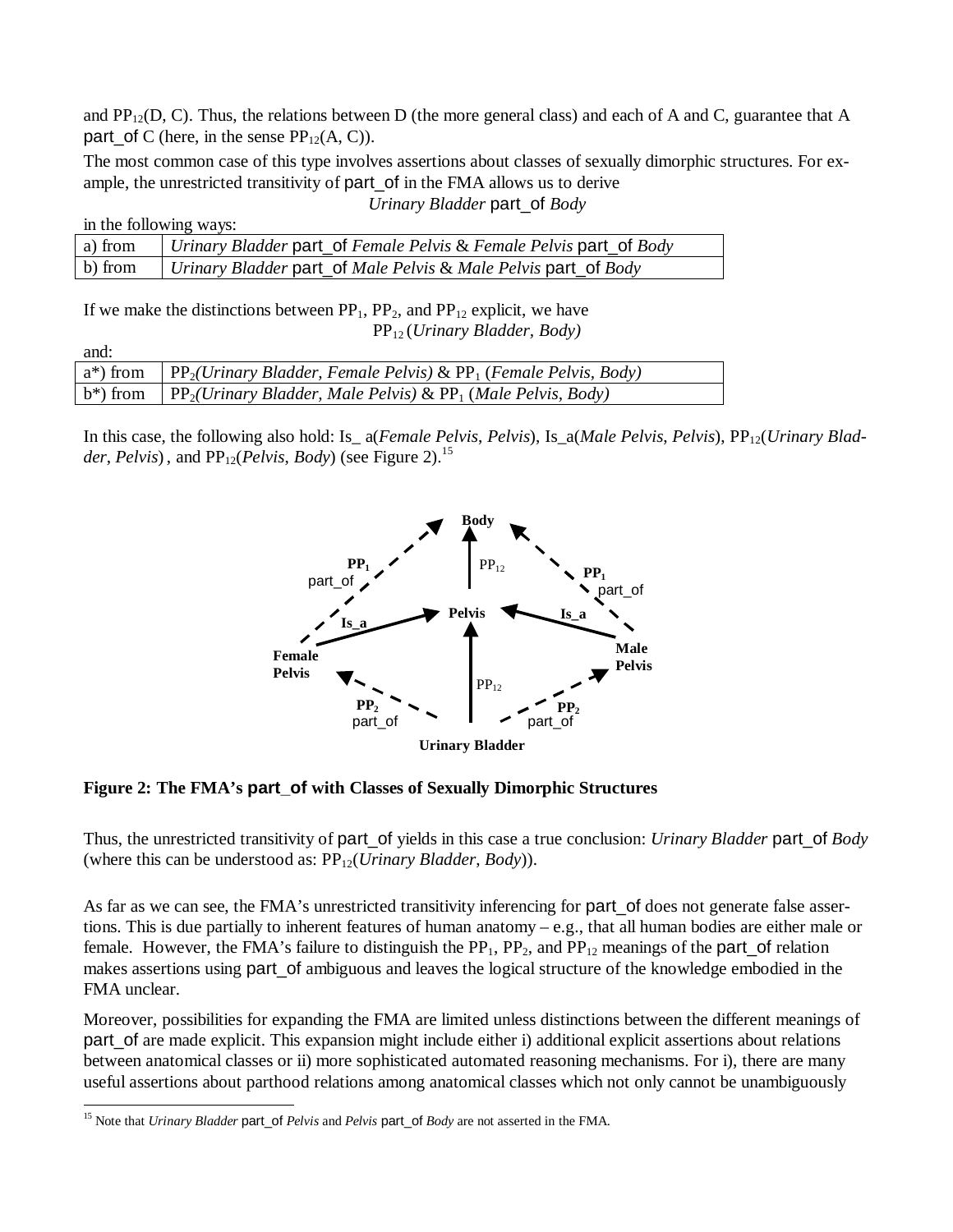stated in terms of the part of relation, but also would, if added to the FMA, lead to false conclusions. For example, the FMA currently asserts *Male Urethra* part\_of *Urinary System*. If the assertion *Urinary System*  part\_of *Female Pelvis* (here in the sense PP<sub>2</sub>(*Urinary System, Female Pelvis*)) were added, the unrestricted transitivity of part\_of would yield the false conclusion: *Male Urethra* part\_of *Female Pelvis*.

For ii), note that in all of the inference tables presented in subsection 4.2, the distinction between  $R_1$ ,  $R_2$ , and  $R_{12}$ class relations is crucial for determining whether any inference can be made (and if so which one) from a conjunction involving these relations. Thus, automated assertion generation based on these tables can be implemented in the FMA only if  $PP_1$ ,  $PP_2$ , and  $PP_{12}$  uses of part\_of are explicitly distinguished.

We give a very simple example of how such automated reasoning might be advantageous for the FMA. The FMA includes the assertions *Ovary* part\_of *Pelvis*, *Right Ovary* subclass\_of *Ovary*, and *Left Ovary* subclass of *Ovary* (where subclass of is the FMA's Is a relation). No assertion is made about the relation of the classes *Right Ovary* and *Left Ovary* to *Pelvis*. An automated reasoning mechanism based on TABLE 3 could conclude both  $PP_1(Right \, Ovary, \, Pelvis)$  and  $PP_1(Left \, Ovary, \, Pelvis)$  from  $PP_1(Ovary, \, Pelvis)$ , *Right Ovary* subclass\_of *Ovary,* and *Left Ovary* subclass\_of *Ovary*. On the other hand, no conclusion about parthood relations between C and B follows from PP2(A, B) and Is\_a(C, A). Thus, when we only have *Ovary* part\_of *Pelvis* without explicit information about which sense part\_of is used in, we cannot automatically infer anything about the relation of *Right Ovary* or *Left Ovary* to *Pelvis*.

In the subsection 5.5, we advocate that both the FMA and GALEN use distinguished versions of the relations  $PP_1$ ,  $PP_2$ , and  $PP_{12}$ . There we sketch out further advantages of this approach.

### **5.2 Class Parthood in GALEN**

According to the developers of GALEN, the GALEN version of a general class-level parthood relation is the relation InversePartitiveAttribute [17]. However, the logical properties of this relation are not clearly stipulated in GALEN. In particular, InversePartitiveAttribute is not required to be transitive. We will therefore focus instead on the relation isDivisionOf which is the most extensively used of InversePartitiveAttribute's two immediate sub-relations. GALEN stipulates that isDivisionOf is transitive. It is distinguished from makesUp, the other immediate sub-relation of InversePartitiveAttribute, by holding between classes of anatomical structures [17]. By contrast, makesUp, but not isDivisionOf, may hold between classes of substances – e.g. *Plasma*  makesUp *Blood*. isDivisionOf is in this sense less general than the class-level proper parthood relations, PP<sub>1</sub>, PP2, PP12, of BIT+Cl, since, e.g., PP12(*Plasma*, *Blood*). However, this particular discrepancy between the BIT+Cl class parthood relations and isDivisionOf will not affect the discussion below since we consider only examples involving classes of anatomical structures.

As with the FMA's part of, isDivisionOf has more specific sub-relations. These include: isSurfaceDivisionOf, isSolidRegionOf, isLinearDivisionOf, isStructuralComponentOf, and isArbitraryComponentOf. We will not attempt to distinguish between these sub-relations but will focus instead on isDivisionOf, their common super-relation.

An inspection of GALEN reveals that isDivisionOf is generally used as a restricted version of (i.e. a sub-relation of) PP<sub>1</sub>. That is, in most contexts, if A isDivisionOf B is asserted in GALEN, then  $PP_1(A, B)$  also holds – every instance of A is a proper part of some instance of B. For example, GALEN asserts: *Female Pelvic Cavity* isDivisionOf *Pelvic Part of Trunk*, *Prostate Gland* isDivisionOf *Genito-Urinary System*, *Prostate Gland* isDivisionOf *Male Genito-Urinary System*, and *Left Heart Ventricle* isDivisionOf *Heart*.

The GALEN relation hasDivision is generally used as a restricted version of  $(PP<sup>-1</sup>)<sub>1</sub>$ . That is, in most contexts, if A hasDivision B is asserted in GALEN, then  $(PP^{-1})_1(A, B)$  holds – every instance of A has some instance of B as a proper part. For example, *Pelvic Part of Trunk* hasDivision *Hair* and *Male Genito-Urinary System* has-Division *Prostate Gland*.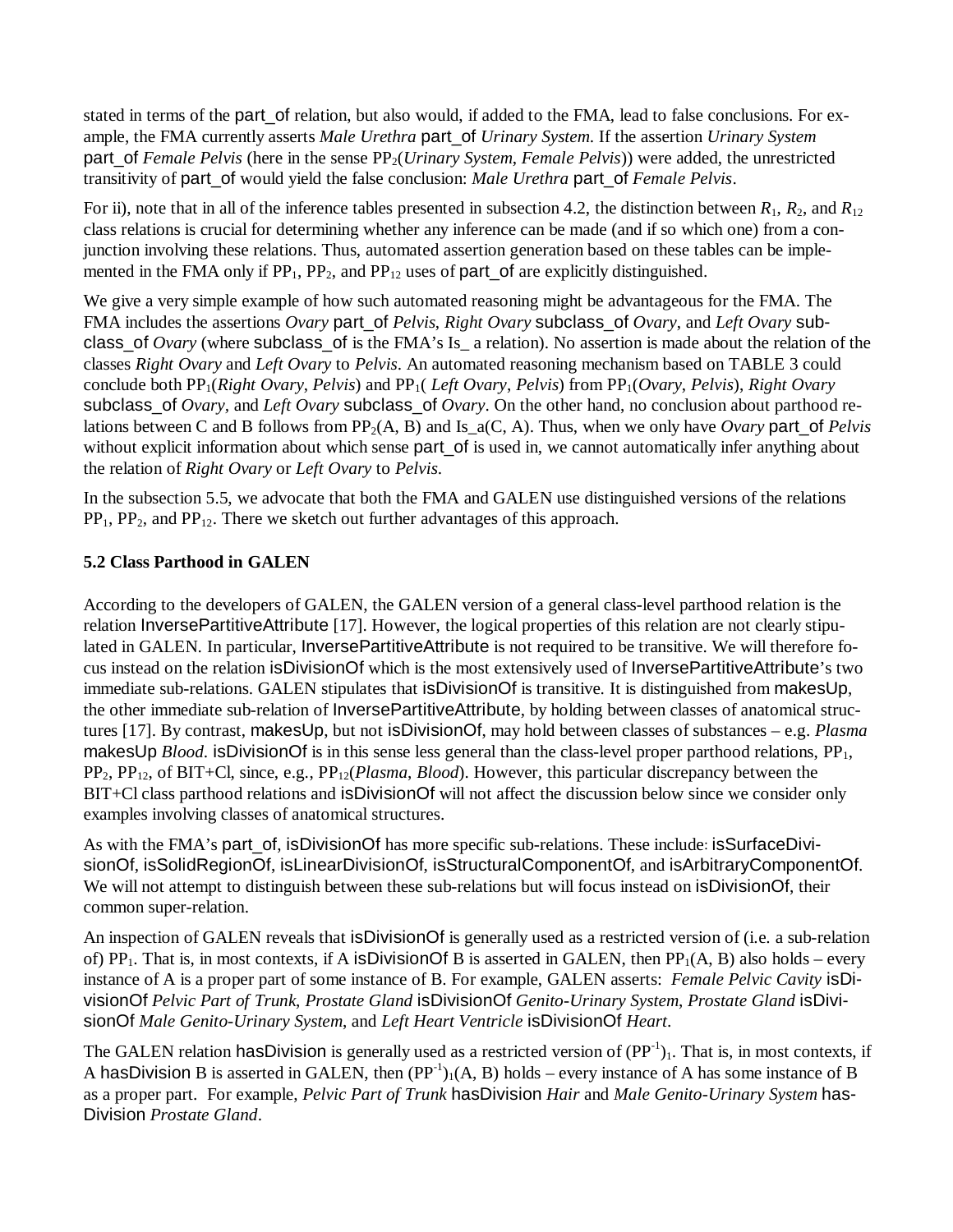Recall that  $(PP^{-1})_1$  is NOT the inverse of PP<sub>1</sub>. Rather,  $(PP^{-1})_1$  is the inverse of PP<sub>2</sub>. (See Subsection 4.1.5.) GALEN's hasDivision is, correspondingly, NOT the inverse of isDivisionOf. In many cases, A isDivisionOf B is asserted in GALEN, but B hasDivision A is not asserted. For example, *Genito-Urinary System* hasDivision *Prostate Gland* and *Pelvic Part of Trunk* hasDivision *Female Pelvic Cavity* are not asserted. In other cases (but less often), B hasDivision A is asserted and A isDivisionOf B is not asserted. For example, *Hair* isDivisionOf *Pelvic Part of Trunk* is not asserted.

GALEN generally asserts both A isDivisionOf B and B hasDivison A when the stronger relation  $PP_{12}$  holds between A and B. For example, both *Prostate Gland* isDivisionOf *Male Genito-Urinary System* and *Male Genito-Urinary System* hasDivision *Prostate Gland* are asserted. But hasDivision seems to be less regularly used in GALEN than isDivisionOf. Thus, in several cases in which  $PP_{12}(A, B)$  holds only A isDivisionOf B is asserted. For example, *Urinary Bladder* isDivisionOf *Genito-Urinary System* is asserted, but *Genitio-Urinary System* hasDivision *Urinary Bladder* is not asserted.

Finally, in a few contexts, isDivisionOf and hasDivision are used in a way that does not correspond to any of the BIT+Cl class relations. For example, GALEN asserts *Pericardium* isDivisionOf *Heart*, as well as *Heart* hasDivision *Pericardium*. But of the three classes of membranes which are subclasses of *Pericardium* only one, *Visceral Serous Pericardium* (also called "epicardium") has instances which coincide partially with instances of *Heart*. The other two classes, *Parietal Serous Pericardium* and *Fibrous Pericardium*, have no instances which even partially coincide with instances of *Heart*. Thus, not only the PP<sub>i</sub> relations, but also the much weaker PCoin<sup>i</sup> relations, fail to hold between *Pericardium* and *Heart*.

| GALEN's is Division Of assertion                    | $BIT+Cl$  | GALEN's hasDivision                             | $BIT+Cl$         |
|-----------------------------------------------------|-----------|-------------------------------------------------|------------------|
|                                                     | relation  |                                                 | relation         |
| Female Pelvic Cavity is Division Of Pelvic          | $PP_1$    | none                                            |                  |
| Part of Trunk                                       |           |                                                 |                  |
| <i>Prostate Gland</i> is Division Of <i>Genito-</i> | $PP_1$    | none                                            |                  |
| Urinary System                                      |           |                                                 |                  |
| none                                                |           | Pelvic Part of Trunk has Division Hair          | $(PP^{-1})$      |
|                                                     |           |                                                 |                  |
| LeftHeartVentricle isDivisionOf Heart               | $PP_{12}$ | Heart has Division Left Heart Ventricle         | $(PP^{-1})_{12}$ |
|                                                     |           |                                                 |                  |
| <i>Prostate Gland</i> is Division Of Male Genito-   | $PP_{12}$ | Male Genito-Urinary System hasDivision Prostate | $(PP^{-1})_{12}$ |
| Urinary System                                      |           | Gland                                           |                  |
| Urinary Bladder isDivisionOf Genito-                | $PP_{12}$ | none                                            |                  |
| Urinary System                                      |           |                                                 |                  |
| Pericardium isDivisionOf Heart                      | none      | Heart hasDivision Pericardium                   | none             |
|                                                     |           |                                                 |                  |

TABLE 8 summarizes different uses of GALEN's isDivisionOf and hasDivision.

### **TABLE 8: Assertions using GALEN's isDivisionOf and hasDivision**

### **5.3 Class Containment in the FMA**

The FMA uses the relation contained\_in as a class-level location relation. This relation is restricted so that

### A contained\_in B

may hold only when A is a class of material individuals and B is a class of immaterial individuals. In the FMA's terms, A must be a subclass of *Material Physical Anatomical Entity* and B must be a subclass of *Anatomical Space*. Subclasses of *Material Physical Anatomical Entity* can be subclasses of either *Anatomical Structure* (e.g.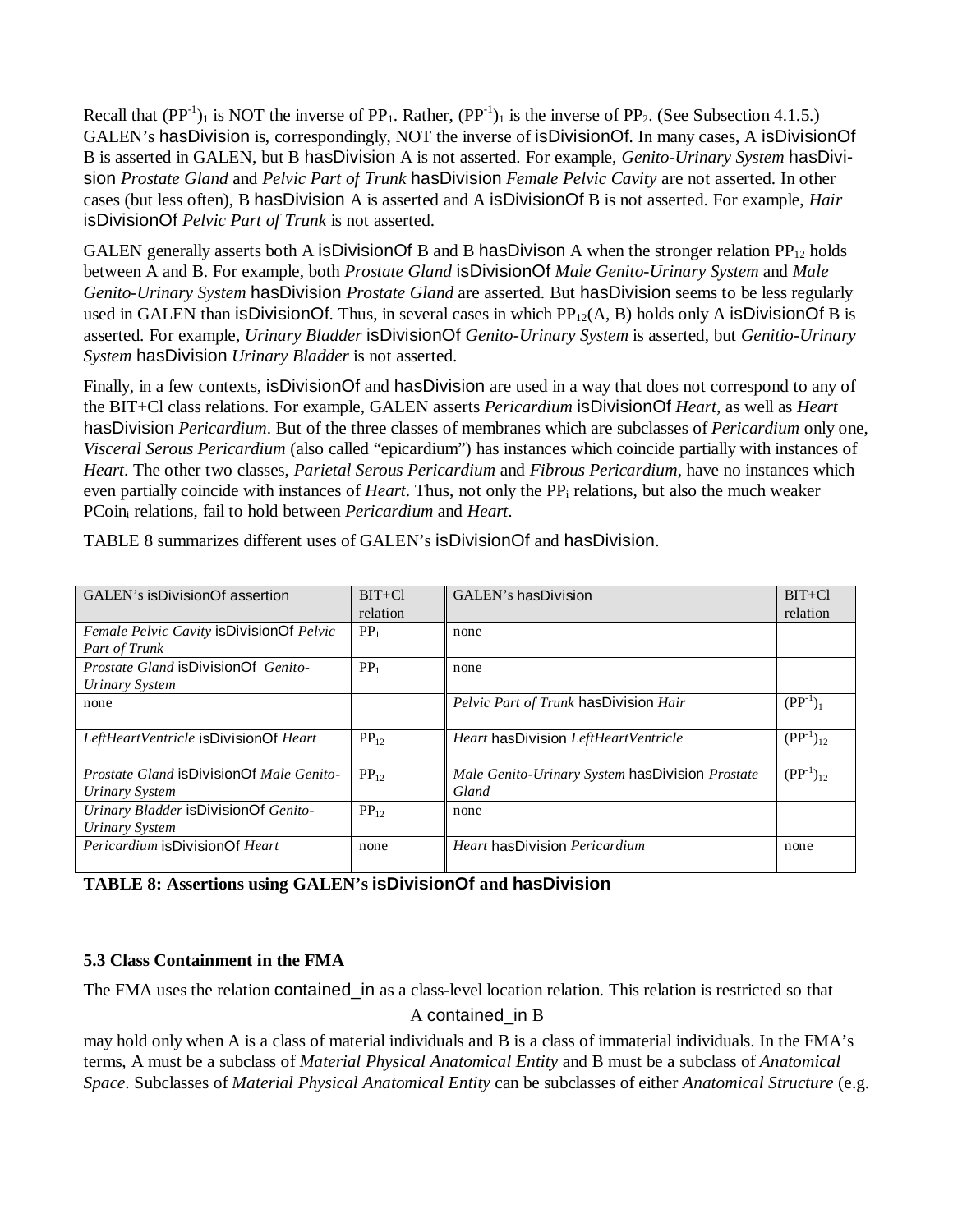*Heart*) or subclasses of *Anatomical Substance* (e.g. *Blood*). Examples of subclasses of *Anatomical Space* include *Pelvic Cavity*, *Cavity of Stomach*, and *Lumen of Esophagus*.

Because material individuals are never parts of immaterial individuals, A contained\_in B and A part\_of B cannot both hold in the FMA. The mutual exclusivity of the FMA's contained\_in and part\_of relations contrasts with the inclusivity of the BIT+Cl relations Loc-In<sub>1</sub>, Loc-In<sub>2</sub>, and Loc-In<sub>12</sub>. By theorems (CIT10) – (CIT12), Loc-In<sub>i</sub>(A, B) must also hold whenever PP<sub>i</sub>(A, B) holds. For example, both PP<sub>12</sub>(*Right Ventricle*, *Heart*) and Loc-In12( *Right Ventricle*, *Heart*) hold in BIT+Cl, whereas only *Right Ventricle* part\_of *Heart* holds in the FMA.

The relation contains is used throughout the FMA as the inverse of contained\_in. Thus, A contains B can hold only when A is a subclass of *Anatomical Space* and B is a subclass of *Material Physical Anatomical Entity*.

The FMA uses contained in in different contexts as a sub-relation of Loc-In<sub>1</sub>, a sub-relation of Loc-In<sub>2</sub> or a sub-relation of Loc-In<sub>12</sub>. Examples of these different uses of **contained** in are given in TABLE 9.

|                | the FMA's contained_in                               | $BIT+Cl$             |
|----------------|------------------------------------------------------|----------------------|
|                |                                                      | relation             |
| 1              | Right Ovary contained_in Abdominopelvic Cavity       | $Loc-In1$            |
| 2a             | Urinary Bladder contained_in Cavity of Female Pelvis | $Loc-In2$            |
| 2 <sub>b</sub> | Urinary Bladder contained_in Cavity of Male Pelvis   | $Loc-In2$            |
| 3              | Blood contained_in Cavity of Cardiac Chamber         | $Loc-In2$            |
| $\overline{4}$ | Urinary Bladder contained_in Pelvic Cavity           | $Loc-In12$           |
| 5              | Uterus contained_in Cavity of Female Pelvis          | $Loc-In12$           |
| 6              | Prostate contained_in Cavity of Male Pelvis          | Loc-In <sub>12</sub> |
| 7              | Heart contained_in Middle Mediastinal Space          | Loc-In <sub>12</sub> |
| 8              | Blood contained_in Lumen of Cardiovascular System    | $Loc-In12$           |
| 9              | <b>Bolus of Food contained_in Lumen of Esophagus</b> | none                 |

**TABLE 9: Assertions using the FMA's contained\_in**

In example 7, every heart is located in some middle mediastinal space and every middle mediastinal space has a heart located in it. By contrast, (example 1) although every right ovary is located in some abdominopelvic cavity, some abdominopelvic cavities (those belonging to males) do not contain a right ovary. Thus, only Loc-In<sub>1</sub>(*Right Ovary*, *Abdominopelvic Cavity*) holds. In example 3, every cavity of a cardiac chamber contains some portion of blood, but not every portion of blood is located (at a specific time) in the cavity of a cardiac chamber (some blood is instead in the lumen of the blood vessels). Thus, only Loc-In<sub>2</sub>(*Blood, Cavity of Cardiac Chamber*), holds.

We note briefly that in a few examples involving anatomical substances, contained in is not used as a subrelation of any of the BIT+Cl relations. For example 9, it is not the case that either i) every bolus of food is located in the lumen of some esophagus or ii) every lumen of an esophagus has (at a given time) as bolus of food located in it. In other words, neither Loc-In<sub>1</sub>(*Bolus of Food, Esophagus*) nor Loc-In<sub>2</sub>(*Bolus of Food, Esophagus*) (as well as the stronger assertion Loc-In12(*Bolus of Food*, *Esophagus*)) holds. The assertion A contained\_in B seems in this and similar cases to mean that i) every instance of A is *at some time* located in some instance of B and ii) every instance of B *at some time* has an instance of B located in it. This is a much more complicated class relation than any considered in this paper since it assumes a time-dependent location relation among individuals and requires quantification over times.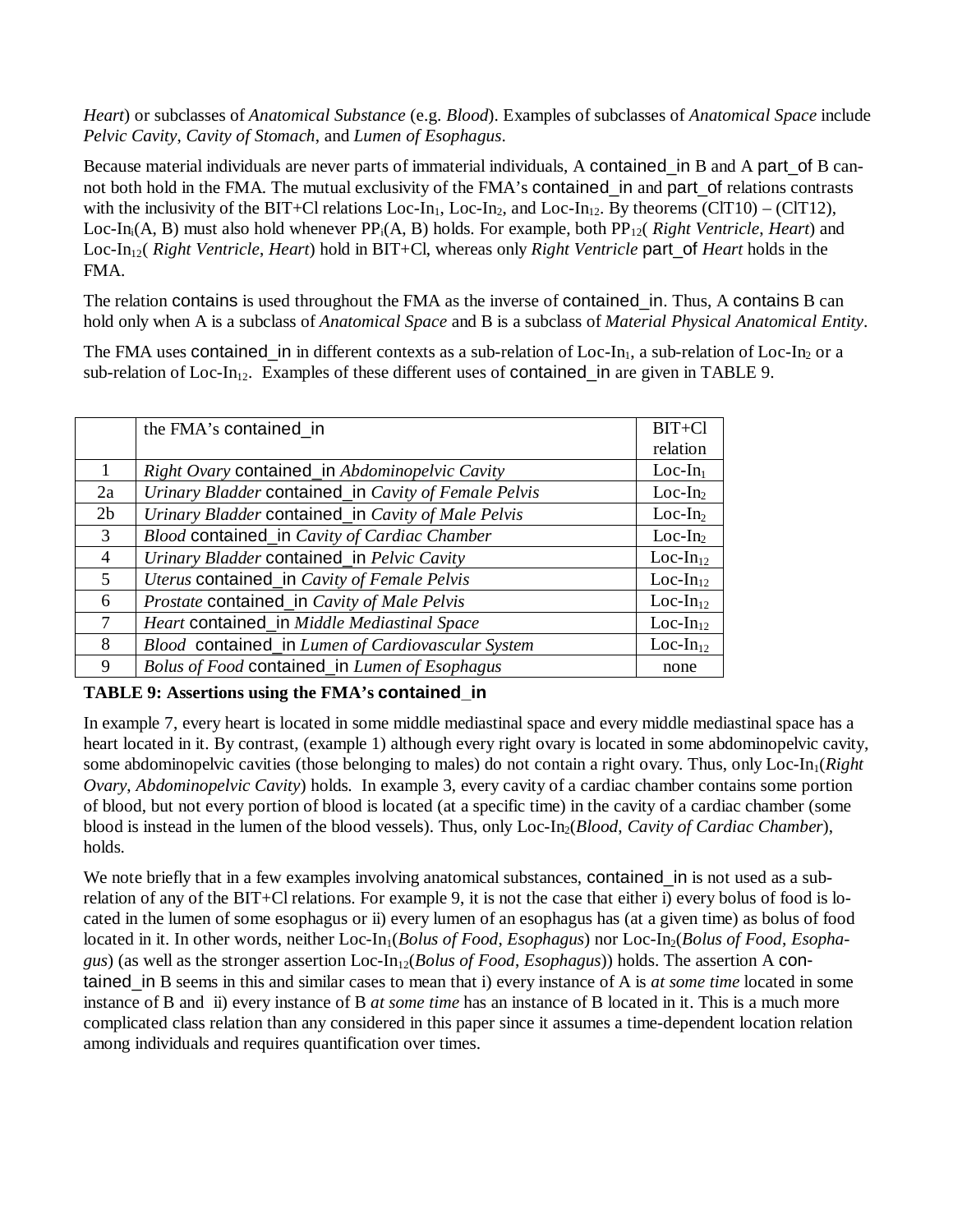As with the part\_of relation, an explicit distinction between the different uses of contained\_in is essential for disambiguating the FMA's assertions. Different relations hold between the anatomical classes in examples 1, 2a, 4, and 9 above, but these differences are not made explicit in the FMA's assertions.

Also as with part\_of, a clear distinction between the different uses of the contained\_in relation is necessary for implementing automated reasoning over containment assertions. Currently, the FMA has no automated reasoning for the contained in and contains relations. Note that, although contained in is transitive, transitivity reasoning over contained in does not generate additional assertions. This is because the argument restrictions on contained\_in do not allow classes A, B, and C such that

### A contained\_in B & B contained\_in C.

Since B cannot be both a class of immaterial individuals (as the second argument of contained\_in in the first conjunct) and a class of material individuals (as the first argument of contained\_in in the second conjunct), the conjunction above cannot hold. Thus, the antecedent of the transitivity implication is never satisfied and we cannot generate additional assertions from the transitivity of contained\_in.

But other of the BIT+Cl theorems embodied in Table 2 and Table 4 would be useful for generating further assertions, if the Loc-In<sub>1</sub>, Loc-In<sub>2</sub>, and Loc-In<sub>12</sub> uses of **contained** in as well as the PP<sub>1</sub>, PP<sub>2</sub>, and PP<sub>12</sub> uses of part\_of were clearly distinguished. For example, the FMA asserts

*Heart* contained\_in *Middle Mediastinal Space*

and

### *Middle Mediastinal Space* part\_of *Thoracic Cavity*.

Since Loc-In12(*Heart*, *Middle Mediastinal Space*) and PP12(*Middle Mediastinal Space*, *Thoracic Cavity*), we can use Table 2 (Row 6, Column 3) to infer: Loc-In12(*Heart*, *Thoracic Cavity*). Since, in addition, *Thoracic Cavity* is a subclass of *Anatomical Space*, *Heart* contained\_in *Thoracic Cavity* (with contained\_in used as a sub-relation of Loc-In<sub>12</sub>) should hold as well, but is not currently asserted in the FMA. See Figure 3.



#### **Figure 3: Potential for reasoning about parthood and containment in the FMA**

As another example, the FMA includes the assertions *Lung* contained\_in *Thoracic Cavity* and *Right Lung*  subclass *Lung*. Since, Loc-In<sub>1</sub>(*Lung*, *Thoracic Cavity*), we can use Table 4 to derive Loc-In<sub>1</sub>(*Right Lung*, *Thoracic Cavity*). As a subclass of *Lung*, *Right Lung* must also be a subclass of *Material Physical Anatomical En-*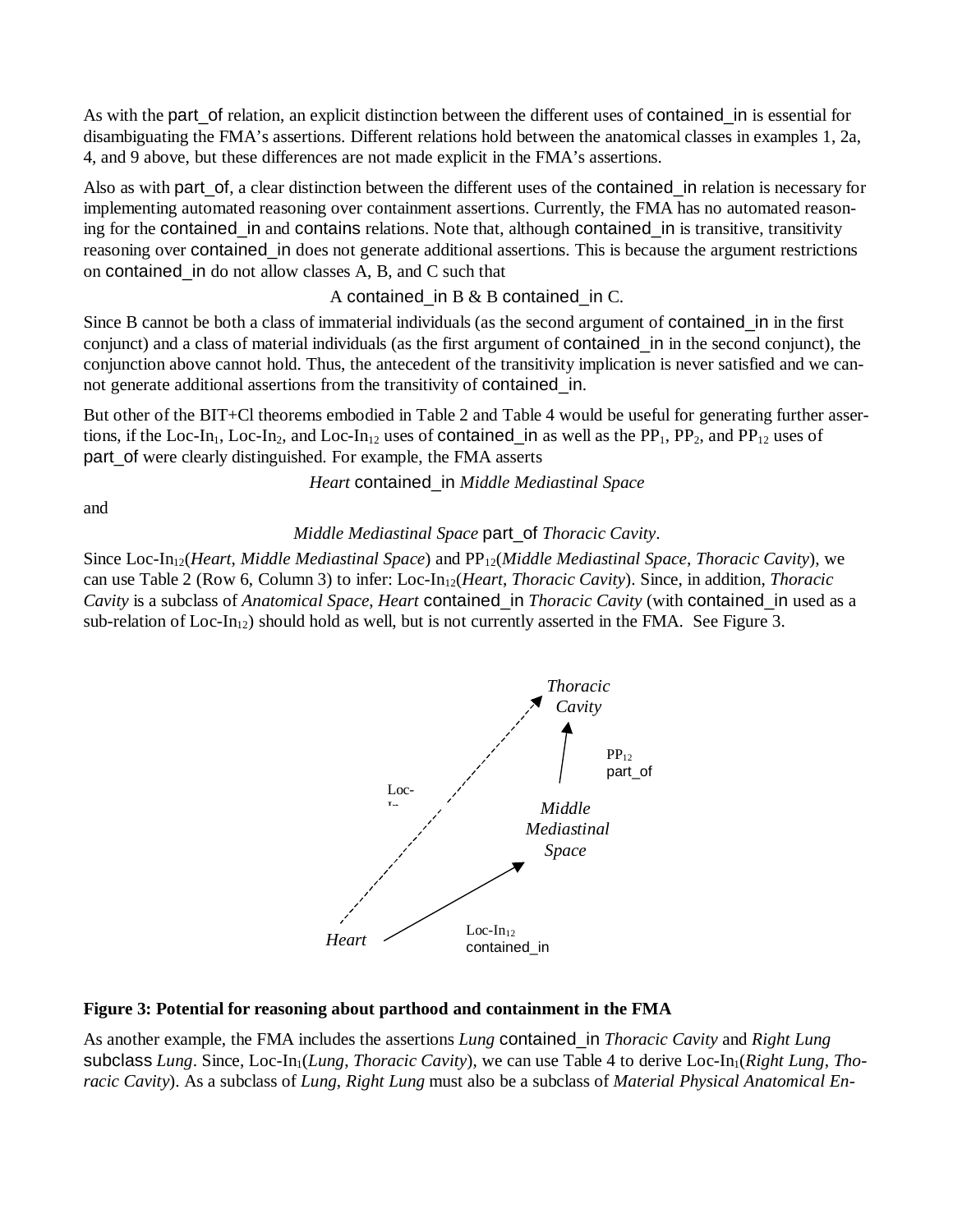*tity*. Thus, *Right Lung* contained\_in *Thoracic Cavity* (with contained\_in used as a sub-relation of Loc-In<sub>1</sub>) should also hold, but is not currently asserted in the FMA. See Figure 4.



### **Figure 4: Potential for reasoning about class subsumption and containment in the FMA**

In general, BIT+Cl theorems concerning class location relations can be used to generate additional containment assertions in the FMA as long as i)  $R_1$ ,  $R_2$ , and  $R_{12}$  relations are distinguished and ii) if necessary, an extra step is taken to check that the arguments of the derived BIT+Cl location assertion satisfy the FMA's restrictions on the arguments of contained\_in.

### **5.4 Class Containment in GALEN**

GALEN's most general location relation is isContainedIn. Like isDivisionOf, isContainedIn has several subrelations. isPartitivelyContainedIn and isNonPartitivelyContainedIn are its two immediate sub-relations, which are, in turn, each divided into several sub-relations. For the most part, the distinctions between the different sub-relations of isContainedIn are not relevant to our discussion and will be ignored. However, we will briefly mention below the special use of isPartitivelyContainedIn, since this sub-relation highlights one important distinction between GALEN's and the FMA's containment relations.

Table10 lists examples of GALEN assertions using isContainedIn and its counterpart Contains.

In most—but not all—contexts, isContainedIn is used as a restricted version of Loc-In<sub>1</sub>. For example, GALEN asserts *Ovarian Artery* isContainedIn *Pelvic Cavity*, *Uterus* isContainedIn *Pelvic Cavity*, *Uterus* isContainedIn *Female Pelvic Cavity*, and *Mediastinum* isContainedIn *Thoracic Space*.

The relation Contains is used in most contexts as a restricted version of  $(Loc-In^{-1})_1$ . For example, GALEN asserts *Venous Blood* Contains *Haemoglobin*, *Male Pelvic Cavity* Contains *Urinary Bladder*, *Female Pelvic Cavity* Contains *Uterus*, and *Thoracic Space* Contains *Mediastinum*. However, we have also found one context in which Contains is used instead as a restricted version of  $(Loc-In<sup>-1</sup>)<sub>2</sub> — GALEN asserts *Pelvic Cavity*$ Contains *Ovarian Artery*, *Pelvic Cavity* Contains *Uterine Artery*, and *Pelvic Cavity* Contains *Vaginal Artery*.

Just as  $(PP^{-1})_1$  is not the inverse of  $PP_1$ ,  $(Loc-In^{-1})_1$  is not the inverse of Loc-In<sub>1</sub>. (See Subsection 4.1.5.) Thus, as with isDivisionOf and hasDivision, isContainedIn and Contains are not inverses. For example, GALEN asserts *Uterus* isContainedIn *Pelvic Cavity*, but not *Pelvic Cavity* Contains *Uterus*. Also, GALEN asserts *Venous Blood* Contains *Haemoglobin*, but not *Haemoglobin* isContainedIn *Venous Blood*.

Typically— but again not always — both A isContainedIn B and B Contains A are asserted when the stronger Loc-In<sub>12</sub> relation holds between A and B. For example, GALEN asserts *Uterus* isContainedIn *Female Pelvic Cavity* and *Female Pelvic Cavity* Contains *Uterus*, as well as *Mediastinum* isContainedIn *Thoracic Space* and *Thoracic Space* Contains *Mediastinum*. But note that *Ovarian Artery* isContainedIn *Pelvic Cavity* and *Pelvic*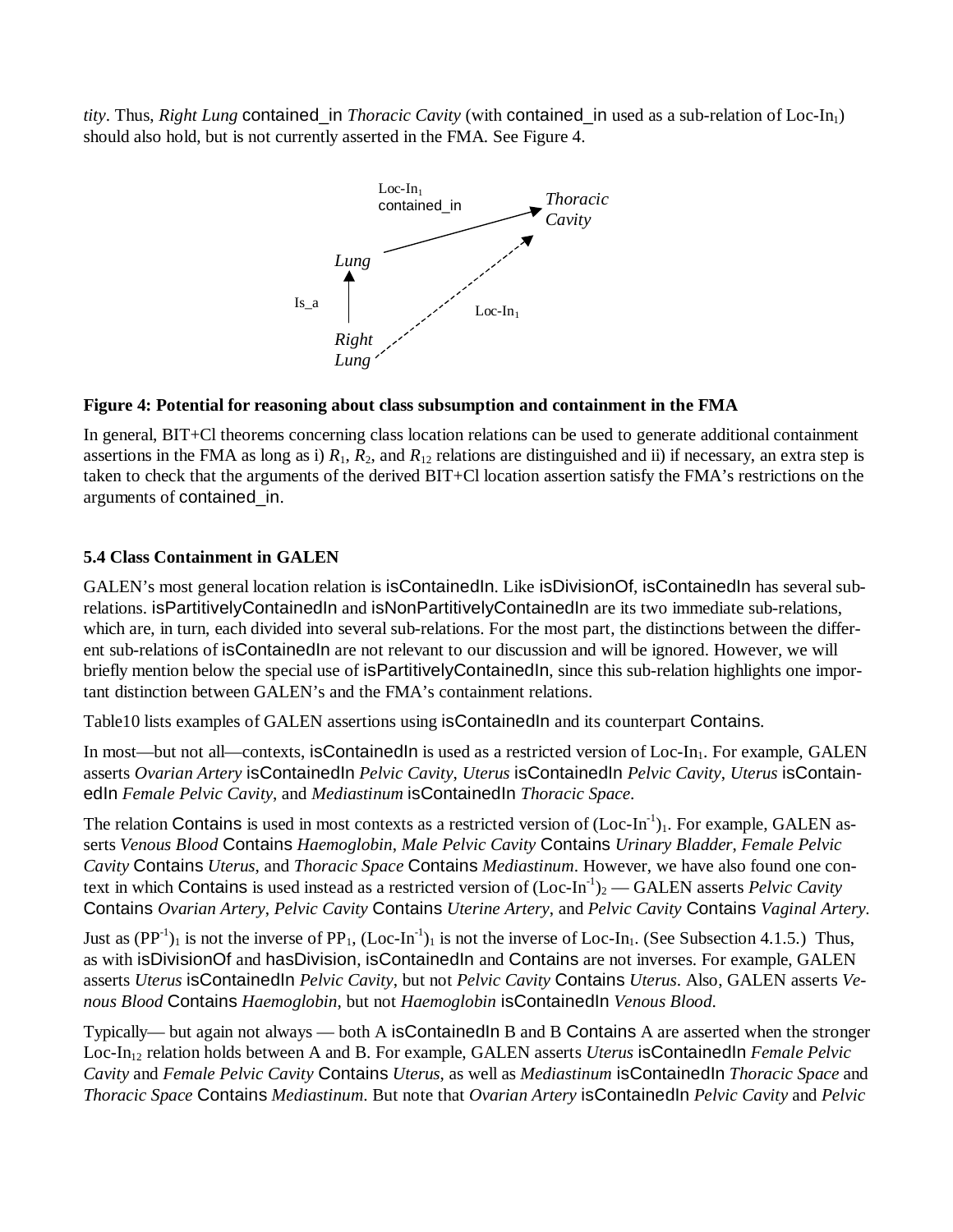*Cavity Contains Ovarian Artery* are both asserted even though Loc-In<sub>12</sub>(*Ovarian Artery*, *Pelvic Cavity*) does NOT hold (instead only Loc-In2(*Ovarian Artery*, *Pelvic Cavity*) holds).

As additional exceptions to the typical behavior of isContainedIn and Contains, GALEN includes a significant number of assertions of the form A isContainedIn B or B Contains A where none of the BIT+Cl relations holds between A and B. For example, GALEN asserts *Lung* isContainedIn *Pleural Membrane* (as well as *Pleural Membrane* Contains *Lung*). But no lung stands in the relation Loc-In to any pleural membrane. GALEN seems to use is Contained in this and similar cases to indicate that members of one anatomical class are surrounded by or enclosed within members of another anatomical class. This type of spatial relation is much more complex than those introduced in BIT+Cl since it is based not just in topological structure but also requires, at a minimum, some mechanism for distinguishing convex and non-convex structures (since only nonconvex individuals can surround other individuals). A slightly different example is the GALEN assertion *Tooth*  isContainedIn *Tooth Socket* (and also *Tooth Socket* Contains *Tooth*). Note that the relation between a tooth and its socket is significantly weaker than the relation between a lung and its pleural membrane – a tooth socket only partially surrounds its tooth.

Finally, we have found a small group of erroneous assertions which seem to appear in GALEN as a result of improper automated reasoning over the Contains relation. GALEN implements unrestricted transitivity reasoning on both isContainedIn and Contains. GALEN also seems to implement reasoning, corresponding roughly to inferences represented in Tables 4 and 5, over conjunctions of isContainedIn and SubclassOf assertions or conjunctions of Contains and SubclassOf assertions. As we have already seen, these kinds of inferences can lead to false conclusions if the *R*1, *R*2, and *R*<sup>12</sup> versions of class relations are not explicitly distinguished.

A failure to tailor automated reasoning to the different properties of Loc-In<sub>1</sub>, Loc-In<sub>2</sub>, Loc-In<sub>12</sub>, and their subrelations seems to be the reason for erroneous GALEN assertions such as *Male Pelvic Cavity* Contains *Ovarian Artery*, *Male Pelvic Cavity* Contains *Uterine Artery*, and *Male Pelvic Cavity* Contains *Vaginal Artery*. The assertion *Male Pelvic Cavity* Contains *Ovarian Artery* seems to have been generated from the GALEN assertions

*Pelvic Cavity* Contains *Ovarian Artery*

and

*Male Pelvic Cavity* SubclassOf *Pelvic Cavity*.

These assertions correspond to the following BIT+Cl assertions:

(Loc-In -1 )2(*Pelvic Cavity*, *Ovarian Artery*) (every ovarian artery is located in some pelvic cavity)

and

*Male Pelvic Cavity* Is\_a *Pelvic Cavity* (every male pelvic cavity is a pelvic cavity).

See Figure 5.

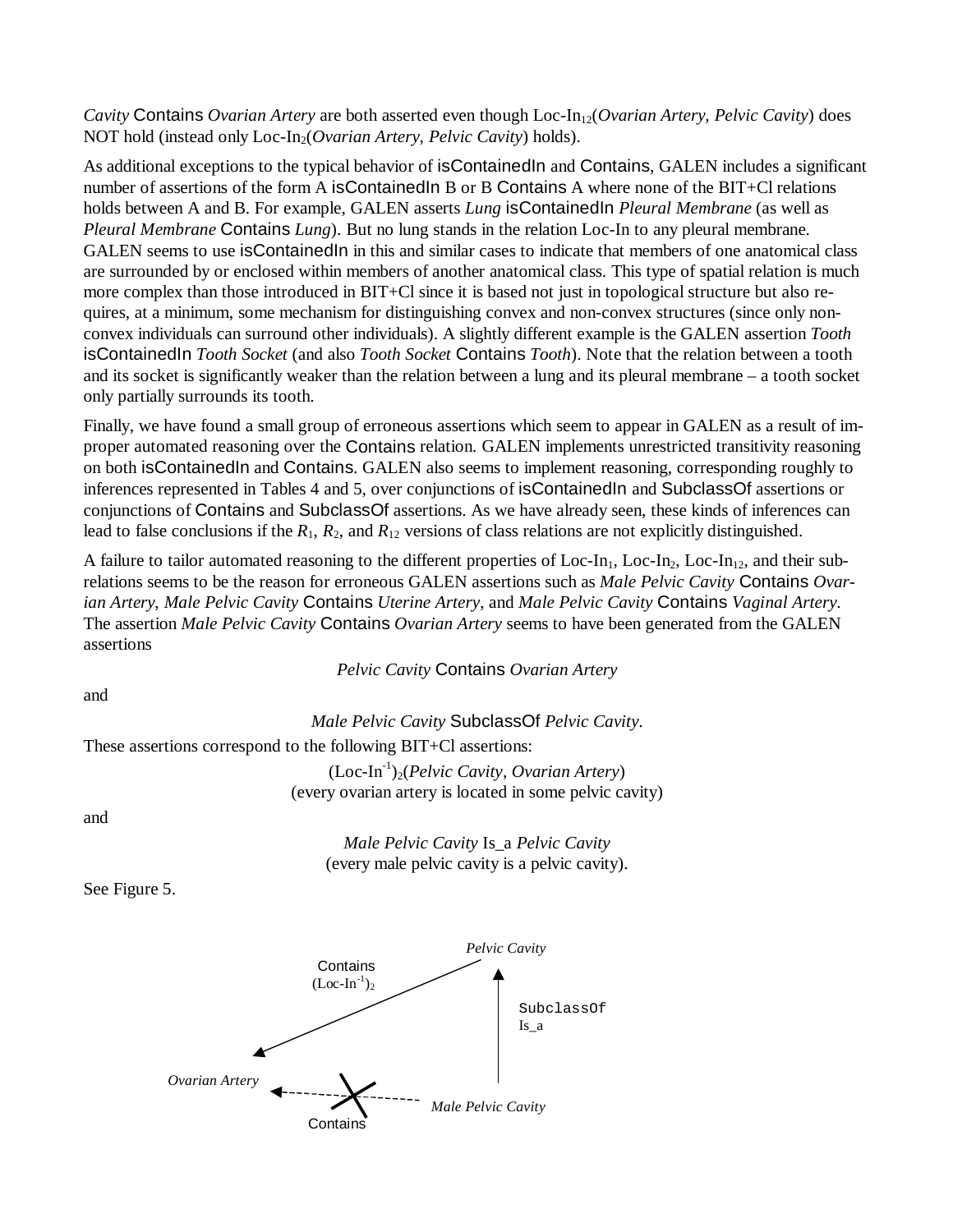## **Figure 5: Reasoning about containment and subclass relations in GALEN**

As can been seen from Table 5 (row 2, column 3), no conclusion about location relations between classes A and C can be derived from the conjunction  $(Loc-In^{-1})_2(B, A) \& Is_a(C, B)$ . Thus, the inference from *Pelvic Cavity* Contains *Ovarian Artery* and *Male Pelvic Cavity* SubclassOf *Pelvic Cavity* to *Male Pelvic Cavity* Contains *Ovarian Artery* is invalid.

|    | GALEN's isContainedIn                      | $BIT+Cl$             | <b>GALEN's Contains</b>                      | $BIT+Cl$             |
|----|--------------------------------------------|----------------------|----------------------------------------------|----------------------|
|    |                                            | relation             |                                              | relation             |
|    |                                            |                      |                                              |                      |
| 1  | Ovarian Artery isContained In Pelvic       | $Loc-In1$            | <i>Pelvic Cavity Contains Ovarian Artery</i> | $(Loc-In^{-1})_2$    |
|    | Cavity                                     |                      |                                              |                      |
| 2  | <b>Uterus isContainedIn Pelvic Cavity</b>  | $Loc-In1$            | none                                         |                      |
|    |                                            |                      |                                              |                      |
|    |                                            |                      |                                              |                      |
| 3  | none                                       |                      | Venous Blood Contains Haemoglobin            | $(Loc-In^{-1})_1$    |
|    |                                            |                      |                                              |                      |
|    |                                            |                      |                                              |                      |
| 4  | none                                       |                      | Male Pelvic Cavity Contains Urinary Blad-    | $(Loc-In^{-1})_1$    |
|    |                                            |                      | der                                          |                      |
| 5  | <i>Uterus</i> isContained In Female Pelvic | $Loc-In_{12}$        | Female Pelvic Cavity Contains Uterus         | $(Loc-In^{-1})_{12}$ |
|    |                                            |                      |                                              |                      |
|    | Cavity                                     |                      |                                              |                      |
| 6  | Mediastinum isContained In Thoracic        | Loc-In <sub>12</sub> | Thoracic Space Contains Mediastinum          | $(Loc-In^{-1})_{12}$ |
|    | <i>Space</i>                               |                      |                                              |                      |
|    |                                            |                      |                                              |                      |
| 7  | Larynx isContainedIn Neck                  | $Loc-In_{12}$        | <b>Neck Contains Larynx</b>                  | $(Loc-In^{-1})_{12}$ |
|    |                                            |                      |                                              |                      |
| 8  |                                            |                      |                                              |                      |
|    | Lung isContainedIn Pleural Mem-            | none                 | Pleural Membrane Contains Lung               | none                 |
|    | <i>brane</i>                               |                      |                                              |                      |
| 9  | Tooth isContainedIn Tooth Socket           | none                 | <b>Tooth Socket Contains Tooth</b>           | none                 |
|    |                                            |                      |                                              |                      |
|    |                                            |                      |                                              |                      |
| 10 | none                                       |                      | Male Pelvic Cavity Contains Ovarian Ar-      | none                 |
|    |                                            |                      | tery                                         |                      |
|    |                                            |                      |                                              |                      |
|    |                                            |                      |                                              |                      |

**TABLE 10: Assertions using GALEN's isContainedIn and Contains**

Examples in Table 10 highlight some important distinctions between the FMA's and GALEN's containment relations.

Examples 6 and 7 show that GALEN's class containment relation does not, like that of the FMA, exclude class parthood relations. GALEN uses the relation isPartitivelyContainedIn as a sub-relation of both isContainedln and isDivisionOf. Analogously, PartitivelyContains is in GALEN a sub-relation of both Contains and hasDivision. These stronger relations hold between the pairs of anatomical classes in examples 6 and 7. Thus, GALEN asserts both *Mediastinum* isContainedIn *Thoracic Space* and *Mediastinum* isDivisionOf *Thoracic Space*, as well as both *Larynx* isContainedIn *Neck* and *Larynx* isDivisionOf *Neck*. Also, GALEN asserts both *Thoracic Space* Contains *Mediastinum* and *Thoracic Space* hasDivision *Mediastinum*, as well as *Neck* Contains *Larynx* and *Neck* hasDivision *Larynx*.

But note that GALEN's isDivisionOf is not a sub-relation of isContainedIn. We have seen that in BIT+Cl,  $PP_i(A, B)$  implies Loc-In<sub>i</sub>(A, B). By contrast, GALEN often asserts that A isDivisionOf B without also asserting A isContainedIn B. <sup>16</sup> For example, GALEN asserts *Urinary Bladder* isDivisionOf *Lower Urinary Tract* but not *Urinary Bladder* isContainedIn *Lower Urinary Tract*. Also GALEN asserts *Left Side Of Heart* isDivi-

 $\overline{a}$ 

<sup>16</sup> Of course, in these cases a sub-relation of isDivisionOf other than *isPartitivelyContainedIn* is used.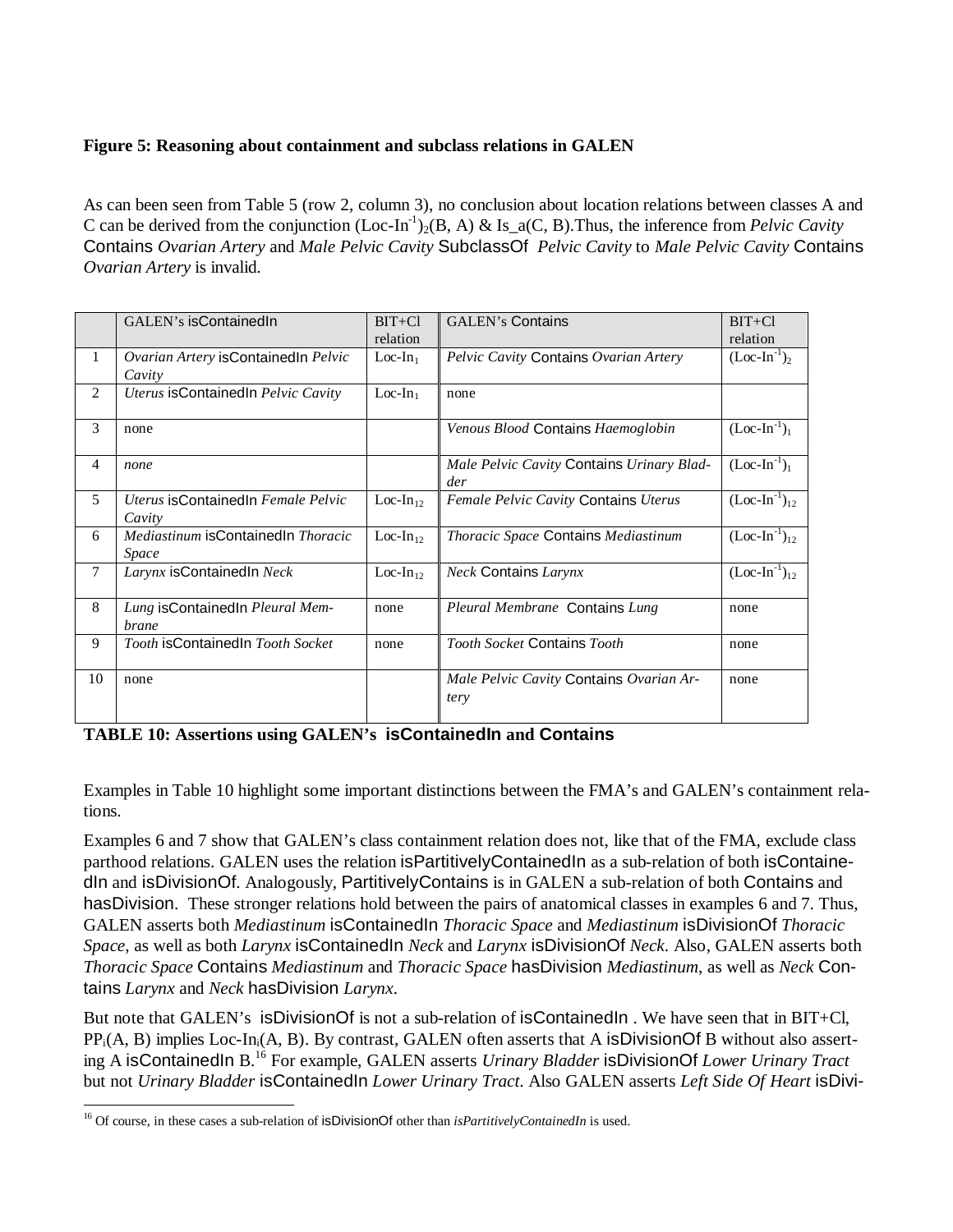sionOf *Heart*, but not *Left Side Of Heart* isContainedIn *Heart*. Similarly, Contains is not a sub-relation of hasDivision. For example, *Lower Urinary Tract* hasDivision *Urinary Bladder* and *Heart* hasDivision *Left Side Of Heart* are asserted but not *Lower Urinary Tract* Contains *Urinary Bladder* and *Heart* Contains *Left Side Of Heart*. It is not clear, however, exactly what principle GALEN uses to distinguish cases of class parthood which are also cases of class containment from cases of class parthood which are not cases of class containment.

Examples 6 and 7 (as well as examples 8 and 9) also demonstrate that GALEN does not, as the FMA does, restrict the arguments of its containment relation so that the first must be a class of material individuals and the second must be a class of immaterial individuals. In GALEN, *Mediastinum* (the first argument in example 6) is a subclass of *Body Space* and *Neck* (the second argument in example 7) is a subclass of *Muscle Tissue Structure*.

In sum, we have seen that GALEN's failure to distinguish between  $(Loc-In^{-1})_1$  and  $(Loc-In^{-1})_2$  uses of Contains has led in one case to false assertions and invalid inference mechanisms. Also, the root spatial meaning of GALEN's general containment relation is unclear. In particular, it is not clear what exactly (in the spatial configurations the relevant individuals) is supposed to distinguish the isDivisionOf and isContainedIn relations. In addition, isContainedIn and its sub-relations are used in some cases, not as a class-level location relations (like BIT+Cl's Loc-In<sub>i</sub> relations or the FMA's contained in), but rather as class-level *surrounds* relations. The spatial relation between my urinary bladder and my pelvic cavity is very different from the spatial relation between a tooth and its socket. My urinary bladder occupies part of my pelvic cavity, while my tooth is partially surrounded by its socket. Yet the same sub-relation of isContainedIn -- isNonPartitivelyContainedIn – is used in the GALEN assertions about the corresponding classes: *Urinary Bladder* is Non Partitively Contained In *Pelvic*-*Cavity* and *Tooth* isNonPartitivelyContainedIn *Tooth Socket*.

### **5.5 Using BIT+Cl to Improve Anatomical Representation and Reasoning in Biomedical Ontologies**

We recommend that all biomedical ontologies link their spatial terms to the relations of a formal theory, such as BIT+Cl or (for more complex relations) an extension of BIT+Cl. We particularly urge that relations which are distinct in the formal theory be linked to different relational terms in the biomedical ontology. This will greatly improve the clarity of the information contained in the biomedical ontology – the user will know, e.g., that the class parthood relation holding between *Male Pelvis* and *Body* is different from the class parthood relation holding between *Urinary Bladder* and *Male Pelvis*. It will also allow for expanded automated assertion generation through the consistent implementation of reasoning based on theorems of the formal theory. The automated generation of assertions will, in turn, decrease the need for manual input into the ontology and, if consistently implemented, decrease the number of erroneous assertions mistakenly entered into the ontology.

We have focused in Sections 4 and 5 on the need to explicitly distinguish  $R_1$ ,  $R_2$ , and  $R_{12}$  types of class relations. We now briefly sketch how a biomedical ontology which clearly distinguishes the  $PP_1$ ,  $PP_2$ , and  $PP_{12}$  relations might operate. For such an ontology, assertions involving the  $PP_1$  and  $PP_2$  relations could be generated automatically from  $PP_{12}$  assertions and Is\_a assertions. In addition, the transitivity of  $PP_{12}$  can be used to automatically generate  $PP_{12}$  assertions from a (relatively) small collection of manually entered  $PP_{12}$  assertions. For example, given the following inputs:

> PP12(*Pelvis*, *Body*) PP12(*Urinary Bladder*, *Pelvis*) PP12(*Neck of Urinary Bladder*, *Urinary Bladder*)

transitivity reasoning on  $PP_{12}$  generates:

PP12(*Urinary Bladder*, *Body*) PP12(*Neck of Urinary Bladder*, *Body*)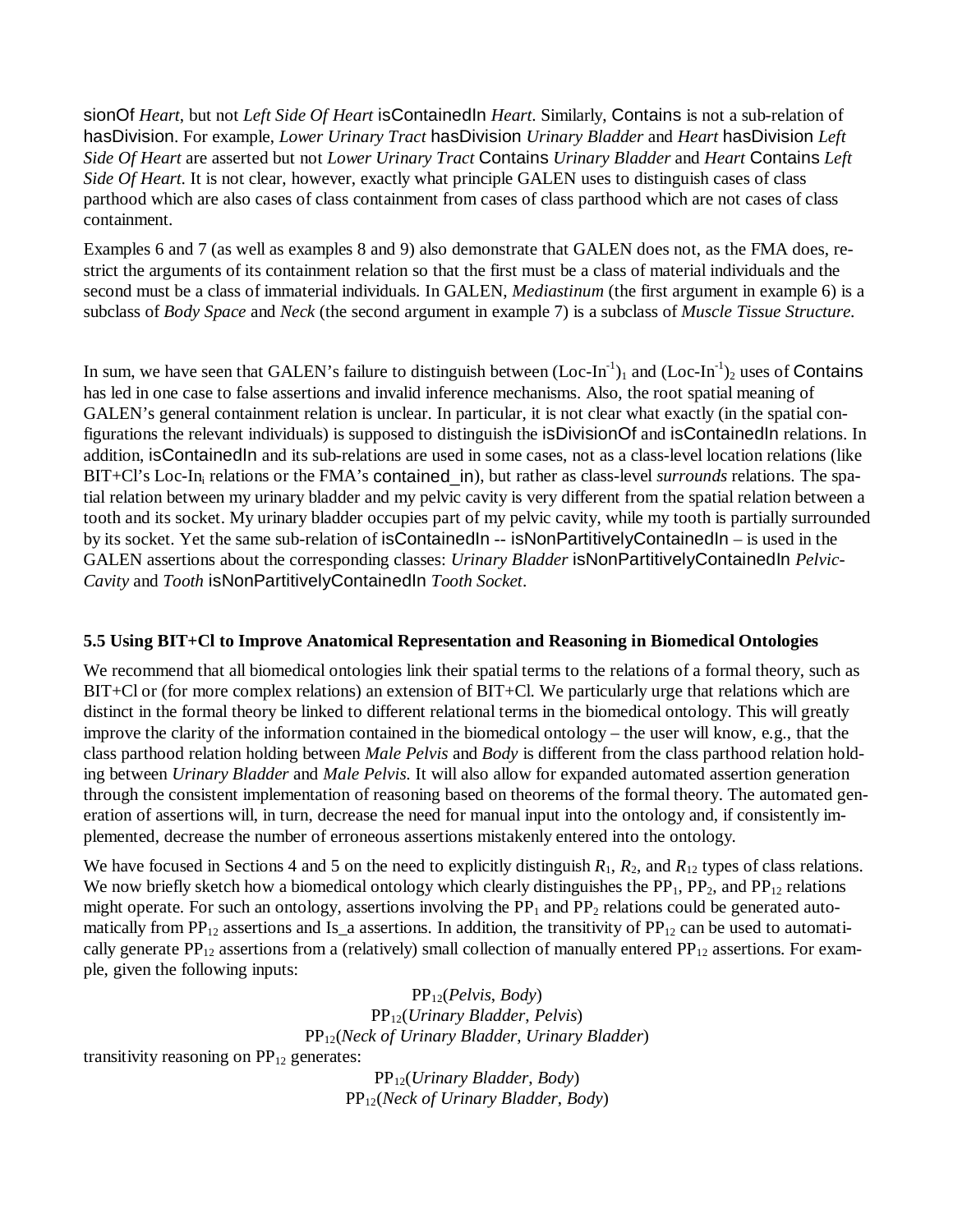PP12(*Neck of Urinary Bladder*, *Pelvis*).

Given also the Is\_a assertions:

Is\_a(*Female Pelvis*, *Pelvis*) Is\_a(*Male Pelvis*, *Pelvis*)

the theorems represented in Table 3, generate:

PP2(*Urinary Bladder*, *Female Pelvis*) PP2(*Urinary Bladder*, *Male Pelvis*) PP2(*Neck of Urinary Bladder*, *Female Pelvis*) PP2(*Neck of Urinary Bladder*, *Male Pelvis*)

See Figure 2, Subsection 5.1.

Note that the strong PP<sup>12</sup> relations can link to *Pelvis* or *Body* only classes, like *Urinary Bladder*, whose instances are parts of all pelvises and bodies. But the  $PP_{12}$  relation can link classes of sexually dimorphic structures to either *Female Pelvis* or *Male Pelvis* (or *Female Body* or *Male Body*). From inputs such as

> PP12(*Uterus*, *Female Pelvis*) PP12(*Prostate Gland*, *Male Pelvis*)

PP<sup>1</sup> assertions linking *Pelvis* (or *Body*) to the classes of sexually dimorphic structure can be generated via Table 3:

#### PP1(*Uterus*, *Pelvis*)

#### PP1(*Prostate Gland*, *Pelvis*).

Thus, given this kind of mechanism for automatically generating  $PP_1$  and  $PP_2$  assertions from  $PP_{12}$  and Is\_a assertions and given also a rich enough classification system<sup>17</sup>, the curators of a biomedical ontology need only manually input a portion of its  $PP_{12}$  and Is\_a assertions to derive a full range of distinct  $PP_1$ ,  $PP_2$ , and  $PP_{12}$  assertions.

Of course, displaying at once *all* PP<sub>1</sub>, PP<sub>2</sub>, and PP<sub>12</sub> assertions involving a given class is probably impractical. It would also be redundant since for each assertion of the form  $PP_{12}(A, B)$ , we have also (via theorems (CIT26) – (CIT27)) both  $PP_1(A, B)$  and  $PP_2(A, B)$ . (For example,  $PP_{12}(Uninary \, \textit{Bladder}, \textit{Pelvis})$  entails the weaker assertions: PP<sub>1</sub>(*Urinary Bladder*, *Pelvis*) and PP<sub>2</sub>(*Urinary Bladder*, *Pelvis*).) We suggest that PP<sub>1</sub>, PP<sub>2</sub>, and PP<sub>12</sub> assertions be displayed in separate (and clearly distinguished) modalities of the interface's parthood graphs or tables of assertions. Examples illustrating some differences in the kind of information that would be embodied in separate  $PP_{12}$ ,  $PP_1$ , and  $PP_{12}$  graphs are given in Figure 6.



<sup>&</sup>lt;sup>17</sup> More precisely eds to satisfy the following two conditions: i) whenever  $PP_1(A, B)$  holds but  $PP_{12}(A, B)$  does NOT hold, there is either some class C such that either C Is\_a B and PP<sub>12</sub>(A, C) or A Is\_a C and PP<sub>12</sub>(C, B); ii) whenever PP<sub>2</sub>(A, B) holds but PP<sub>12</sub>(A, B) does NOT hold, there is some class D such that either B Is\_a D and  $PP_{12}(A, D)$  or D Is\_a A and  $PP_{12}(D, B)$ .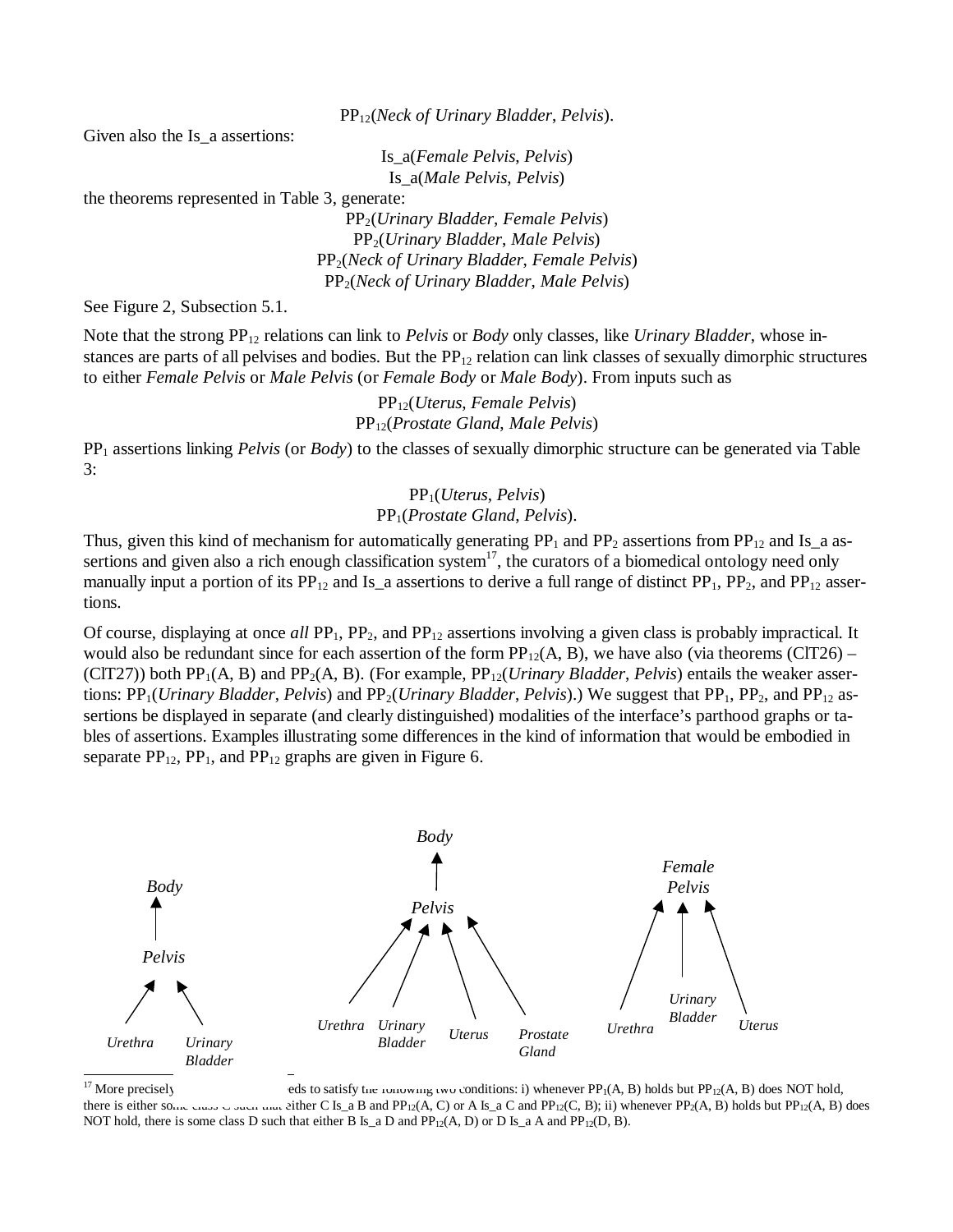**PP<sup>12</sup> Graph**

**PP<sup>1</sup> Graph**

**PP<sup>2</sup> Graph**

### **Figure 6: Separate graphs for the**  $PP_{12}$ **,**  $PP_1$ **, and**  $PP_2$  **relations**

The same kind of strategy can be used to input, derive, and display assertions involving  $R_1$ ,  $R_2$ , and  $R_{12}$  class relations for other underlying relations *R*. For example, it can be used for assertions involving the broad BIT+Cl location relations, Loc-In<sub>1</sub>, Loc-In<sub>2</sub>, and Loc-In<sub>12</sub>, or for assertions involving clearly distinguished versions of either the FMA's or GALEN's containment relations. With a wide collection of class relations, more complex inference rules can be implemented for automatically generating assertions. For example, Table 2 can be used to generate further assertions from combinations of class parthood and class location assertions.

We have focused in this section on the advantages to be gained and the problems to be avoiding by including clearly distinguished *R*1, *R*2, and *R*<sup>12</sup> versions of parthood and location relation in a biomedical ontology. But we have also seen other kinds of ambiguities in the FMA's and GALEN's uses of their parthood and containment relations. For example, we saw that GALEN uses the same relation, isNonPartativelyContainedIn, both as a class-level surround relation and as class-level location relation (in the sense of the Loc-In<sub>i</sub>). We have also seen that in some cases the FMA seems to use contained\_in to mean: is-at-some-times-contained-in (as in *Bolus of Food* contained\_in *Lumen of Esophagus*). These kinds of ambiguities are undesirable and may, like the *R*1, *R*2,  $R_{12}$  ambiguities, obstruct the development of robust reasoning mechanisms. A more complex extension of BIT+Cl, which has a temporal component as well as a wider range of spatial relations, can be used to disambiguate such diverse uses of the containment relations and also to analyze other types of relations (e.g. adjacency and continuity) which are used in the FMA and GALEN.

Finally, we note that some of the BIT+Cl relations have no counterparts in the FMA or GALEN. We suggest that biomedical ontologies consider expanding their collection of spatial inclusion relations so that they can include more anatomical information. For example, with  $PCoin_{12}$ , the ontologies could assert:

#### PCoin12(*Esophagus*, *Superior Mediastinal Space*)

(every esophogus partially coincides with some superior mediastinal space and every superior mediastinal space partially coincides with some esophagus)

# PCoin12(*Esophagus*, *Posterior Mediastinal Space*)

(every esophogus partially coincides with some posterior mediastinal space and every posterior mediastinal space partially coincides with some esophagus)

and so on. With  $O_{12}$ , the ontologies could assert:

### O12(*Bony Pelvis*, *Vertebral Column*)

(every bony pelvis overlaps some vertebral column and every vertebral column overlaps some bony pelvis)

Adding these particular relations to the ontologies would be especially advantageous since they have strong inferential ties to the PP<sub>1</sub>, PP<sub>2</sub>, PP<sub>12</sub>, Loc-In<sub>1</sub>, Loc-In<sub>2</sub>, and Loc-In<sub>12</sub> relations which correspond roughly to the FMA's and GALEN's parthood and containment relations. For example, since the FMA has the assertions *Sacrum* part\_of *BonyPelvis* and *Sacrum* part\_of *Vertebral Column* and GALEN has analogous assertions stated in terms of isDivisionOf<sup>18</sup>, O<sub>12</sub>(*Bony Pelvis, Vertebral Column*) could be inferred from information already in the ontologies once the different versions of their parthood relations are clearly distinguished. Similarly, PCoin<sub>12</sub>(*Esophagus, Superior Mediastinal Space*) can be derived in BIT+Cl from PP<sub>12</sub>(*T4 Segment of Esophagus*, *Esophagus*) and Loc-In12(*T4 Segment of Esophagus*, *Superior Mediastinal Space*). In this way, given un-

 $\overline{a}$ 

<sup>18</sup> Note that GALEN uses the term "*SpinalColumn*" instead of "*VertebralColumn*".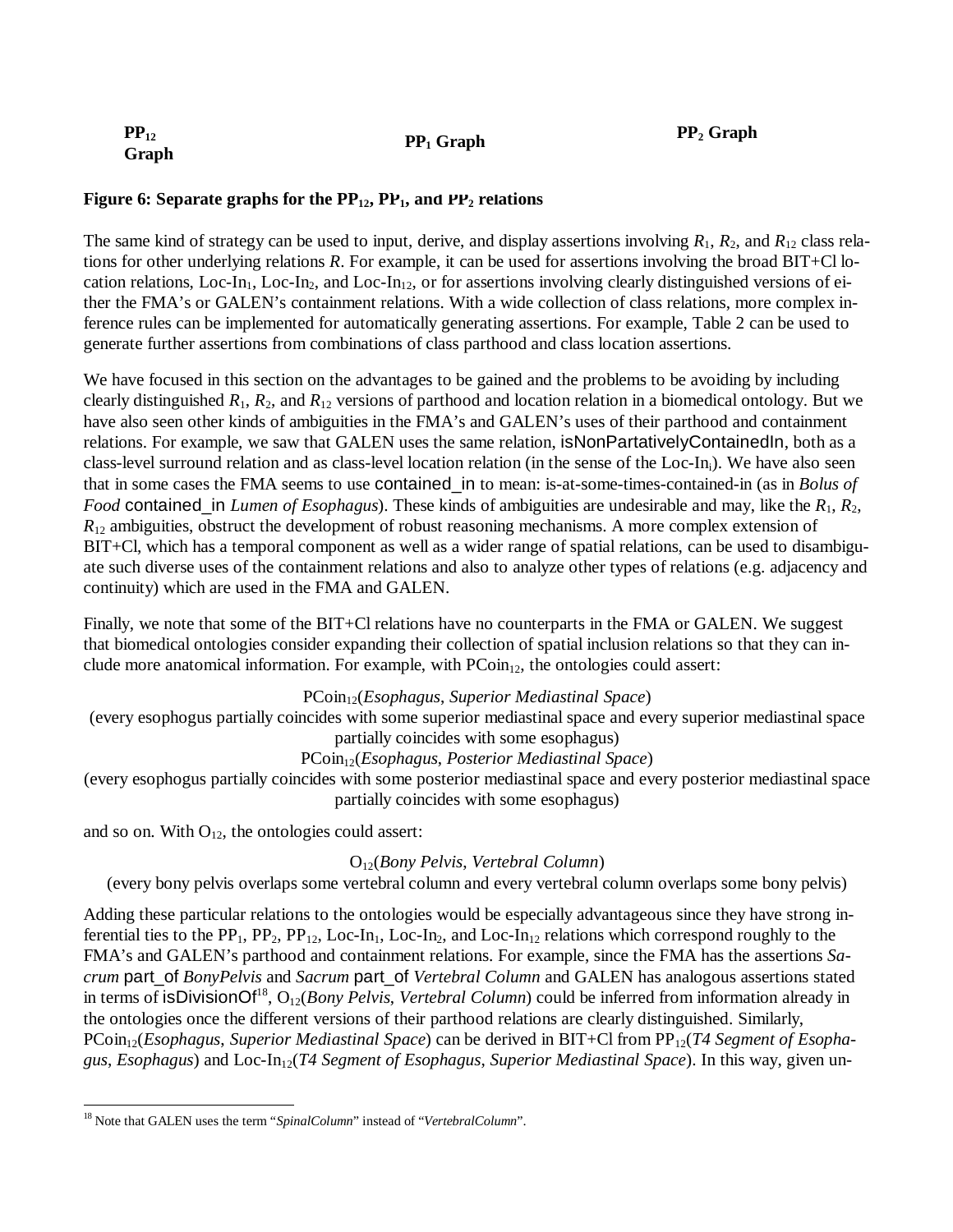ambiguous class parthood and containment assertions and strong automatic assertion generation capabilities, many overlap and partial coincidence assertions could be generated without additional manual input.

### **6. Conclusions and Further Work**

l

A central goal in artificial intelligence is to create ontologies which encode the general background knowledge needed for organizing and using data in a specific domain such as medicine, biology, or geography. For these domain ontologies to function as general references, they must be robust in the sense that they can be used in different contexts by users with different kinds of expertise and different objectives. In particular, it should be possible for users to integrate data organized in terms of a domain ontology with data organized according to a different system. The domain ontologies should also be expandable – we should be able to add content or stronger inference mechanisms without having to restructure the entire ontology.

To achieve these goals, it is crucial that the creators of an ontology organize the terms in their ontology in a clear and systematic way and that all relational terms are linked to a formal theory which makes the logical properties of the relations explicit. Our investigation has shown that the spatial relational terms used to organize the anatomical content of the FMA and GALEN are not clearly defined and that often the same relational term is used for relations with significantly different logical properties. As a result, some assertions in these ontologies are ambiguous and it is not obvious how to integrate anatomical information from the FMA with anatomical information in GALEN.<sup>19</sup> We have also seen that the failure to distinguish different class-level relations obscures the logical structure of the information embodied in these ontologies and limits possibilities for consistent automated reasoning.

We have proposed Basic Inclusion Theory for Class (BIT+Cl) as a first-order logical theory in which different class-level parthood and location relations can be clearly distinguished. The theory we develop here builds on previous work [3, 5, 19]. We go beyond this earlier work in distinguishing an interconnected group of parthood and location relations among individuals which are used to formally define corresponding class relations. We have also investigated in much greater detail the logical properties of the relations introduced in our formal theory and their correspondence with the relational terms of the FMA and GALEN.

Our approach can, in turn, be extended by strengthening the spatial component (BIT) of BIT+Cl. BIT can be strengthened either through the addition of further restrictions on the relations already included in BIT (along the lines suggested in Subsection 2.3 of this paper) or through the introduction of further relations. Further formal relations are necessary for giving a full analysis of both the FMA's and GALEN's containment relations as well as an analysis of other relations such as continuous with or boundary of. Another important area for further research is the introduction of time dependent spatial relations (along the lines sketched in [13]) which can be used in, e.g. developmental anatomy, to describe intermittent or evolving spatial relations between the instances of two classes.

Finally, in order to link the assertions of canonical anatomy to either general descriptions of aberrant physical structures or to descriptions of individual human beings' particular body structures, some mechanism must be introduced for handling abnormal anatomical structures. We have suggested (in Section 3.1) that this might be done by distinguishing between normal and abnormal instances of a given class. Another promising approach is to develop a version of BIT+Cl, not in standard first-order predicate logic, but in a non-monotonic logic [23]. Instead of forcing us to make a context-independent distinction between normal and abnormal instances of a given class, a non-monotonic logic would allow us to over-ride certain general background assumptions (in particular, some of the assertions of canonical anatomy) when relevant information is provided about a specific individual or group of individuals (e.g that a given individual has a lung tumor or has had a hysterectomy).

<sup>&</sup>lt;sup>19</sup> Note that obstacles to integration stemming from the use of unclear class-level relations are compounded by the mutually inconsistent classification schemes adopted by these ontologies. For example, in the FMA *Mediastinum* is a subclass of *Material Physical Anatomical Entity* and in GALEN *Mediastinum* is a subclass of *Body Space*.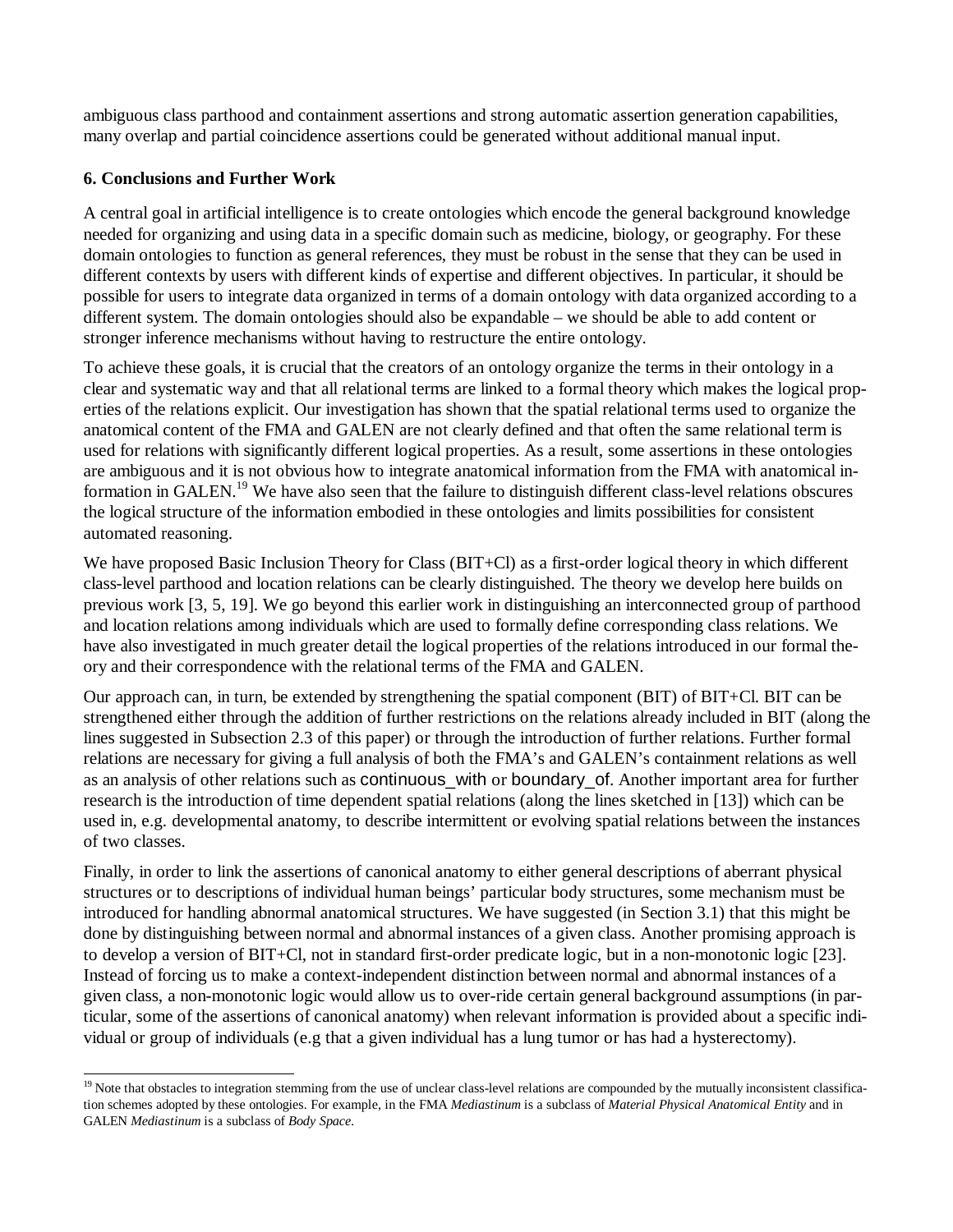#### **Acknowledgements**

We are very grateful for the helpful comments of Werner Cuesters, José Leonardo V. Mejino Jr., Fabian Neuhaus, Jeremy Rogers, Barry Smith, and two anonymous reviewers. Thomas Bittner's and Maureen Donnelly's work on this paper has been supported by the Wolfgang Paul Program of the Alexander von Humboldt Foundation, the Network of Excellence in Semantic Interoperability and Data Mining in Biomedicine of the European Union, and the project Forms of Life sponsored by the Volkswagen Foundation.

#### **References**

[1]N. Asher and L. Vieu, Towards a geometry of commonsense: a semantics and a complete axiomatization of mereology, in: C. Mellish (ed.), *Proceedings of IJCAI'95* (Morgan Kaufmann, San Francisco,1995) 846-852.

[2]A. G. Cohn, B. Bennett, J. Gooday, and N. Gotts, Qualitative spatial representation and reasoning with the region connection calculus, *Geoinformatica* 1 (1997) 1-44.

[3]M. Donnelly, A formal theory for reasoning about parthood, connection, and location, *Artificial Intelligence* 160 (2004) 145-172.

[4] B. Smith, Mereology: a theory of parts and boundaries. *Data and Knowledge Engineering* 20 (1996) 287- 303.

[5] B. Smith and C. Rosse, The role of foundational relations in the alignment of biomedical ontologies, in: M. Fieschi, E. Coiera, and Y. J. Li (eds.) *Proceedings of the 11th World Congress on Medical Informatics* (IOS Press, Amsterdam, 2004), 444 – 448.

[6] C. Rosse and J. L. V. Mejino, A reference ontology for bioinformatics: the Foundational Model of Anatomy. *Journal of Biomedical Informatics* 36 (2004) 478-500.

[7] A. L. Rector, J. E. Rogers, and P. M. Pole, The GALEN high level ontology, in: J. Brender, J.P. Christensen, J-R. Scherrer and P. McNair (eds.) *Medical Informatics Europe '96 (Part A)*, (IOS Press, Amsterdam, 1996) 174-178.

[8] A. L. Rector, A. Gangemi, G. Elena, A. J. Glowinski, and A. Rossi-Mori, The GALEN model schemata for anatomy: Towards a re-usable application-independent model of medical concepts, in: P. Barahona, M. Veloso, and J. Bryant (eds.) *Proceedings of Medical Informatics Europe 94* (IOS Press, Amsterdam, 1994) 229-233.

[9] The Gene Ontology Consortium, Creating the gene ontology resource: design and implementation. *Genome Res* 11 (2001) 1425-143

[10] C. Price and K. A. Spackman, SNOMED Clinical Terms. *British Journal of Healthcare Computing and Information Management* 17(2000) 27-31.

[11] R. Casati and A. C.Varzi, *Parts and places: the structures of spatial representation* (MIT Press, Cambridge, 1999).

[12] T. Bittner and M. Donnelly, The mereology of stages and persistent entities, in: R. Lopez de Mantaras and L. Saitta (eds.), *Proceedings of the 16th European Conference on Artificial Intelligence* (IOS Press, Amsterdam, 2004) 283-287.

[13] T. Bittner, M. Donnelly, and B. Smith, Individuals, universals, collections: on the foundational relations of ontology, in: A.C. Varzi and L. Vieu (eds.), *Proceedings of the International Conference on Formal Ontology in Information Systems* (IOS Press, Amsterdam, 2004) 37-48.

[14] P. Simons, *Parts: a study in ontology*. (Oxford University Press, Oxford, 1987).